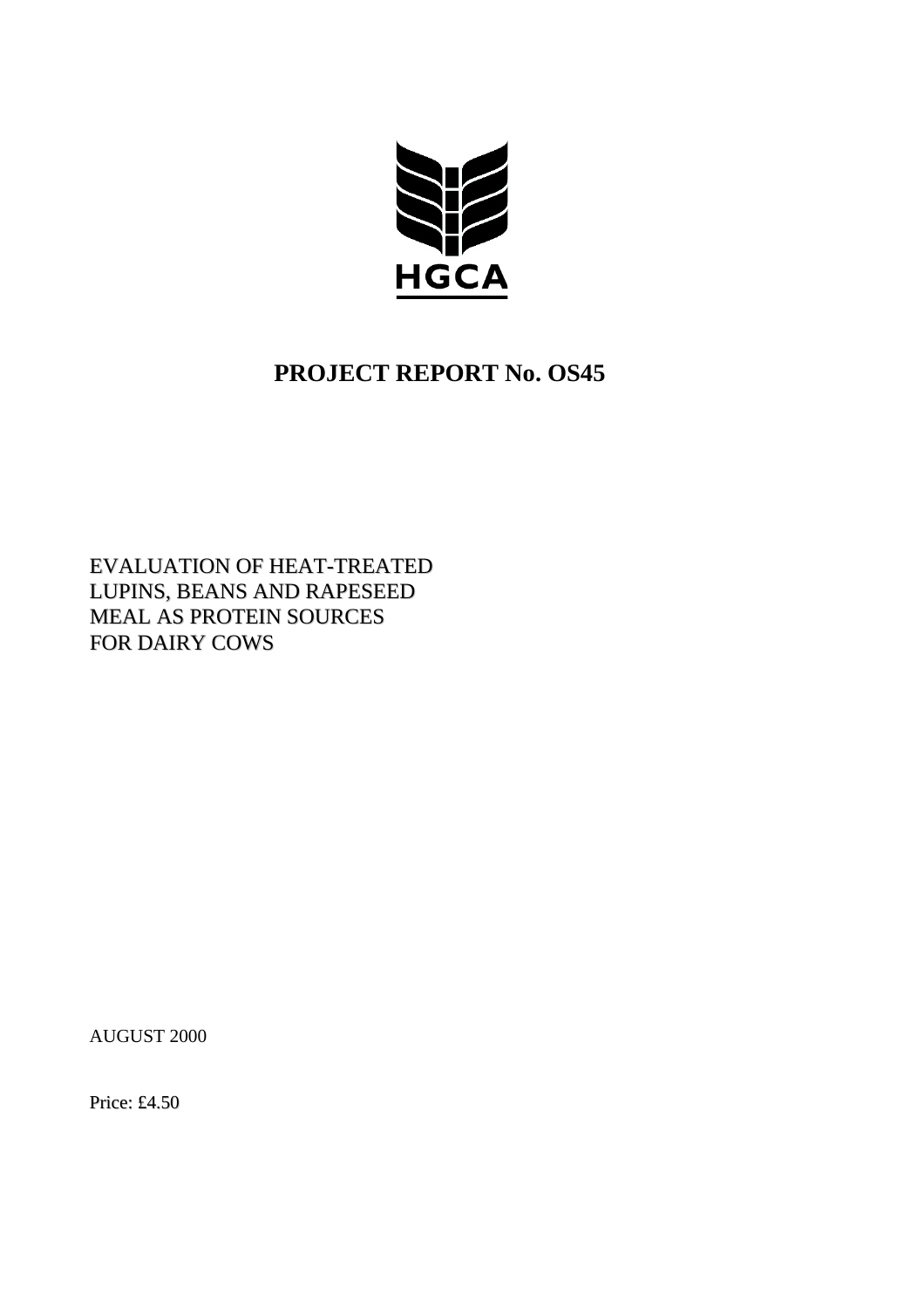# **EVALUATION OF HEAT-TREATED LUPINS, BEANS AND RAPESEED MEAL AS PROTEIN SOURCES FOR DAIRY COWS**

by

# A MOSS

ADAS FENS, Alcester Road, Stratford upon Avon, Warwickshire CV37 9RQ

# R ALLISON, A STROUD AND C COLLINS ADAS Bridgets, Martyr Worthy, Winchester, Hampshire SO21 1AP

This is the final report of a one-year research project, which started in March 1999. The work was jointly funded by the Home-Grown Cereals Authority (project 2156 - £24,573), the Ministry of Agriculture, Fisheries and Food (project AR0132 - £20,000), the Milk Development Council (£38,817) and the Processors and Growers Research Organisation (£24,500).

The Home-Grown Cereals Authority (HGCA) has provided funding for this project but has not conducted the research or written this report. While the authors have worked on the best information available to them, neither HGCA nor the authors shall in any event be liable for any loss, damage or injury howsoever suffered directly or indirectly in relation to the report or the research on which it is based.

Reference herein to trade names and proprietary products without stating that they are protected does not imply that they may regarded as unprotected and thus free for general use. No endorsement of named products is intended nor is any criticism implied of other alternative, but unnamed products.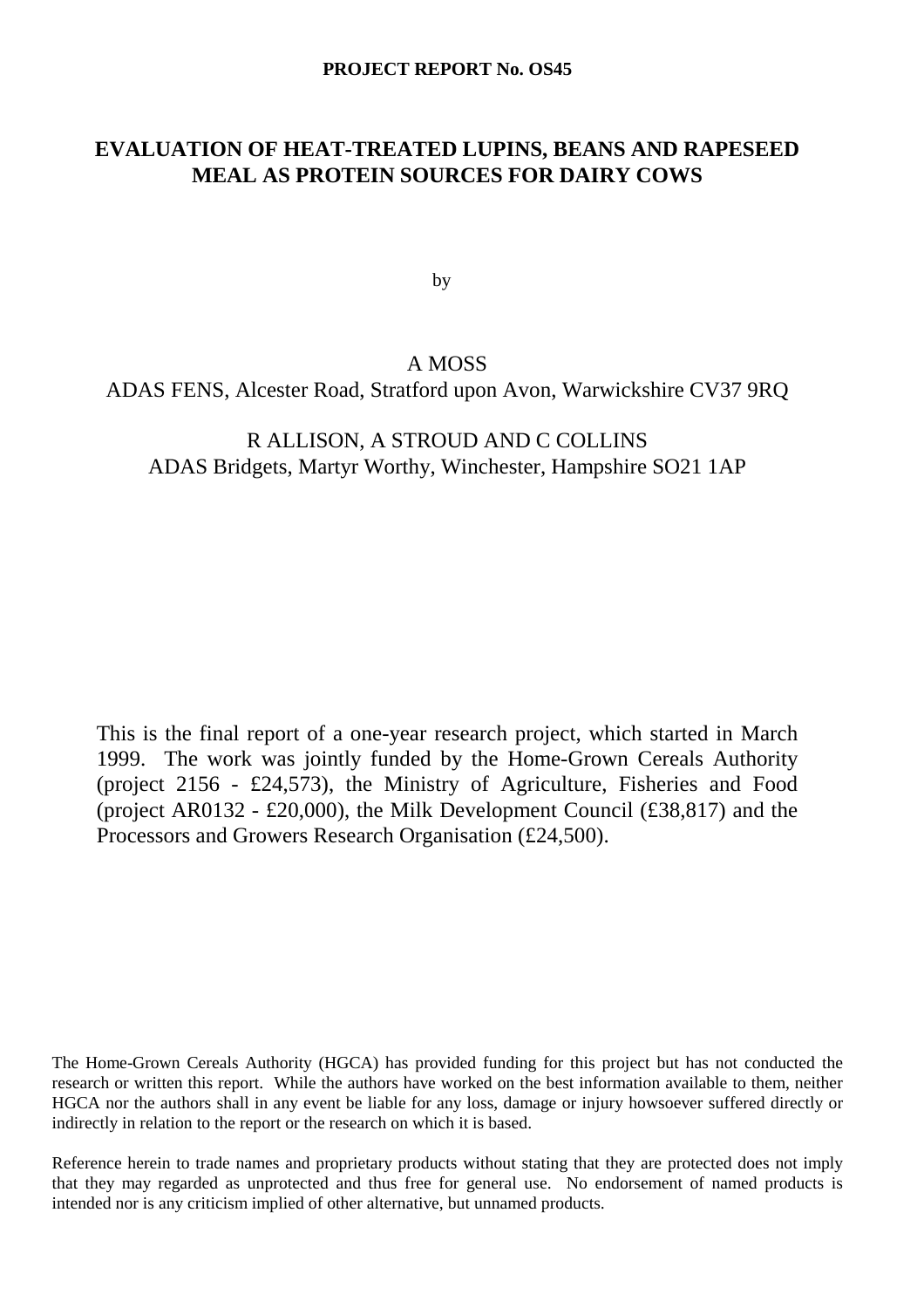# **CONTENTS**

# **ABSTRACT**

# **SUMMARY**

| 1. |     | <b>INTRODUCTION</b>                | 2              |
|----|-----|------------------------------------|----------------|
| 2. |     | <b>OBJECTIVES</b>                  | 3              |
| 3. |     | <b>WORK PROGRAMME</b>              | 3              |
| 4. |     | <b>MATERIALS AND METHODS</b>       | $\overline{4}$ |
| 5. |     | <b>DISCUSSION</b>                  | 6              |
|    | 5.1 | Optimum protection of feed protein | 6              |
|    | 5.2 | Animal performance                 | 8              |
|    | 5.3 | Margin over purchased feed costs   | 10             |
|    |     |                                    |                |

# **APPENDIX 1:**

# **Determination of the optimum heat treatment process and evaluation of protein quality**

| 1. | <b>OBJECTIVE</b> |                |                                                                                                    |    |  |
|----|------------------|----------------|----------------------------------------------------------------------------------------------------|----|--|
| 2. |                  |                | <b>MATERIALS AND METHODS</b>                                                                       | 12 |  |
|    | 2.1              |                | Phases 1-3: Determination of optimum protein protection method                                     | 12 |  |
|    |                  | 2.1.1          | Protein sources                                                                                    | 12 |  |
|    |                  | 2.1.2          | Sample preparation                                                                                 | 12 |  |
|    |                  | 2.1.3          | Measurement of ficin degradability                                                                 | 13 |  |
|    |                  |                | Protein degradation assays<br>2.1.3.1                                                              | 13 |  |
|    |                  | 2.1.4          | Measurement of nitrogen disappearance from the rumen and pepsin/pancreatin<br>digestion of residue | 13 |  |
|    |                  | 2.1.5          | Statistical analysis                                                                               | 14 |  |
|    | $2.2\,$          |                | Phase 4: Protein evaluation of processed protein and feeds used in the animal feeding              | 14 |  |
|    |                  | study          |                                                                                                    |    |  |
|    |                  | 2.2.1          | Samples, preparation and processing                                                                | 14 |  |
|    |                  | 2.2.2          | In situ nitrogen degradability and digestibility by pepsin/pancreatin                              | 14 |  |
|    |                  | 2.2.3          | Dry matter and nitrogen solubility                                                                 | 15 |  |
|    |                  | 2.2.4          | Chemical analysis                                                                                  | 15 |  |
|    |                  | 2.2.5          | Amino acid content of feeds and undegraded residue                                                 | 16 |  |
| 3. |                  | <b>RESULTS</b> |                                                                                                    | 16 |  |
|    | 3.1              |                | Phases 1-3: Determination of optimum protein protection method                                     | 16 |  |
|    |                  | 3.1.1          | Ficin degradability                                                                                | 16 |  |
|    |                  | 3.1.2          | Nitrogen disappearance from the rumen over 10 hours and pepsin/pancreatin<br>digestion of residue  | 16 |  |
|    | 3.2              |                | Phase 4: Protein evaluation of processed protein and feeds used in the animal feeding              | 17 |  |
|    |                  | study          |                                                                                                    |    |  |
|    |                  | 3.2.1          | Chemical analyses                                                                                  | 17 |  |
|    |                  | 3.2.2          | In situ nitrogen degradability and digestion by pepsin/pancreatin                                  | 19 |  |
|    |                  |                |                                                                                                    |    |  |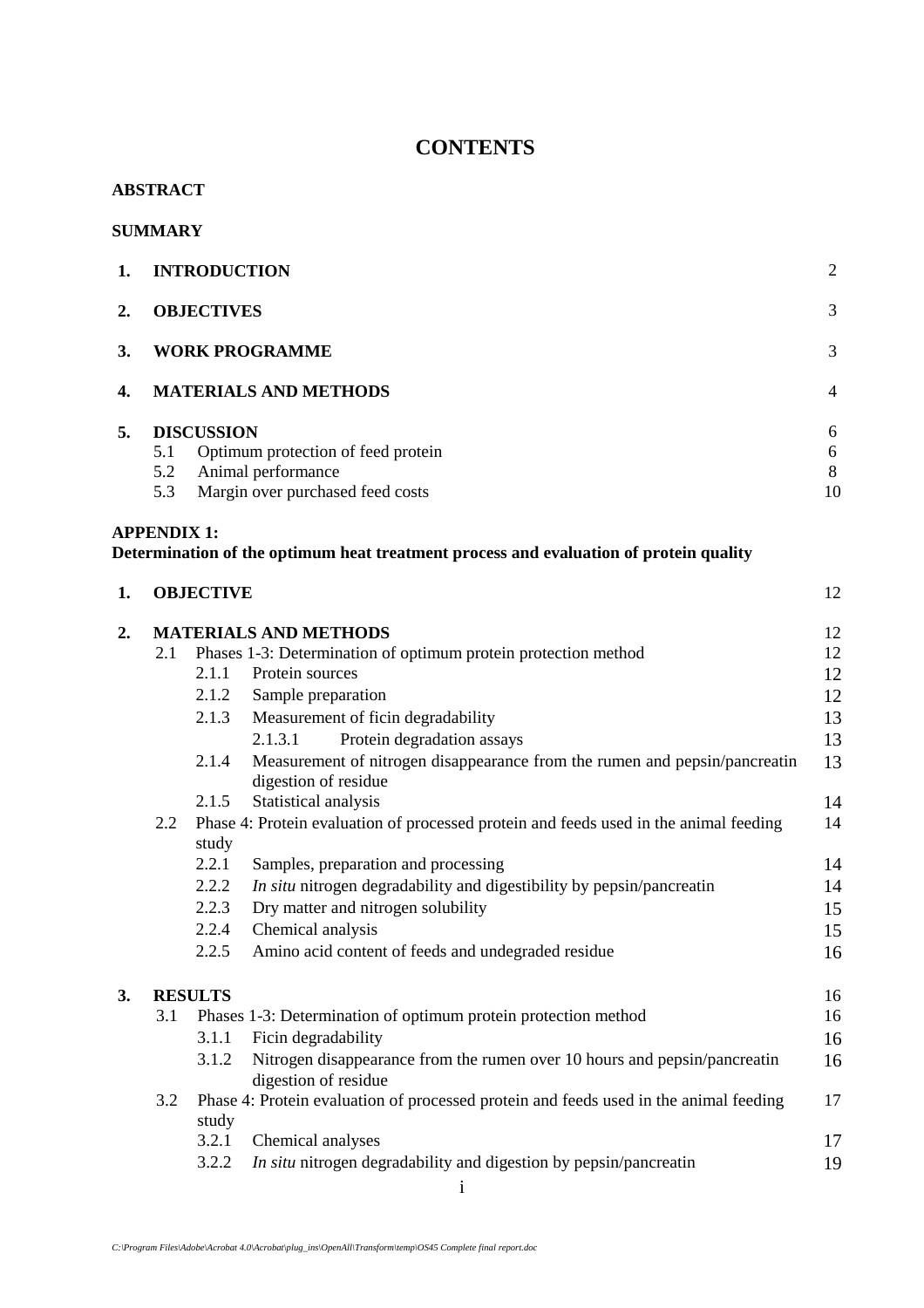|    |                    | 3.2.3             | Amino acid degradation in the 12 hour residue                                            | 21 |
|----|--------------------|-------------------|------------------------------------------------------------------------------------------|----|
| 4. |                    | <b>DISCUSSION</b> |                                                                                          | 24 |
|    | <b>APPENDIX 2:</b> |                   |                                                                                          |    |
|    |                    |                   | The effect of feeding heat treated rapeseed meal, lupins and beans on animal performance |    |
| 1. |                    | <b>OBJECTIVE</b>  |                                                                                          | 27 |
| 2. |                    |                   | <b>MATERIALS AND METHODS</b>                                                             | 27 |
|    | 2.1                | <b>Stock</b>      |                                                                                          | 27 |
|    | 2.2                | Housing           |                                                                                          | 27 |
|    | 2.3                | Treatments        |                                                                                          | 27 |
|    | 2.4                |                   | Experimental design and statistical analysis                                             | 28 |
|    | 2.5                |                   | Feeding details                                                                          | 28 |
|    |                    | 2.5.1             | Diets                                                                                    | 28 |
|    |                    | 2.5.2             | Silage                                                                                   | 30 |
|    |                    | 2.5.3             | Concentrates                                                                             | 30 |
|    | 2.6                |                   | Feed Analysis                                                                            | 30 |
|    |                    | 2.6.1             | Grass silage                                                                             | 30 |
|    |                    | 2.6.2             | Raw materials                                                                            | 30 |
|    | 2.7                |                   | Measurements                                                                             | 30 |
|    |                    | 2.7.1             | Feed intake                                                                              | 30 |
|    |                    | 2.7.2             | Milk yield                                                                               | 30 |
|    |                    | 2.7.3             | Milk composition                                                                         | 31 |
|    |                    | 2.7.4             | Live weight                                                                              | 31 |
|    |                    | 2.7.5             | Health                                                                                   | 31 |
| 3. | <b>RESULTS</b>     |                   | 31                                                                                       |    |
|    | 3.1                |                   | Feed analysis                                                                            | 31 |
|    |                    | 3.1.1             | Silage quality                                                                           | 31 |
|    |                    | 3.1.2             | Raw materials                                                                            | 32 |
|    | 3.2                |                   | Dry matter intake                                                                        | 32 |
|    | 3.3                | Milk yield        |                                                                                          | 34 |
|    | 3.4                |                   | Milk quality                                                                             | 34 |
|    |                    | 3.4.1             | Milk composition                                                                         | 34 |
|    |                    | 3.4.2             | Milk protein fractions                                                                   | 35 |
|    | 3.5                |                   | Live weight and body condition score                                                     | 37 |
| 4. |                    | <b>DISCUSSION</b> |                                                                                          |    |
|    | 4.1                |                   | Objective 1 - Rapeseed meal                                                              | 38 |
|    | 4.2                |                   | Objective 2 - Lupins                                                                     | 38 |
|    | 4.3                |                   | Objective 3 - Beans                                                                      | 39 |
|    | 4.4                |                   | Objective 4 - Combination of proteins                                                    | 39 |
|    | 4.5                |                   | Margin over purchased feed costs                                                         | 40 |
|    | <b>REFERENCES</b>  |                   |                                                                                          | 42 |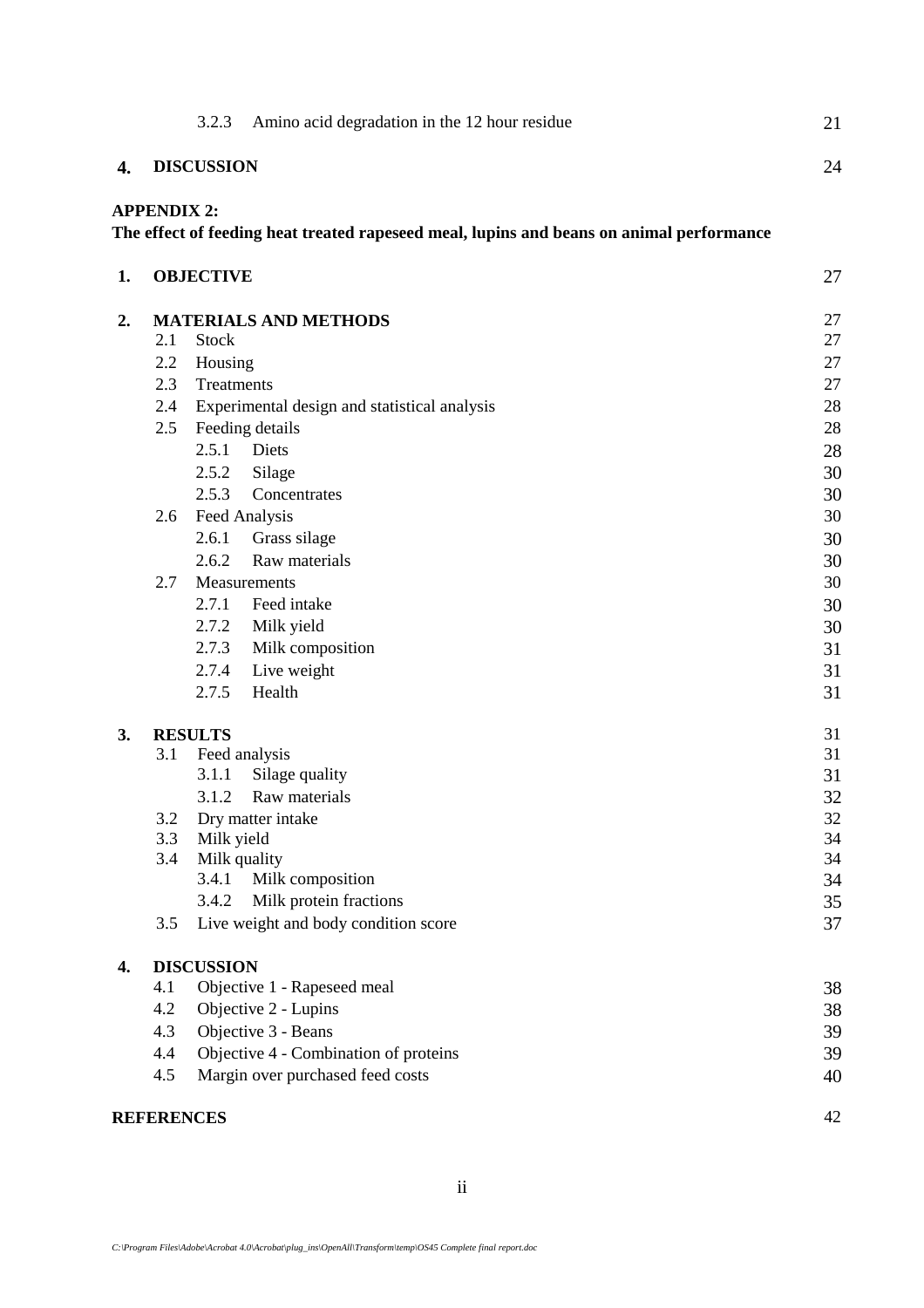#### **ABSTRACT**

The UK ruminant feed industry is heavily reliant on fishmeal and soyabean meal as sources of high quality protein within rations. However, there is increasing concern over the sustainability of fish stocks and supplies of imported soyabean meal. There are several oil and protein crops which will grow under UK conditions including oilseed rape, sweet white lupins and beans. However, their protein tends to be more degradable in the rumen of dairy cows (i.e. lower quality protein). Previous work funded by the Milk Development Council and MAFF conducted at ADAS Bridgets has identified several issues limiting higher inclusion rates of home-grown proteins within the ration of dairy cows. For UK grown proteins to be attractive alternatives to fishmeal or soyabean meal, processing strategies such as heating which improve protein quality (by reducing degradability in the rumen) must be developed.

Within this project, the optimum duration and temperature of the heat treatment method to optimise rumen degradability of the protein for sweet white lupins, beans and rapeseed meal was determined. This treatment method was then scaled up to produce 3 tonnes of lupins and 6 tonnes of both beans and rapeseed meal. In a 10 week feeding study, 60 high yielding Holstein cows in early lactation, yielding in excess of 30 kg/day were fed complete diets based on high quality grass silage which contained one of five different combinations of protein sources. These included fishmeal + soyabean meal (Control), heat treated rapeseed meal (2.7 kg/cow/day), heat treated sweet white lupins (3.0 kg/cow/day), heat treated beans (4.0 kg/cow/day) or a combination of the heat treated home-grown proteins.

The optimum heat treatment was found to be the same for rapeseed meal, sweet white lupins and beans; the protein being heated at 120ºC for 35 minutes.

The results of this study demonstrate that fish meal and soyabean meal can be replaced with either heat treated rapeseed meal, heat treated beans or a combination of heat treated proteins without any reduction in milk yield or quality. The results also demonstrate that heat treated rapeseed meal and beans can be successfully included in the ration at up 32% and 34% respectively of the concentrate, without any adverse effect on milk quality. There was no evidence that tannins, known to be present in beans, had any adverse effect on protein digestibility. Additionally, feeding heat treated lupins had no adverse effect on milk yield, milk fat content or milk lactose content when replacing soyabean meal/fishmeal in a ration, although, both milk protein and casein N content were reduced by 5%.

Margin over purchased feed cost was similar for cows fed rations based on fish and soyabean meal or heat treated rapeseed meal when soyabean meal, fish meal and heat treated rapeseed meal were valued at £125, £381 and £143/tonne respectively. Replacing fish and soyabean meal with heat treated lupins (£180/tonne), beans (£134/tonne) or a combination of heat treated home-grown proteins (£148/tonne) resulted in lower margins due to the higher feed costs and reduced milk sales for lupins.

In order to exploit the considerable potential for home grown proteins, it is essential that less expensive techniques which are equally effective in terms of protein protection are developed. This would ensure far greater use of home grown proteins. An increase of 1% in the average inclusion rate in UK ruminant compound feeds of home-grown proteins would demand an extra 40,000 tonnes/year, equivalent to 23,000 ha of rapeseed or 15,000 ha of beans.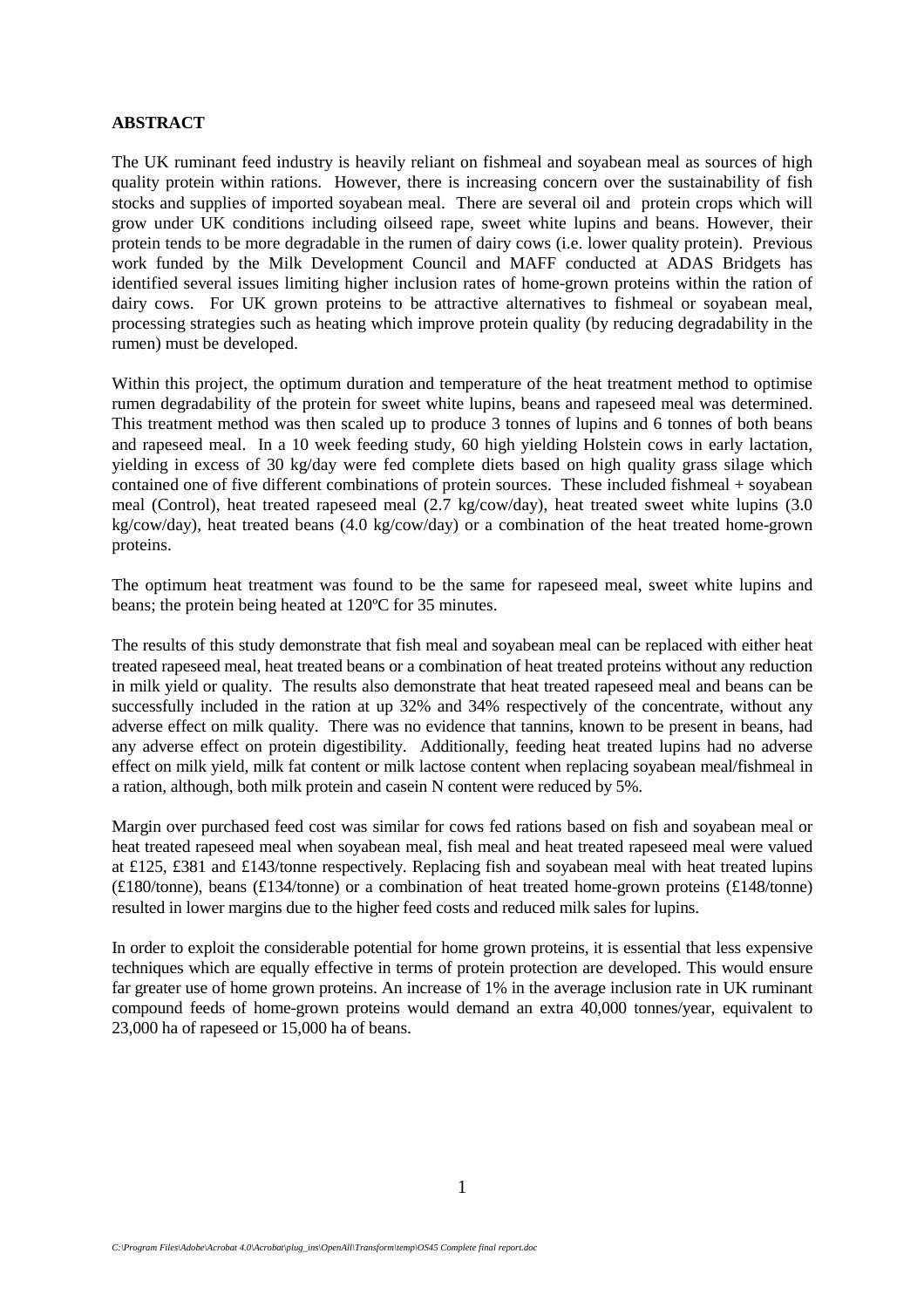#### **SUMMARY**

### **1. INTRODUCTION**

The UK ruminant industry is currently heavily reliant on fishmeal and soya bean meal as sources of high quality, digestible undegraded protein (DUP). However, there is increasing concern over the sustainability of world fish stocks and the recent BSE crisis has increased public awareness regarding the feeding of fishmeal to herbivores. Additionally, over 27% of the protein required for livestock feed is imported, of which 75% is soyabean meal (over 1.3 million tonnes in 1998). This imported protein is subject to fluctuations in world market price and the issue of genetically modified organisms.

There are a number of protein crops which will grow under UK conditions including oilseed rape, linseed, peas and beans. In addition, there have been recent advances in the development of lupin varieties to better suited to the UK climate. All these home-grown proteins have lower protein contents than fishmeal or soyabean meal and it tends to be more degradable in the rumen of dairy cows (Benchaar *et al* 1994, Corbett *et al* 1995, Guillaume *et al* 1987, Moss and Givens 1994). However, they may be other benefits, for example rapeseed protein has a higher methionine and lysine content than soyabean meal (Emanuelson 1994). If protein from UK sources was treated to reduce protein rumen degradability, their use as alternatives to fishmeal and soybean meal in the diets of high yielding dairy cows might increase.

In a series of studies funded by the MDC and MAFF, conducted at ADAS Bridgets (Mansbridge 1997a, Mansbridge 1997b), it was demonstrated that yields in excess of 9,000 litres could be achieved by dairy cows using diets based on linseed, lupins or high levels of rapeseed meal. However, these studies identified several areas of concern, including a significant reduction in milk yield (by up to 5.2 kg/cow/day) when cows were fed high levels of rapeseed meal. The importance of this will depend on which milk buyer as there was no significant change in milk fat/protein yield. In addition, feeding high levels of rapeseed meal and lupins increased urea and non-protein nitrogen levels in milk. High levels of these nitrogen fractions lower true protein levels and may reduce cheese yield, with implications for cheese makers.

There are various techniques to protect dietary proteins from rumen degradation. Heat treatments usually denature the protein and lead to reduced solubility in the rumen. Overprotection using heat treatment can occur. This is due to a number of chemical reactions involving reducing sugars, tannins and lignins and can, in extreme cases, lead to a burnt material which is undegradable in the rumen, but also completely indigestible. Carefully controlled conditions of heat and moisture have been shown to reduce degradability without adversely affecting protein digestibility (Herland 1996). Other methods, such as the use of xylose and heat in novel protection processes have also been shown to protect proteins from rumen degradation (Nakamura *et al* 1992, Windschitl and Stern 1988).

For UK grown protein sources to be attractive alternatives to fishmeal or soyabean meal, processing and management strategies which reduce their degradability in the rumen must be developed. The obvious benefits from increased use of UK grown protein sources are highlighted by the fact that an increase of 1% in the average inclusion rate in UK ruminant compound feeds of home-grown proteins would require an extra 40,000 tonnes/year, equivalent to 23,000 ha of rapeseed or 15,000 ha of beans. This study funded by a consortium of funding bodies (HGCA, PGRO, MDC and MAFF) was undertaken with the objective of identifying the optimum processing method to protect the protein in UK grown rapeseed meal, lupins and beans, and evaluating these feeds in high yielding dairy cow rations.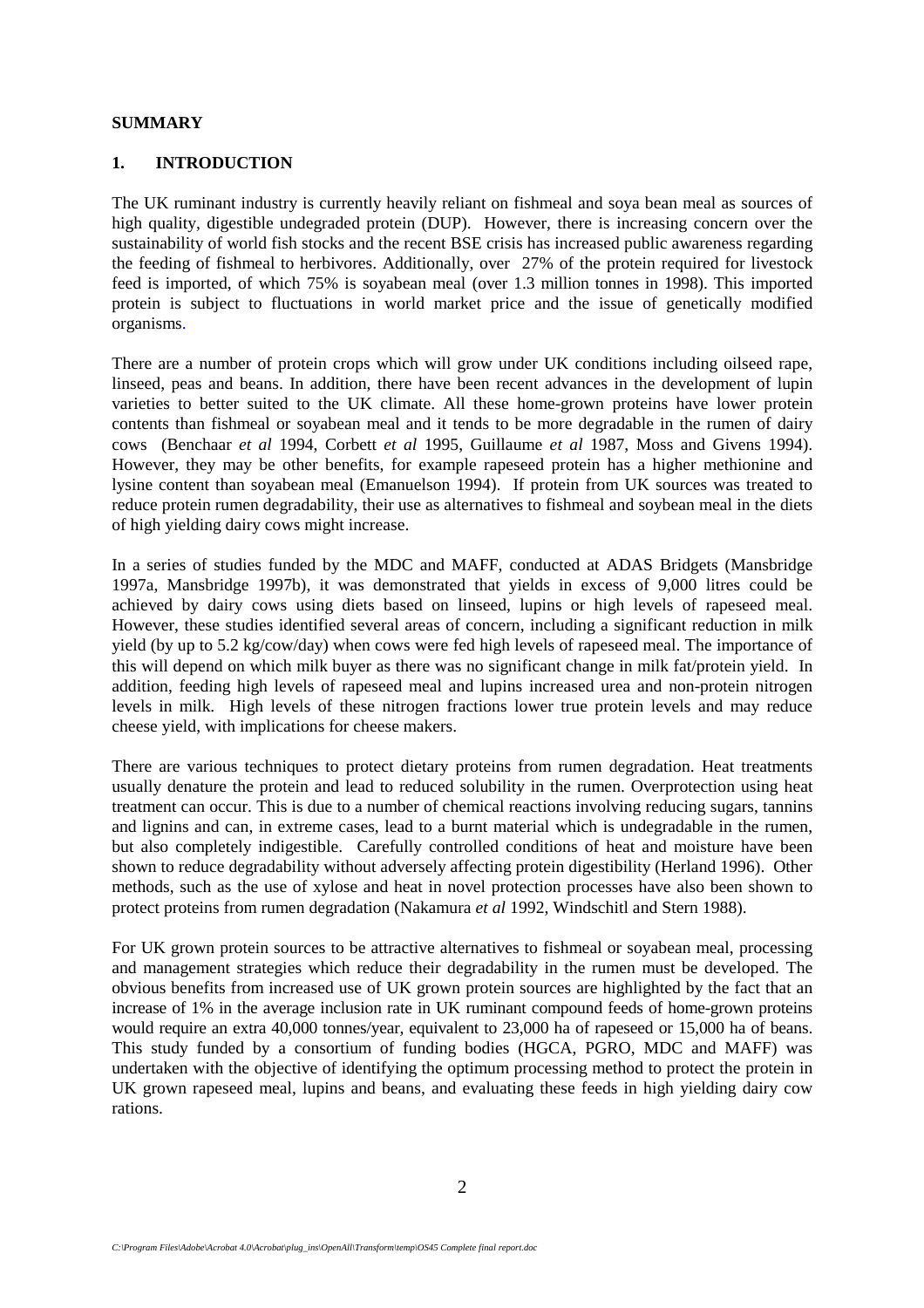## **2. OBJECTIVES**

The objectives of this project were:-

- 1. To reduce the milk yield depression reported in cows fed high levels of rapeseed meal by effectively protecting the protein through heat treatment.
- 2. To reduce the adverse reported effects of lupins on milk protein quality by effectively protecting the protein through heat treatment.
- 3. To evaluate the use of beans as a home-grown protein source, the protein in beans being effectively protected by heat treatment.
- 4. To evaluate a combination of the heat treated home-grown protein sources (lupins, rape or beans).

# **3. WORK PROGRAMME**

To achieve these objectives, the work was split into 5 phases:-

## *Phase 1*

Determination of the optimum temperature and pressure to achieve maximum rumen protection of the protein in lupins, rape and beans.

## *Phase 2*

Determination of the optimum conditions for the protection of protein in lupins, rape and beans using a novel protection process.

## *Phase 3*

Comparison of each product for the degree of protection achieved by either heat treatment or the novel processing technique, using an enzyme based test method (Ficin test).

## *Phase 4*

Determination of protein degradability using the *in situ* dacron bag technique on samples of the most effectively protected lupins, rape and beans identified in *Phase 3* of the study, together with samples of fishmeal, soyabean meal and grass silage to be used in *Phase* 5. In addition, amino acid profiles of the dacron bag residue were determined.

## *Phase 5*

Comparison of the protected lupins, rape, beans and a combination of the proteins on milk production and milk quality of high yielding dairy cows when fed within a grass silage based diet.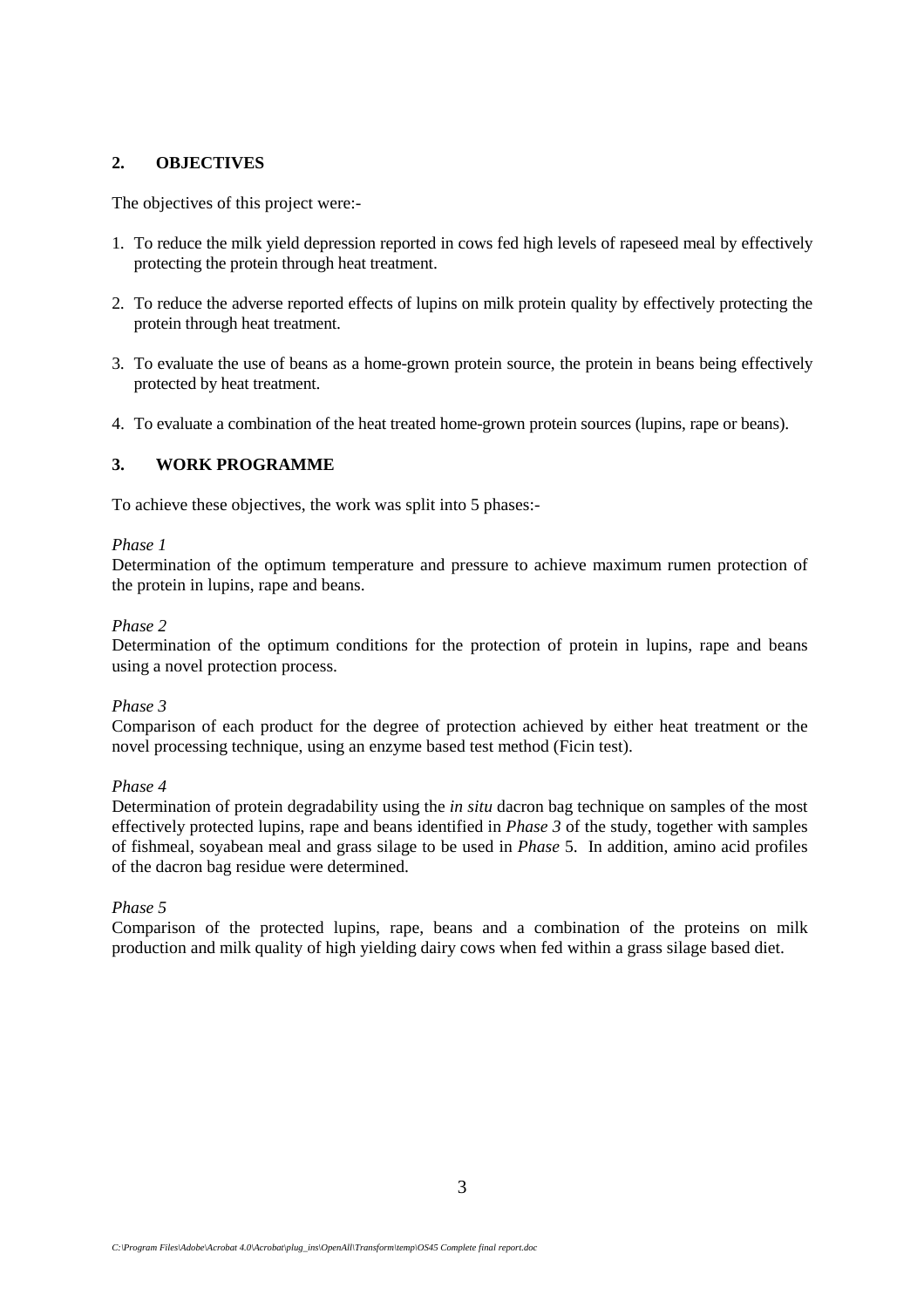## **4. MATERIAL AND METHODS**

## **Phases 1-3: Determination of optimum protein protection method**

Samples of sweet white lupin seed (*Lupinus albus*) (ex farm Herefordshire), beans (*Vicia faba*) (ex farm Dorset) and solvent extracted rapeseed meal were collected. Identical samples were supplied to Borregaard UK Limited to be treated using their novel patented process for rumen protecting feed.

Lupin seeds and beans were milled through an 8 mm screen, rapeseed meal required no further milling. Sub-samples were heat treated in an autoclave according to the following schedule to provide nine treatments per protein source.

| Time (minutes) |     | Temperature $(^{\circ}C)$ |     |
|----------------|-----|---------------------------|-----|
|                | 108 | 120                       | 132 |
| 20             |     |                           |     |
| 35             |     |                           |     |
| 50             |     |                           |     |

The established method within the current UK metabolisable protein (MP) system (AFRC 1993) for estimating the degradability of protein in feeds is the *in situ* technique (Orskov and McDonald 1979), however this method is costly and requires the use of surgically modified animals. Therefore, in this study an *in vitro* method was used for initial screening of heating combinations. The two most promising heating combinations together with the samples treated using a novel patented rumen protection process were then incubated *in situ* for 12 hours and the residue subjected to a pepsin/pancreatin digestion in order to determine nitrogen digestibility in the small intestine. This would allow a more accurate estimate of protein degradability in the rumen and digestible undegradable protein (DUP) content.

## **Phase 4: Protein evaluation of processed proteins and feeds used in the animal feeding study**

Sweet white lupin seeds (*Lupinus albus*) and beans (*Vicia faba*) were sourced on farm having been harvested in the previous season (1998/1999). The solvent extracted rapeseed meal was obtained from Unitrition Ltd. Samples of other feedstuffs to be fed in the animal study included fish meal, solvent extracted soyabean meal, untreated solvent extracted rapeseed meal and first cut Italian Ryegrass silage.

Lupins and beans were milled using a mobile cyclone hammer mill using an 8 mm sieve, while the rapeseed meal received no further milling. The heat treatment chosen for each protein (identified in *Phases 1-3*) was scaled to 3 tonne batches by Unitrition Ltd. resulting in 3 tonnes of processed lupins and 6 tonnes each of processed beans and rapeseed meal.

The measurement of *in situ* rumen degradability for dry matter and nitrogen, using the polyester fibre bag technique, was undertaken for each of the main feedstuffs (heat treated beans, lupins and rapeseed meal, rapeseed treated using the novel protection process, fish meal, extracted soyabean meal, untreated extracted rapeseed meal and grass silage) for the dairy feeding study (*Phase 5*). The amino acid content of the feedstuffs and the resultant residue after a 12 hour incubation in the rumen were determined by Aspland and James Ltd.

## **Phase 5: Animal feeding study**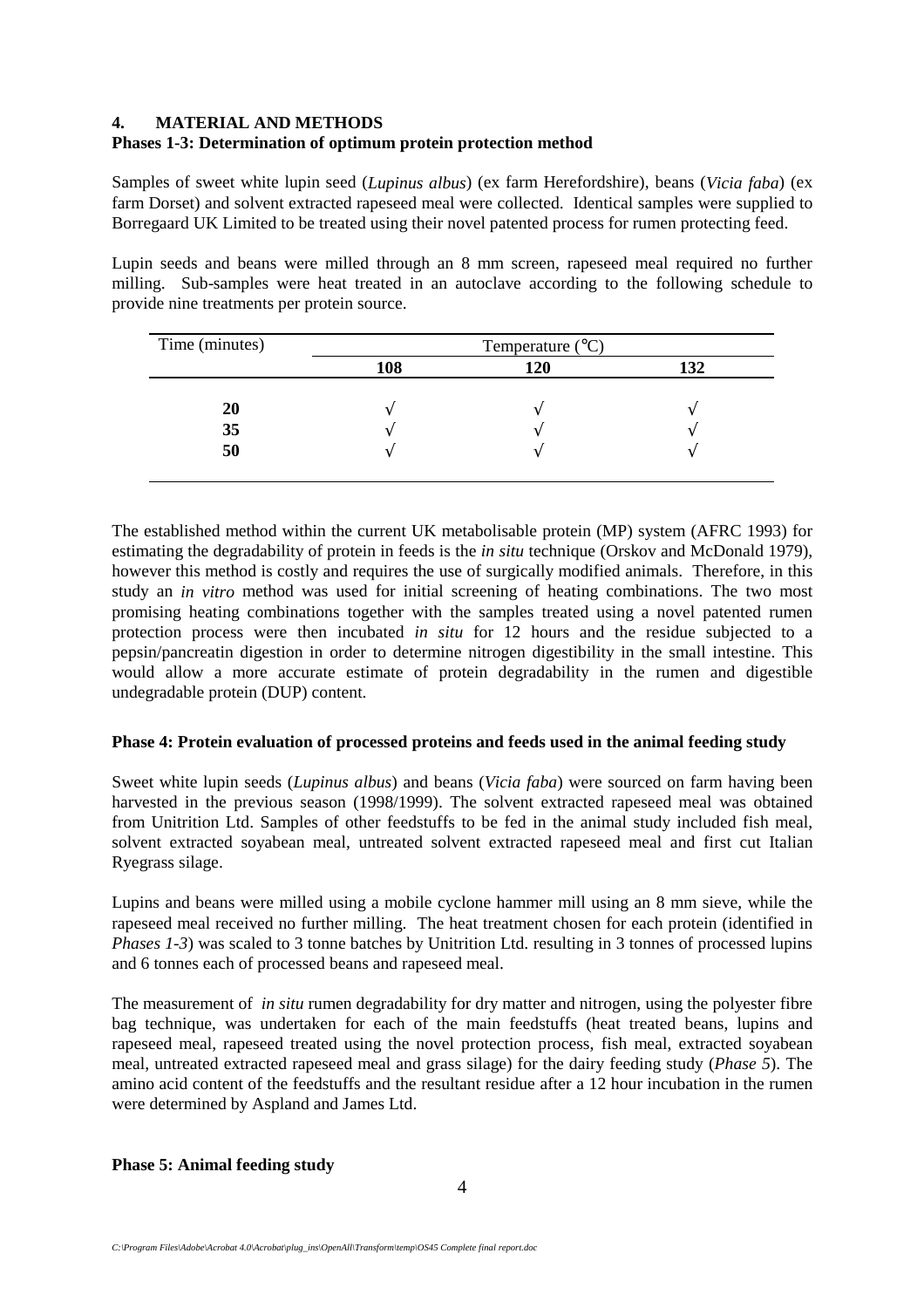A total of 60 second and subsequent parity Holstein-Friesian dairy cows were used in the study. They were divided into 12 blocks of five cows, on the basis of parity and days in milk. Within each block cows were allocated at random to one of the five treatments (Control, HR, HL, HB and HC) to give a total of 12 cows per treatment. Each treatment diet differed in the combination of protein sources used to meet protein requirements as follows:-

| <b>Diet</b>                      |                                                                      | Protein source (s)                                                                                                                                    |  |  |
|----------------------------------|----------------------------------------------------------------------|-------------------------------------------------------------------------------------------------------------------------------------------------------|--|--|
| Control<br>НR<br>НL<br>НB<br>HC. | <b>Rapeseed meal</b><br>Lupins<br><b>Beans</b><br><b>Combination</b> | $Fishmeal + soyabean meal$<br>Heat treated rapeseed meal<br>Heat treated lupins<br>Heat treated beans<br>Heat treated beans, lupins and rapeseed meal |  |  |

The five treatment diets were formulated using feed data generated from *phase 4* and analysis of raw materials prior to the study, to meet the energy and protein requirements for maintenance  $+38$  kg milk/day with no live weight loss, using the current UK metabolisable energy (ME) and metabolisable protein (MP) (+15%) systems (AFRC 1993). In addition, the Control and HC rations were formulated using the amino acid data to achieve similar supplies of the 10 essential amino acids (as defined by Fleet and Mepham (1985)) (Figure 1).

**Figure 1:** Formulated rumen bypass essential amino acid supply for Control and HC rations.



Dry matter intake, milk yield and milk quality were measured in the covariate week (week -2) when all cows were fed a commercial ration, and these values were used as the covariate in the statistical analysis. During the changeover week (week -1) cows were changed onto the treatment diets. The experimental period ran for 8 weeks (weeks 1 - 8). The data obtained during the animal study (dry matter intake, milk yield, milk quality, milk N fractions, live weight and body condition score) were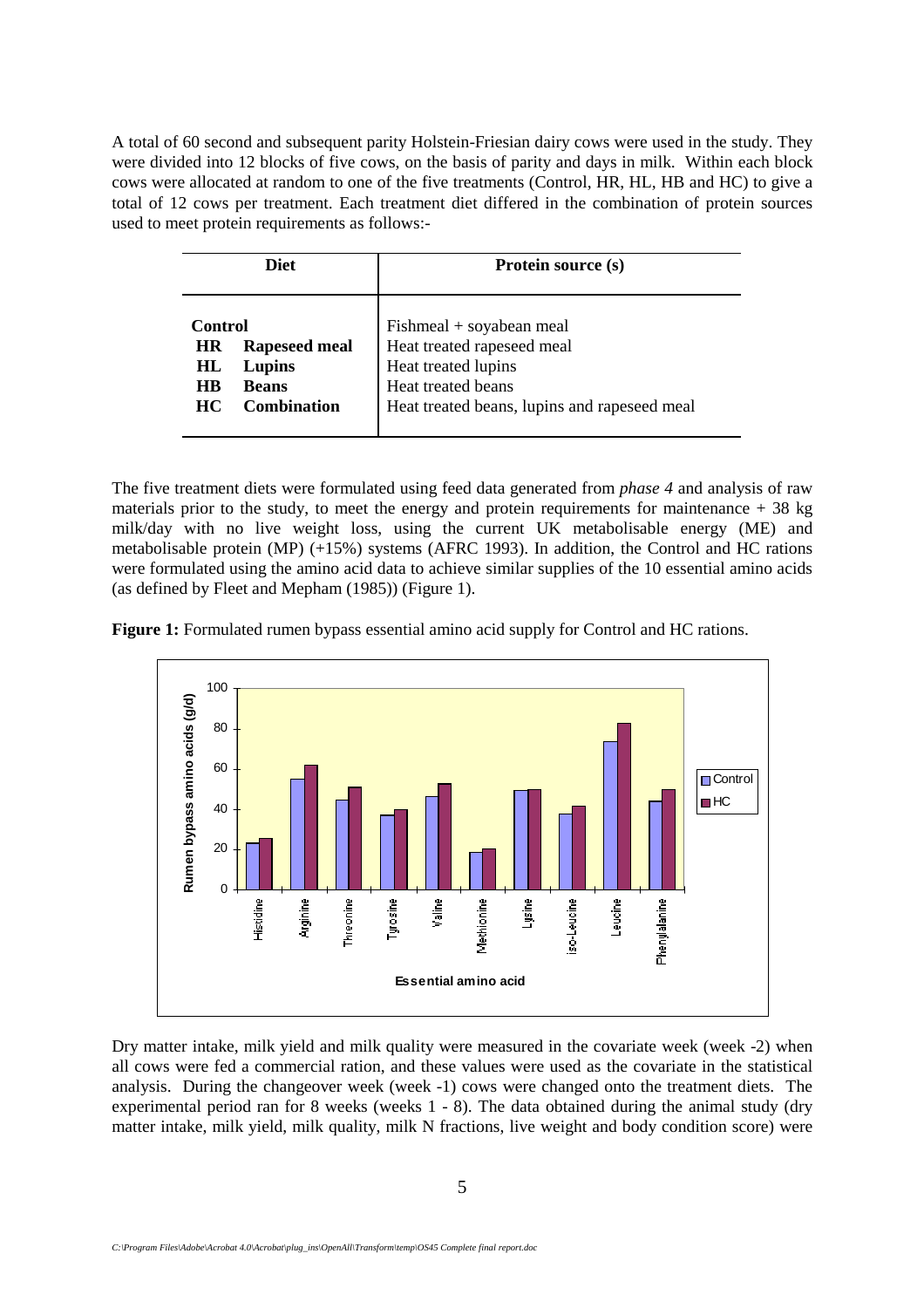subjected to analysis of variance (ANOVA), and where there were significant differences between treatments, statistical comparisons were made against Control.

# **5. DISCUSSION**

#### **5.1 Optimum protection of feed protein**

There are various methods of protecting protein, with the most common being combinations of temperature and time. In this study, the optimum heat treatment process was found to be heating rapeseed meal, lupins and beans at 120ºC for 35 minutes based on cost and maximising DUP supply.

Bencharr *et al* (1994) reported that the optimum temperature of processing beans was 195<sup>o</sup>C, and likewise, Kung *et al* (1991) used a process involving heating whole lupins at 175°C. However, in these examples, although the extrusion/roasting methods used higher temperatures, the residence time was seconds not minutes. McKinnon *et al* (1995) examined the effect of various temperatures and durations on rapeseed meal, and found heating to 125ºC reduced rumen degradability, whereas heating at 145ºC led to a significant reduction in digestibility. This over protection may be associated with Maillard type reactions where proteins bind to sugars rendering the protein indigestible. In this current study, there was no evidence of reduced digestibility in beans when the processing temperature increased from 120 to 132ºC.

Acid detergent insoluble nitrogen (ADIN) has been used as a measure of protein damage as it includes Maillard reaction products and tannin protein complexes (Van Soest *et al* 1987). Goering *et al* (1972) found that nitrogen bound to acid detergent fibre (ADF) was indigestible and Schroeder *et al* (1996) demonstrated that ADIN content was a good indicator of heat damage to the protein in sunflower cake. To reflect these observations, ADIN is used in the UK MP system (AFRC 1993) as a measurement of indigestible protein. In this study, ADIN was 2.7, 6.6 and 1.6 g/kg DM for heat-treated lupins, rapeseed meal and beans respectively, higher than published values of 1-2, 0.5 and 3.6-4.8 g/kg for untreated lupins, rapeseed meal and beans respectively (ADAS 1995, AFRC 1993). Values were however considerably lower than the upper limit of 120 - 150 g/kg suggested by Schroeder *et al* (1996), who speculated that exceeding this limit may lead to a reduction in the supply of amino acids from the undegraded protein of sunflower cake.

Similar heat treatments to those employed in this study are extensively used in Sweden and Finland where they have been demonstrated to reduce effective protein degradability by up to 20% (Tuori 1992) while having a minimal effect on digestibility. Overall, the results achieved in this study are comparable with values obtained by other research workers (Table 1).

The calculated DUP content was 157, 165 and 115 g/kg DM for heat-treated rapeseed meal, lupins and beans respectively. For beans and lupins, these values were much higher than published values for untreated proteins (59 and 51 g/kg DM respectively) demonstrating the potential value of heat treatment in improving protein quality. However, the difference between the DUP contents of untreated and treated rapeseed meal was small because the level of DUP in the untreated rapeseed (147 g/kg DM) was much higher than anticipated (78 g/kg DM, AFRC 1993). Comparison of the protein degradability of untreated rapeseed meal with published figures (Table 2) suggests that the standard rapeseed meal used in this study had a lower than expected degradability.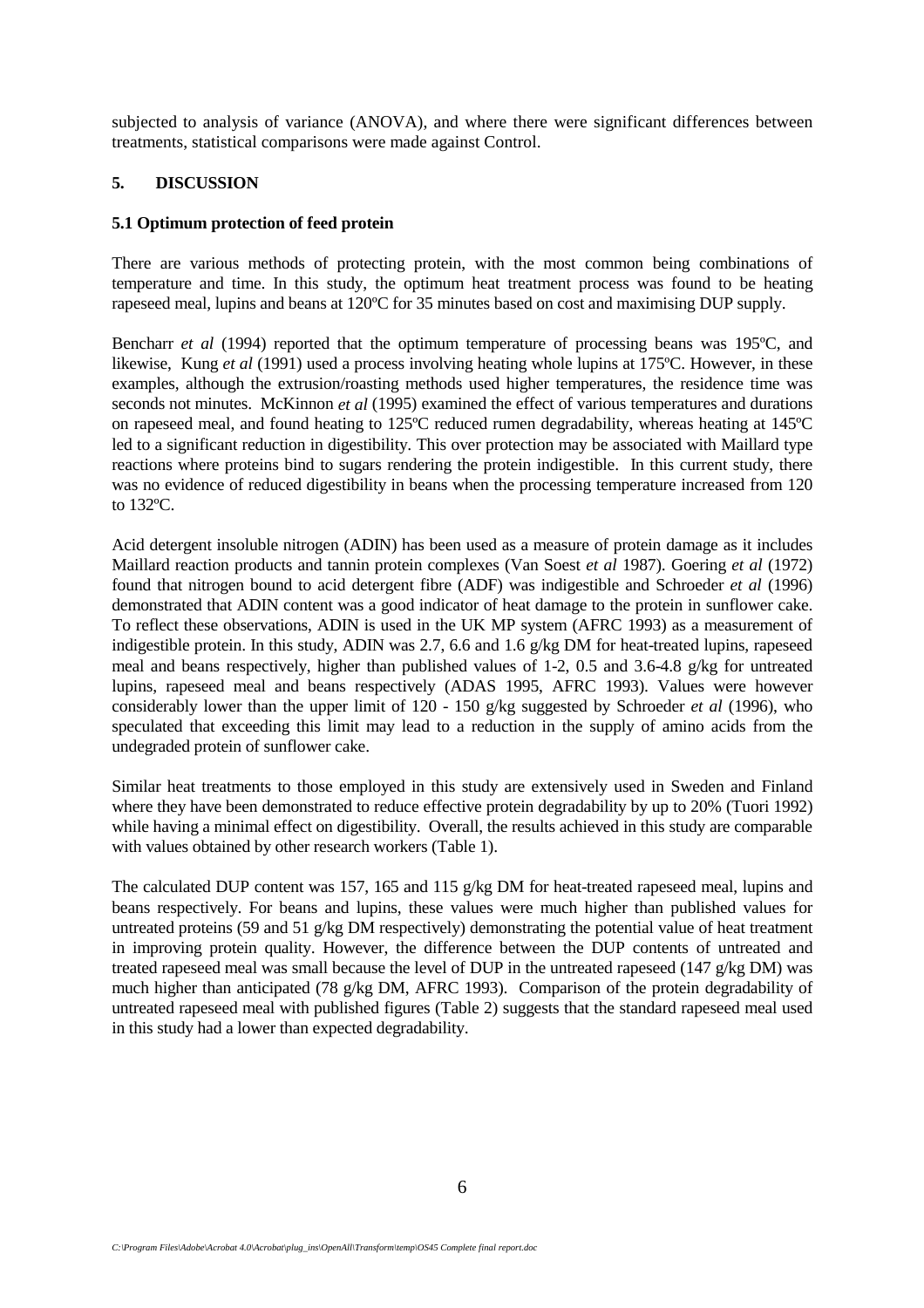| Protein              | Treatment process                            |                 | Rumen bypass<br>protein<br>$(\%$ CP) | Reference                  |
|----------------------|----------------------------------------------|-----------------|--------------------------------------|----------------------------|
| <b>Rapeseed meal</b> | Moist heat $(120\degree C)$ for 35 min)      |                 | 59                                   | This study                 |
|                      | Moist heat $(2-3 \text{ atm} < 30 \text{s})$ |                 | 54                                   | Herland 1996a              |
|                      | Moist heat $(2-3 \text{ atm} < 30 \text{s})$ |                 | 48                                   | Bertilsson et al 1994      |
|                      | Moist heat $(2-3 \text{ atm} < 30 \text{s})$ |                 | 60 and 61                            | Herland 1996               |
|                      | Moist heat $(2-3 \text{ atm} < 30 \text{s})$ |                 | 34                                   | Huhtanen and Heikkila 1996 |
|                      | Moist heat<br>$130^{\circ}$ C                |                 | 51                                   | Dakowski et al 1996        |
|                      |                                              | $140^{\circ}$ C | 77                                   |                            |
|                      | 150°C                                        |                 | 80                                   |                            |
| Lupins               | Moist heat $(120\degree C)$ for 25 min)      |                 | 60                                   | This study                 |
|                      | Heat $(300^{\circ}C$ for 1-4 min)            |                 | 21                                   | Zaman et al 1995           |
|                      | $130^{\circ}$ C<br>Heat                      |                 | $55***$                              | Kung et al 1991            |
|                      | $175^{\circ}$ C                              |                 | $61***$                              |                            |
|                      | Roasted                                      |                 | 33                                   | Robinson and McNiven 1993  |
|                      | Roasted                                      |                 | 45                                   | Singh et al 1995           |
|                      | Pressure toasted                             |                 | 47 and 51                            | Goelema et al 1998         |
|                      | Extruded                                     |                 | 61                                   | Benchaar <i>et al</i> 1991 |
| <b>Beans</b>         | Moist heat $(120^{\circ}$ C for 25 min)      |                 | 49                                   | This study                 |
|                      | Extrusion (195°C)                            |                 | $58*$                                | Benchaar et al 1992        |
|                      | Pressure toasting                            |                 | 48 and 57                            | Goelema et al 1998         |

**Table 1:** Comparison of rumen bypass protein content of heat treated rapeseed meal, lupins and beans with published values.

 $* = PDIA (= DUP)$ 

 $** =$  Based on N disappearance after 12 hour incubation in rumen fluid

**Table 2:** Comparison of the determined effective degradability of untreated rapeseed meal with published values.

| Source                                                                                                                                               | Effective protein degradability<br>(% CP)                                           |
|------------------------------------------------------------------------------------------------------------------------------------------------------|-------------------------------------------------------------------------------------|
| This study<br>Allison 1999<br>Bertilsson <i>et al</i> 1994<br>Huhtanen and Heikkila 1996<br><b>MAFF</b> 1990<br><b>AFRC 1993</b><br><b>ADAS</b> 1989 | 0.44<br>0.46<br>0.72<br>0.78<br>$0.59 - 0.79$<br>$0.69$ and $0.73$<br>$0.59 - 0.70$ |
|                                                                                                                                                      |                                                                                     |

The low degradability of the untreated rapeseed meal in this study could be due to differences in variety or agronomy, or more likely to differences in the processing of rapeseed during commercial oil extraction, as any heating or drying of the extracted meal may further protect the protein. Kendall *et al* (1991) stated that variation in the protein quality of rapeseed meal can be related to methods used at the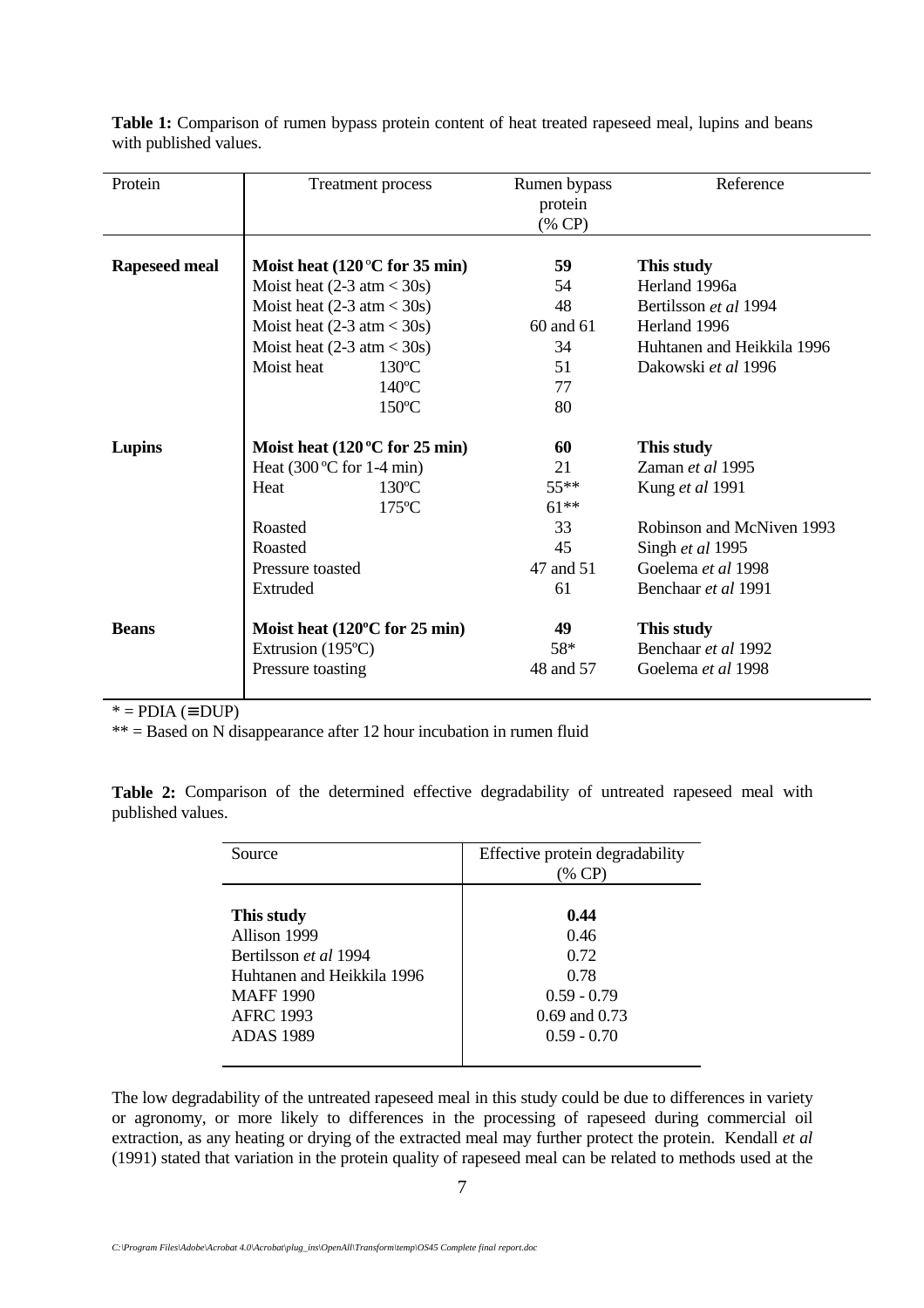processing plant during oil extraction, and the results from this study highlight the variability in the UK of rapeseed meal protein quality and its potential consequence on ration formulation.

The use of the novel treatment process on rapeseed meal increased the amount of protein which bypassed the rumen, but reduced DUP content compared with the heat treated rapeseed meal. This may be due to a reduced digestibility of the protein as evidenced by a higher ADIN level and a lower pepsin/pancreatin digestibility. However, the 12 hour rumen residue study indicated that novel treated rapeseed meal tended to have lower amino acid degradabilities, and that tyrosine and methionine were particularly slowly degraded. Methionine is generally regarded as the first limiting amino acid for milk protein synthesis (Rulquin and Verite 1993, Schwab *et al* 1976), and the potential rumen bypass methionine supplied by the novel treated rapeseed meal may be beneficial to high producing dairy cows.

#### **5.2 Animal performance**

#### **Objective 1 - Rapeseed meal**

Standard rapeseed meal has a relatively high effective rumen degradable protein (ERDP) and low DUP content. Research at ADAS Bridgets (Mansbridge 1997a) found that feeding 5.8 kg (DM basis) of rapeseed meal to meet MP (and hence DUP) requirement led to a 5.2 kg/day depression in milk yield. The reduction could not be explained by dry matter intake as this was unaffected. However, the supply of rumen degradable protein was high relative to rumen fermentable metabolisable energy (FME) (ERDP:FME = 12.7) probably leading to the excess nitrogen being excreted in the urine, with the possible consequence of increased energy requirement. For example, Twigge and van Gils (1988) estimated that the energy cost associated with a daily surplus of  $\overline{500}$  -  $1000$  g of rumen degradable protein would be 1.3 to 2.6 kg of fat corrected milk production. Reducing the degradability of protein in rapeseed meal might reduce the adverse effects of feeding rapeseed meal as the sole DUP source in dairy rations.

In this study, rapeseed meal was included at 31% of the concentrate component to maintain DUP supply when replacing fish meal and soyabean meal i.e. at a level which is twice of inclusion in UK dairy compounds (15% - MAFF Statistics (MAFF Statistical Service)). At this level, feeding a combination of untreated and heat treated rapeseed meal as the major protein sources produced the same performance (milk yield, milk quality and live weight) as a diet based on fish meal and soyabean meal. This agrees with the results of Garnsworthy (1997) who replaced fish meal with rumen protected rapeseed meal and showed no adverse effect on production. In addition, milk urea content remained at Control levels in this study suggesting that urea excretion was not elevated to the levels found in the previous study.

Production responses to heat treated rapeseed meal can be variable (Tuori 1992), and the benefits of heat treating rapeseed meal are not always evident. In studies where heat treating rapeseed meal had no effect on performance, the difference in protein degradability between untreated and treated rapeseed meal was small (0.06 - 0.17 as a proportion of total CP), suggesting that if protein degradability of the standard rapeseed meal is low (as in this study), heat treatment may not be required. However, the use of heat treatment when applied to "standard" rapeseed meal (i.e. with a protein degradability over 0.65), gives significant responses in dairy cow performance (Bertilsson *et al* 1994, Herland 1996).

Overall, it was demonstrated that high levels of rapeseed meal with a low protein degradabilities can be formulated in grass silage based dairy rations using the current UK ME and MP systems, instead of fish meal and soyabean meal, without any reduction in milk yield and quality, or increase in milk urea content.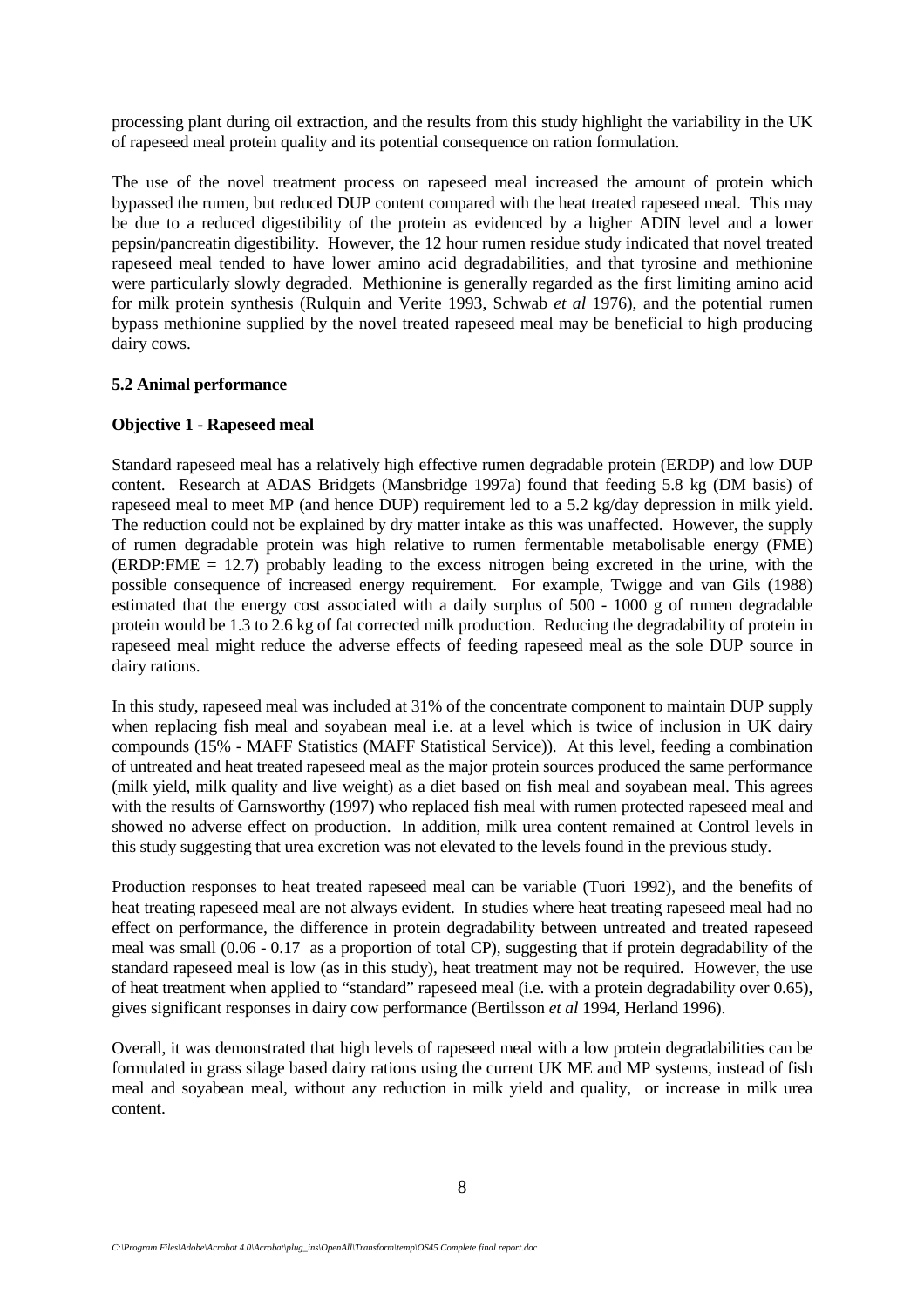## **Objective 2 - Lupins**

Raw lupins are extensively degraded in the rumen (over 70% of CP, AFRC 1993) which can lead to increased milk urea content (Mansbridge 1997a and 1997b). Additionally, feeding lupins to dairy cows has lead to reductions in milk protein content (Guillaume *et al* 1987, Robinson and McNiven 1993, Singh *et al* 1995). These effects suggest a reduced efficiency of utilisation of feed protein, possibly due to a reduction in N utilisation for microbial protein synthesis. Benchaar *et al* (1994) reported a protein solubility of 30% and effective degradability of 64%, while UK sources (AFRC 1993; Mansbridge 1997a; Mansbridge 1997b) have reported higher degradabilities (71 and 69%). This study investigated whether reducing the protein degradability of lupins can reduce the adverse effect on milk protein content.

Feeding lupins which had been protected using heat treatment had no adverse effect on milk yield, milk protein yield, milk fat content and yield or milk lactose content and yield compared with Control diet containing fish meal and soyabean meal. However, consistent with other published findings (Bayourthe *et al,* 1998, Robinson and McNiven 1993), there was a significant reduction in milk crude protein and casein content. Several reasons for this reduction have been suggested. Firstly, the sulphur containing amino acids (methionine and cystine) content of the lupins were low compared with either rapeseed meal, soyabean meal or fish meal. Methionine is generally regarded as first limiting amino acid for milk protein synthesis (Rulquin and Verite 1993), and responses in milk protein output (largely due to increased casein synthesis) have been observed when methionine supply is increased (Sloan 1997).

Secondly, lupins contain around 10% oil (Moss *et al* 1996), and it is generally accepted that feeding oilseeds to dairy cows can reduce milk protein content (DePeters and Cant 1992, Garnsworthy 1999, Wu and Huber 1994). The oil content of the diet based on lupins was higher than any other diet which may explain the reduction in milk protein content.

A third explanation is that dry matter intake was significantly lower for cows fed heat treated lupins in weeks 5, 6 and 8 which would reduce nutrient supply for milk production in the mammary gland. It was however interesting to note that the effects of feeding heat treated lupins on dry matter intake was not evident until 5 weeks after its introduction in the diet.

In summary, heat treated lupins can be fed instead of soyabean meal and fish meal in grass silage based rations without any adverse effect on milk yield or milk fat content, however there was a milk protein depression.

# **Objective 3 - Beans**

Beans are a traditional crop grown in the UK and recently have seen important breeding improvements in seed yield and harvesting index by producing determinate types. Their protein however is readily degraded in the rumen resulting in a low DUP content (AFRC 1993). Therefore, beans are not ideal supplements when fed with grass silages (Wilkins and Jones 2000), but protection of the protein could increase their value as a ruminant protein source. Beans are currently not used extensively in standard dairy feed compounds (MAFF Statistics) and have a low national average inclusion rate (1-2%). Additionally, there is virtually no published data regarding the feeding of heat-treated beans to dairy cows. This study provided valuable data on feeding heat treated beans at high levels (34% of ration supplement) in dairy cow rations.

Beans are a valuable source of protein, starch (339 g/kg DM), and have an excellent ME content (13.1 MJ/kg DM). In this study, replacing fish meal and soyabean meal with heat treated beans as a protein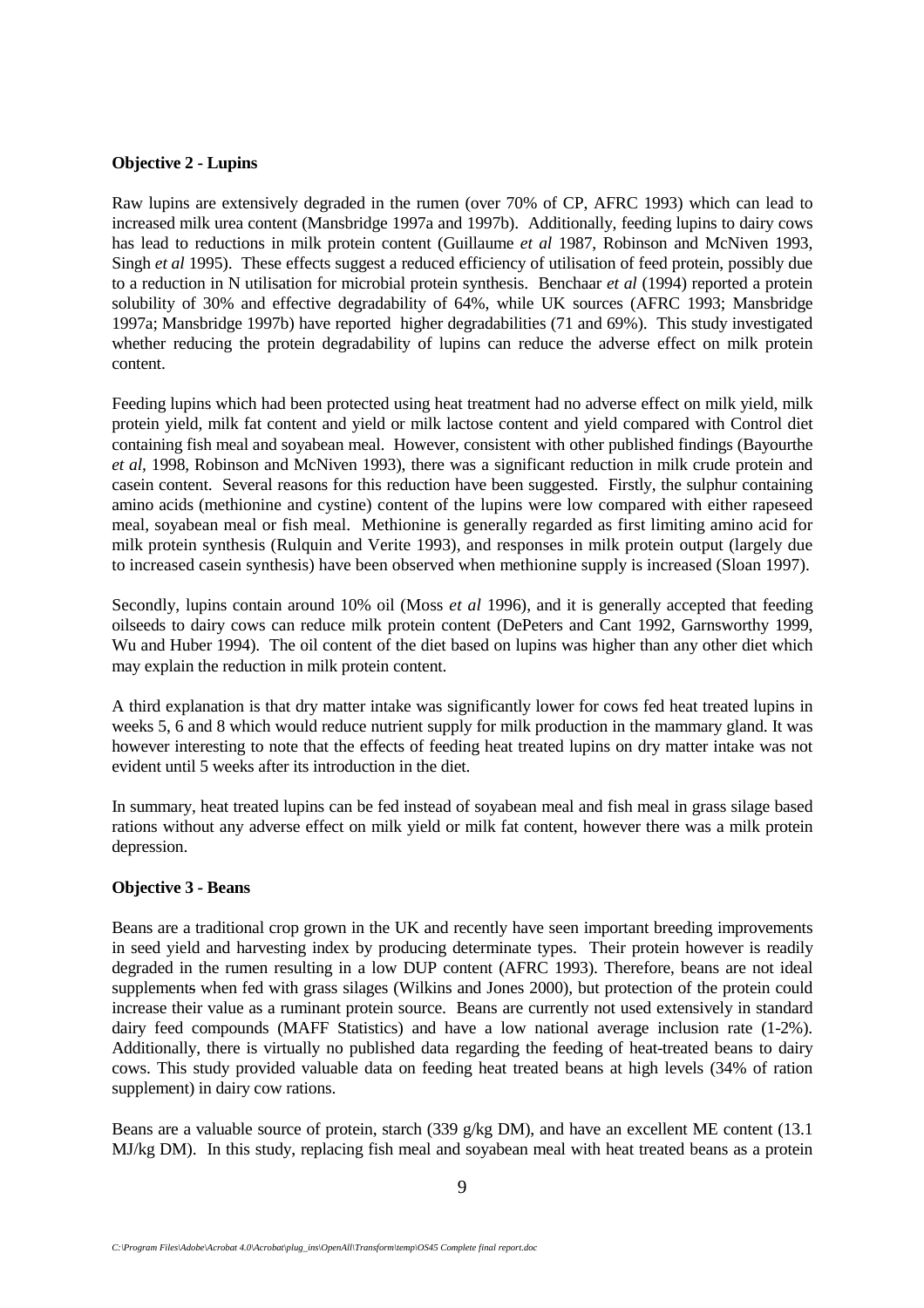source had no adverse effect on milk yield or quality, indicating that heat treated beans can be fed at levels higher than recommended for raw beans (16% of concentrates, Chamberlain and Wilkinson 1996). Peas, which are similar to beans, have been fed to high yielding dairy cows without any detrimental effect during early lactation (Corbett *et al* 1995).

Beans contain tannins which can have an adverse effect on protein digestibility (Chamberlain and Wilkinson 1996), but in this study, overall N *in vitro* digestibility was 891 g/kg DM, and comparable with other estimates of apparent digestibility (820 - 840 g/kg DM - ADAS Tech Bull. 90/2). It is interesting to note that beans, similar to lupins, contain low levels of the sulphur amino acids, but unlike lupins, have no effect on milk protein content. In summary, heat treated beans can be fed at high levels to replace fish meal/soyabean meal in dairy cow rations without affecting dairy cow performance.

## **Objective 4 - Combination of proteins**

Rations to high yielding dairy cows traditionally contain more than one protein source, partly due to inclusion limits for certain individual protein sources (rapeseed meal, beans, etc.) and partly as a consequence of least cost rationing where proteins with different degradabilities are used to provide the 'perfect' balance. Some authors (Oldham 1994), have suggested that there may also be benefits in amino acid supply, as different protein sources can be deficient in one or more amino acids, for example, maize gluten which is low in lysine, and lupins which are low in methionine. Conversely, some protein supplements are high in specific amino acids e.g. fish meal which is high in lysine and methionine, and therefore blending proteins can lead to a supplement that has an "ideal" balance of amino acids for milk production. Schingoethe (1996) examined amino acid supply from mixtures of feed proteins, and found, for example, that a blend of soybean meal, maize gluten and meat/bone meal, had an amino acid balance that was closer to assumed requirements than any one of the individual ingredients. In this study, heat treated beans, lupins and rapeseed meal were formulated using a simple amino acid supply model to provide the same mixture of amino acids as the Control ration containing soyabean meal and fishmeal.

Results indicated no differences in any measure of performance between the Control and the blend of heat treated beans, lupins and rapeseed meal. This is consistent with work by Allison (1999), who demonstrated that a mixture of rumen protected vegetable proteins can replace fishmeal on a crude protein basis. The inclusion of a low level of lupins (4 versus 26% of supplement for HL and HC respectively) prevented any reduction in milk protein content. It is unclear from this work whether the effect of lupins on milk protein production is a consequence of its poor amino acid balance or some other factor. Further work is necessary to determine the maximum inclusion level of lupins in high yielding dairy cow rations when fed in combination with other protein (i.e. amino acid) sources.

## **5.3 Margin over purchased feed costs**

Using standard farm measures of economic performance (i.e. margin over feed costs), cows fed the Control and HR diets had the highest margins over all feeds both per cow and per litre (Table 3). Replacing fish meal/soyabean meal with heat treated lupins, beans or a combination of proteins led to a reduction in margin over feed costs. This was due to a an increase in feed costs, although for lupins and the combination of proteins, there was also a reduction in the milk value. However, it must be noted that changes in market conditions circumstances such as increases in soyabean meal price (increased by £25 in the period between the conclusion of work and the preparation of this report) and reductions in bean/lupin prices, will change the margin over feed costs of heat treated UK grown proteins in dairy cow rations.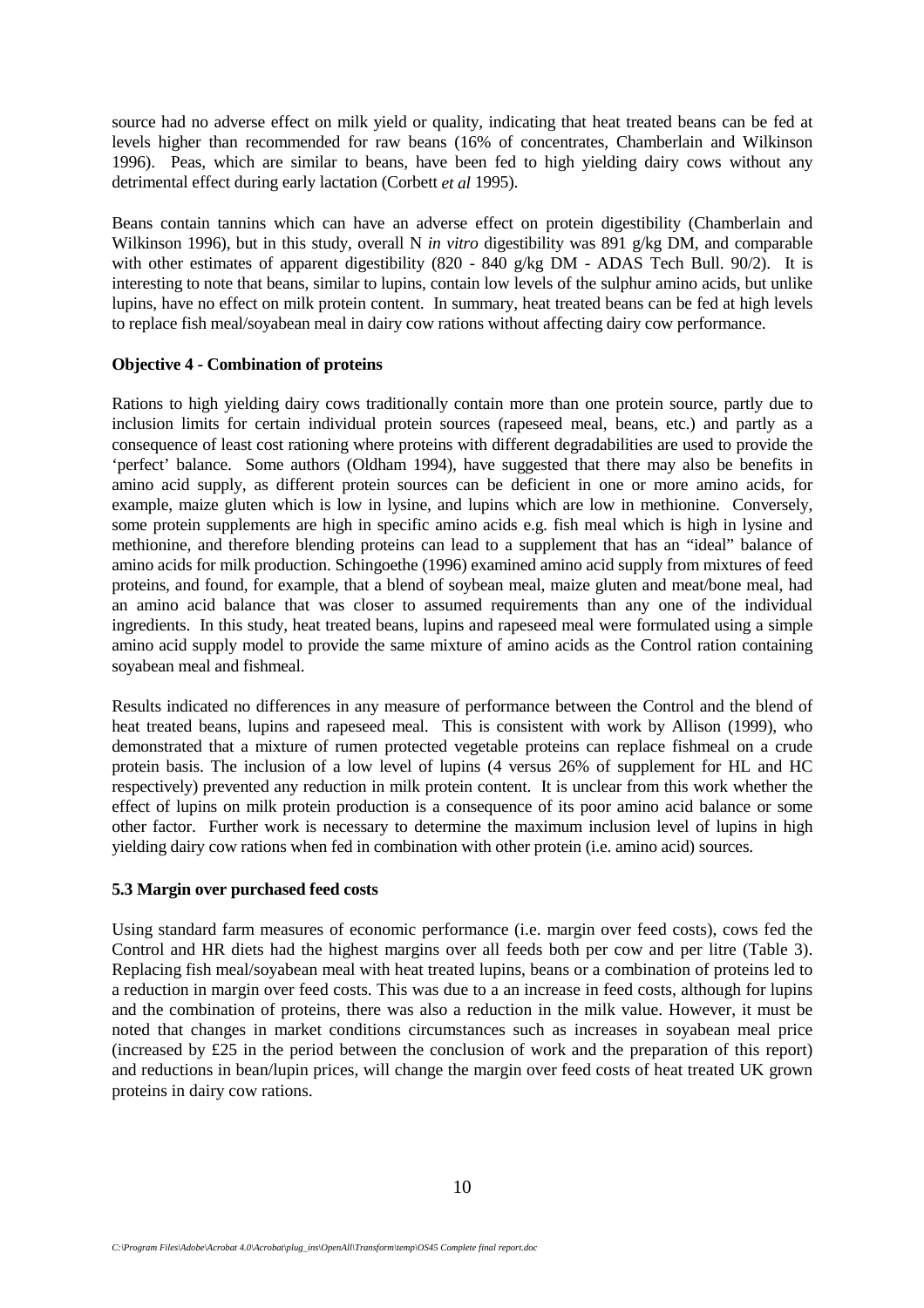**Table 3:** Calculation of margins over feed costs for the dietary treatments.

|                                          |         |           | <b>Treatment</b> |      |      |
|------------------------------------------|---------|-----------|------------------|------|------|
| Financial performance                    | Control | <b>HR</b> | <b>HB</b>        | HL   | HC.  |
|                                          |         |           |                  |      |      |
| Margin over all feed costs $(p/l)$       | 12.0    | 12.1      | 11.6             | 11.6 | 11.6 |
| Margin over all feed costs $(f/cow/day)$ | 3.97    | 3.99      | 3.94             | 3.87 | 3.83 |
| Milk value (p/litre)                     | 17.6    | 17.5      | 17.3             | 17.1 | 17.4 |
| Milk volume (litres)                     | 33.0    | 32.9      | 33.9             | 33.4 | 33.2 |
| Milk value $(\pounds/cow/day)$           | 5.81    | 5.77      | 5.85             | 5.72 | 5.77 |
| Feed cost $(\pounds/cow/day)^*$          | 1.84    | 1.78      | 1.91             | 1.85 | 1.92 |
|                                          |         |           |                  |      |      |

\* Calculated assuming feed costs: fish meal =  $\pounds 381$ /tonne, soyabean meal =  $\pounds 125$ /tonne, untreated rapeseed meal =  $\text{\pounds}108$ /tonne, heat treated rapeseed meal =  $\text{\pounds}143$ /tonne, heat treated beans = £134/tonne and heat treated lupins = £180/tonne. Heat treatment costs = £45/tonne (commercial rate).

From a financial perspective, feeding high levels of heat treated rapeseed meal in a total mixed ration based system was the most cost effective alternative to soyabean meal/fish meal. This would however be different for organic milk producers who cannot feed either fish meal or solvent extracted soyabean meal/rapeseed meal and also receive premiums for organic milk (over 25 p/litre). It must also be noted that there could be longer term effects of feeding high concentrations of heat treated rapeseed meal in rations on cattle health, this is being currently addressed in a separate HGCA funded project at ADAS Bridgets (Project: 2324).

Cheaper treatment technologies which retain the improvements in protein quality or alternatively using plant selection for varieties of beans, lupins and rapeseed meal containing protein which is less degradable in the rumen, would further encourage their use in dairy cow rations. **APPENDIX 1**

## **Determination of the optimum heat treatment process and evaluation of protein quality**

# **1. OBJECTIVE**

The objective of this component of the work was two-fold. Firstly, to determine the optimum heating conditions for UK grown rapeseed meal, lupins and beans. Secondly, to evaluate the protein quality of feeds to be fed in the animal feeding phase. This part of the work was split into four phases:-

## *Phase 1*

Determination of the optimum temperature and pressure to achieve maximum protection of the protein in lupins, rape and beans.

## *Phase 2*

Determination of the optimum conditions for the protection of protein in lupins, rape and beans using a novel protection process.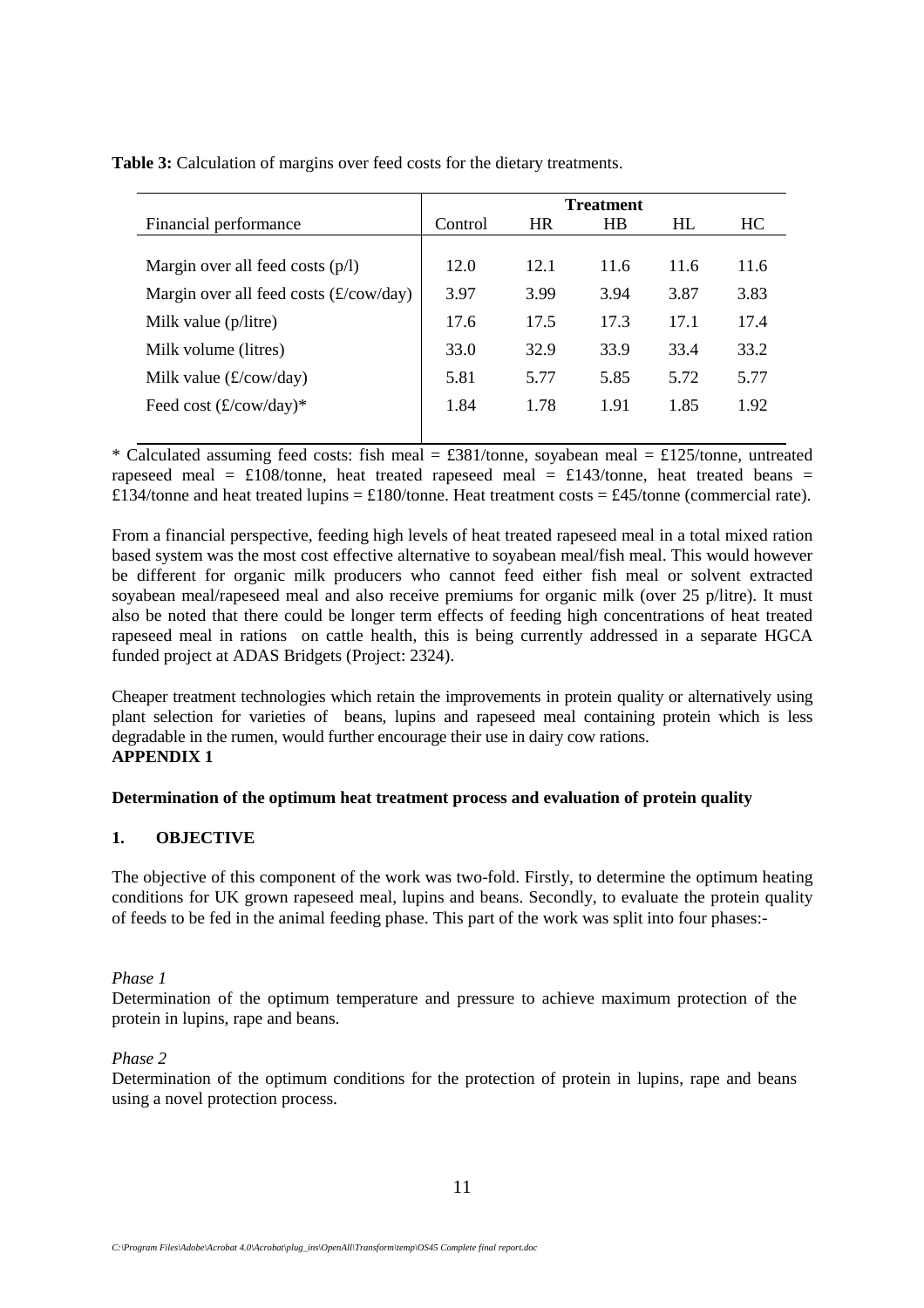### *Phase 3*

Comparison of each product for the degree of protection achieved by either heat treatment or the novel processing technique using an enzyme based test method (Ficin test).

## *Phase 4*

Determination of protein degradability using the *in situ* dacron bag technique on samples of the most effectively protected lupins, rape and beans, identified in *Phase 3* of the study, together with samples of fishmeal, soyabean meal and grass silage to be used in the animal feeding study. In addition, amino acid profiles of the dacron bag residue were determined.

## **2. MATERIAL AND METHODS**

## **2.1 Phases 1-3: Determination of optimum protein protection method**

## **2.1.1 Protein sources**

Samples of sweet white lupin seed (*Lupinus albus*) (ex farm Herefordshire), beans (*Vicia faba*) (ex farm Dorset) and solvent extracted rapeseed meal were collected. Identical samples were supplied to Borregaard UK Limited to be treated using their novel patented process for rumen protecting feed. Samples were delivered to ADAS Nutritional Sciences Research Unit (NSRU) and stored at 4 ºC.

## **2.1.2 Sample preparation**

Lupin seeds and beans were milled (Christy Norris, UK) through an 8 mm screen. Rapeseed meal required no further milling. Sub-samples (150g of each) had 50  $g/kg$  water added and were heat treated in an autoclave according to the following schedule to provide nine treatments per protein source.

| Time (minutes) |     | Temperature $(^{\circ}C)$ |     |
|----------------|-----|---------------------------|-----|
|                | 108 | 120                       | 132 |
| 20             |     |                           |     |
| 35             |     |                           |     |
| 50             |     |                           |     |

Each autoclave run at the specified heat treatment contained all three protein sources. Samples were put into the autoclave when the temperature reached 60°C, and the cooking time began when the autoclave reached the required temperature for that treatment. After the appropriate cooking time, the autoclave was switched off and cooled to a temperature which allowed the autoclave to be opened. Samples were removed, cooled to room temperature and stored at 4°C.

## **2.1.3 Measurement of ficin degradability**

The established method within the current UK metabolisable protein system (AFRC 1993) for estimating the degradability of protein in feeds is the *in situ* technique (Orskov and McDonald 1979), however this method is costly and requires surgically modified animals. *In vitro* methods are being developed, e.g. the plant enzyme ficin assay, which can be used for initial screening of protein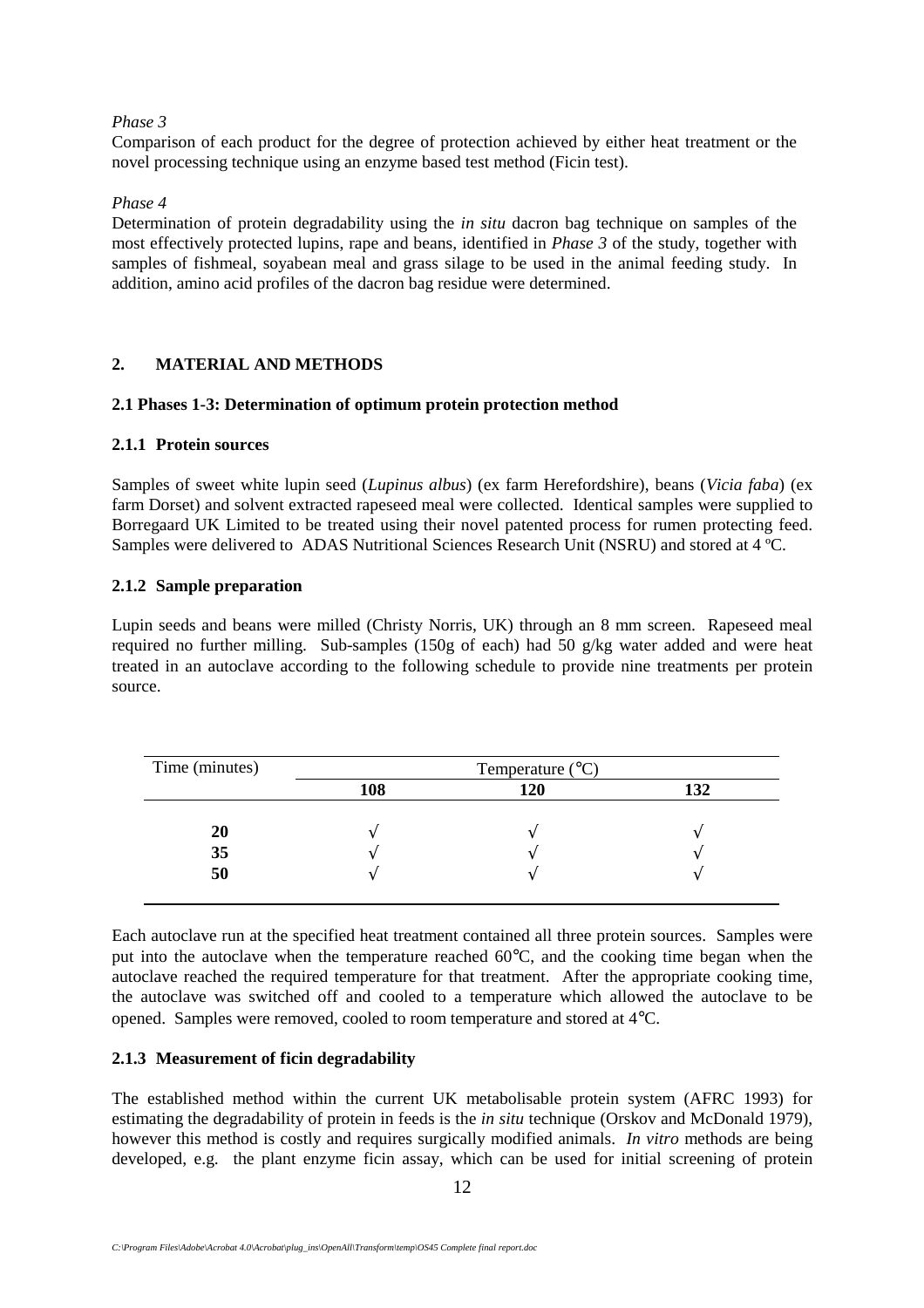sources. Kosmala *et al* (1996) found that values of ficin degradability agreed closely ( $R^2 = 0.92$ ) with values measured using the *in situ* method.

A 20g sub-sample of each of the treated feeds was milled through a 1 mm screen using the Cyclotec mill (Tecator, Sweden). Dry matter (DM) content was determined in duplicate after 18 hours at 100°C and the nitrogen content of the untreated samples used to calculate the weight of sample for the ficin test.

## **2.1.3.1 Protein degradation assays**

Samples were accurately weighed to provide an equivalent of 0.1 g of protein into labelled glass 100 ml vials. The samples were incubated singularly on two separate occasions with 10 ml phosphate buffer (0.1 M, pH 7.0) for 30 min at 39°C. After this pre-incubation period 10 ml of Ficin (from fig tree latex, EC 3.4.22.3, activity 0.28 U/mg, Sigma Chemicals, 3.214 mg/ml in phosphate buffer) was added and incubated for a further 2 hours in a shaking water bath (50 rpm) at 39°C. At the end of the incubation time the fermentation was terminated and the contents filtered through Whatman No. 4 filter paper and the solid residues washed three times with 250 ml distilled water (95°C). Total nitrogen was determined on the residue by the Kjeldahl method (MAFF, 1986). Protein degradability was calculated by the difference between the protein in the original sample and the protein in the residue.

## **2.1.4 Measurement of nitrogen disappearance from the rumen (10 hours) and pepsin/pancreatin digestion of residue**

The fresh material was accurately weighed (to provide approximately 5 g fresh weight) into pre-dried and weighed polyester fibre bags (43 µm pore size, 200 x 90 mm internal diameter). All samples (each in duplicate) were incubated together for 10 hours in one cow with samples introduced into the rumen at 08.30h, prior to the morning feed. The animal was maintained on a mixed diet comprising on a DM basis of, 0.8 grass silage and 0.2 rolled mineralised barley. The ration was offered in two discreet meals at 08.30 and 16.30 h. Fresh water was freely available at all times.

After incubation, residues were mechanically washed, dried at 60ºC for 48 hours and the proportional loss of DM during incubation calculated. Nitrogen (N) content was determined using the Kjeldahl method for each bag and an equivalent to 15 mg of N was accurately weighed into labelled 50 ml centrifuge. The residue was incubated for 1 hour in a shaking water bath at 38°C with 10 ml of a pH 1.9, 0.1 M HCl solution containing 6 g per l of pepsin (1:10,000 i.u.). After incubation, 0.5 ml of a 1 M NaOH solution and 13.5 ml of a pancreatin (Sigma p-7545) solution (0.5 M  $KH_2PO_4$  buffer standardised at pH 7.8 containing 50 ppm of thymol and 3 g of pancreatin) was added and vortexed. The samples were incubated for a further 24 hours at 38ºC in a shaking water bath, with samples vortexed every 8 hours. After incubation, the solution and residue was quantitatively transferred to labelled and pre-weighed filter papers and thoroughly washed with 200 ml of distilled water (at 38ºC) to remove enzyme, soluble nitrogen and soluble oil. The residues were dried for 16 hours at 60ºC, weighed and analysed for N.

# **2.1.5 Statistical analysis**

The ficin degradability results were analysed using analysis of variance (ANOVA) with sample, time of treatment and temperature as factors.

# **2.2 Phase 4: Protein evaluation of processed proteins and feeds used in the animal feeding study**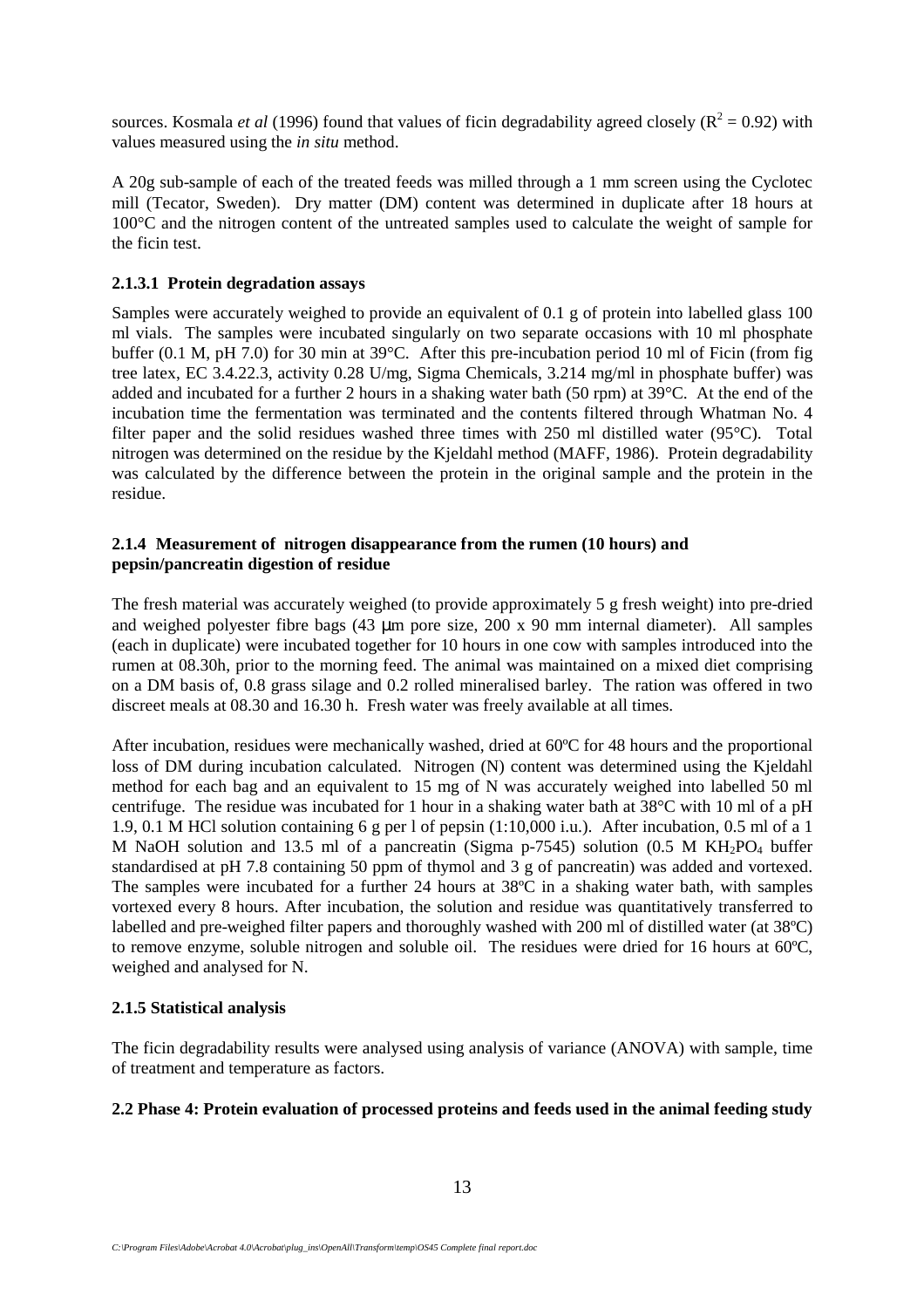The measurement of *in situ* rumen degradability for DM and N, using the polyester fibre bag technique, was undertaken for each of the main feedstuffs (heat treated beans, lupins and rapeseed meal, rapeseed treated using the novel protection process, fish meal, extracted soyabean meal, untreated extracted rapeseed meal and grass silage) for the dairy feeding study (*Phase 5*).

## **2.2.1 Samples, preparation and processing**

Sweet white lupin seeds (*Lupinus albus*) and beans (*Vicia faba*) were sourced on farm being harvested in the previous season (1998/1999). The solvent extracted rapeseed meal was obtained from Unitrition Ltd. Samples of other feedstuffs to be fed in the animal study included fish meal (Provimi 66, United Fish Industries UK Ltd.), solvent extracted soyabean meal, untreated extracted rapeseed meal and first cut Italian Ryegrass silage.

Lupins and beans were milled using a mobile cyclone hammer mill using an 8 mm sieve (B and W Mobile Milling Ltd.), while the rapeseed meal received no further milling. The heat treatment chosen for each protein (identified in *Phases 1-3*) was scaled to 3 tonne batches by Unitrition Ltd. resulting in 3 tonnes of processed lupins and 6 tonnes each of processed beans and rapeseed meal.

# **2.2.2** *In situ* **nitrogen degradability and digestibility by pepsin/pancreatin**

The fresh weight equivalent to provide 5g DM was incubated within polyester fibre bags (pore size 43 µm) in the rumens of non-lactating Friesian cows for 2, 5, 8, 12, 24, 48 and 72 hours. Each time period was incubated in duplicate in three separate animals. All bags (per time period) were inserted into the rumens initially just prior to the morning feed and bags were removed after the appropriate time had lapsed. The three animals were maintained on a mixed diet comprising on a DM basis of, 0.8 grass silage and 0.2 dairy compound. The ration was offered in two discreet meals at 08.30 and 16.30h. Fresh water was freely available at all times. In addition, duplicate samples for the 12 hour time period were prepared and incubated for amino acid analysis (see section 3.2.5).

After incubation the residues were mechanically washed, dried at 60ºC for 48 hours and the proportional loss of DM during incubation calculated. The incubation residues from all samples were analysed for N by the Leco method and the extra 12 hour residues were combined and analysed for pepsin/pancreatin digestibility (as described in section 2.1.4) and amino acids. In addition, the original samples of feed were analysed for Leco N, acid detergent insoluble N (Goering and Van Soest, 1970) and amino acids. An estimate of the initial loss of the DM and N was made by mechanically washing non-incubated material in the polyester fibre bags in cold water.

Curves describing the disappearance of DM and N were fitted to the mean data using the exponential model of Ørskov and McDonald (1979):

 $P=a+b(1-e^{-ct})$ 

where P=% degradation at time t, a=the immediately soluble fraction, b=the insoluble but potentially degradable fraction and c=the fractional rate of degradation of the b fraction.

Where necessary the data were fitted to the amended model of McDonald (1981) in order to calculate the lag phase and adjusted a and b values as follows:

lag phase (h)=
$$
1/c(log_e(b)/(a'+b'-a))
$$

where a', b', and c are described above and a=the actual amount of soluble material.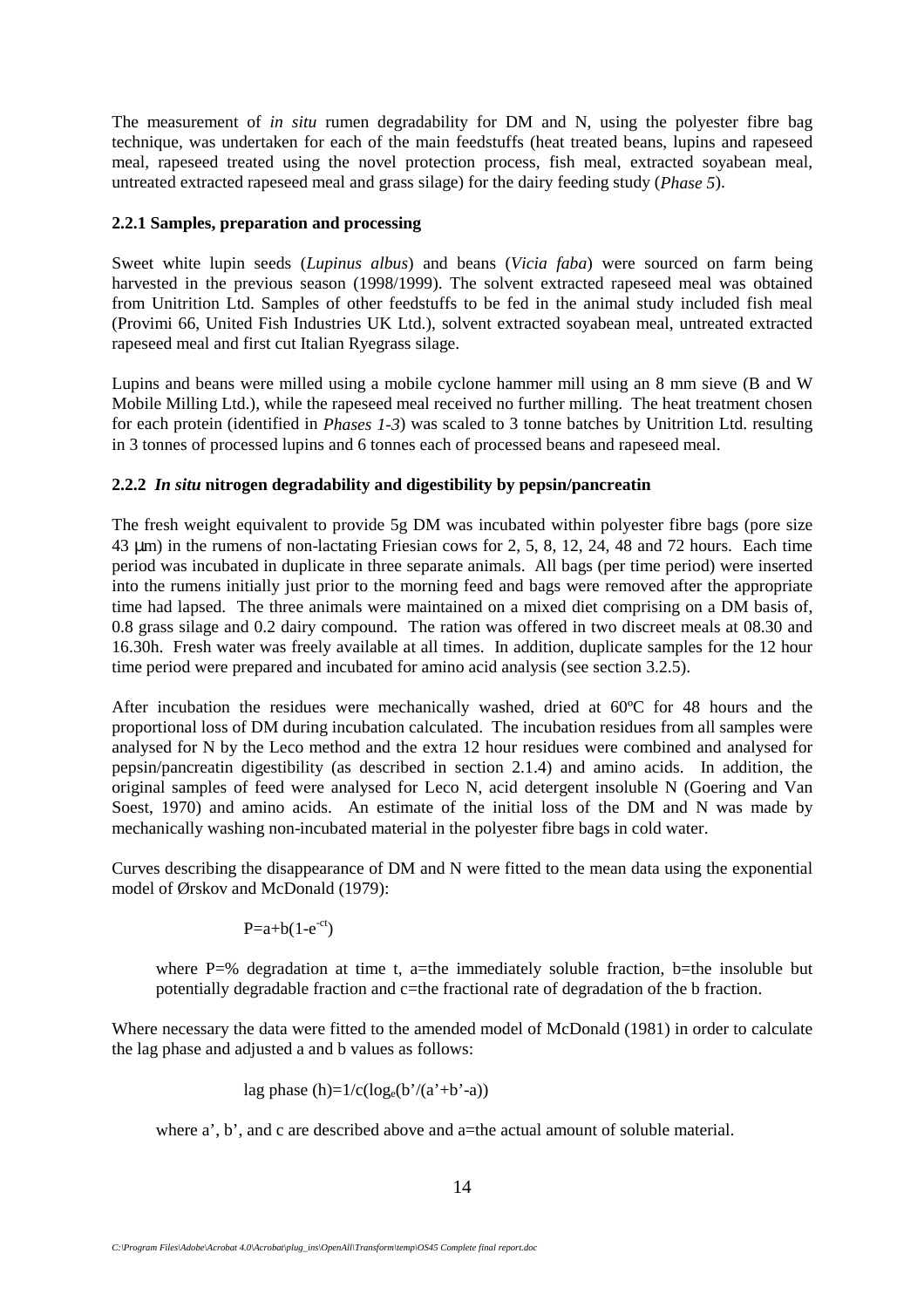$b=(a'+b')-a$ 

where b=b' corrected for the difference between a' and a.

Effective degradability's were calculated according to McDonald (1981) and include where necessary the effects of lag phase. The ERDP (effective rumen degradable protein) and digestible undegradable protein (DUP) contents were calculated from the polyester fibre bag measurements as follows:

> ERDP  $(g/kg DM) = CP(0.8a+(bc/(c+r)))$ DUP (g/kg DM) =  $0.9$ {CP(1-a-(bc/(c+r)))-6.25 ADIN}

where CP=crude protein content of the feed  $(g/kg DM)$ , ADIN=acid detergent insoluble nitrogen (g/kg DM), a, b and c are the degradability characteristics and r=the assumed ruminal outflow rate.

# **2.2.3 Dry matter and nitrogen solubility**

The solubility of DM and N was measured in the laboratory by saturating approximately a 1g sample, in triplicate, of the eight final feeds in 40 ml of de-ionised water for approximately 1 hour with regular agitation. Each sample was then filtered under vacuum through a Whatman grade 541 filter paper, washed with three portions of 40 ml of de-ionised water and the filter paper and residue was dried at 100ºC. The filter paper plus residue was weighed to estimate DM solubility and the insoluble N present was measured by the Kjeldahl method.

## **2.2.4 Chemical analysis**

Representative sub-samples of each sample of lupin were analysed for DM content, crude protein (CP) by the methods of MAFF (1986). Acid detergent insoluble nitrogen (ADIN) was determined essentially by the methods of Goering and Van Soest (1970).

## **2.2.5 Amino acid content of feeds and undegraded residue**

The amino acid content of the feedstuffs and the resultant residue after a 12 hour incubation in the rumen (see section 2.2.2) were determined by Aspland and James Ltd. Amino acids were determined after hydrolysis of the sample with 6 M HCl containing phenol followed by separation of the amino acids by ion exchange chromatography on a Biochron 20 analyser (Pharmia Biochron Ltd., St Albans, UK) using post-column reaction with ninhydrin. For the analysis of methionine and cystine, an initial oxidation to methionine sulphone and cysteic acid respectively was carried out with a performic acid/phenol mixture before hydrolysis.

# **3. RESULTS**

# **3.1 Phases 1-3: Determination of optimum protein protection method**

# **3.1.1 Ficin degradability**

The results of the ficin degradability of the samples of lupin seed, bean and rapeseed meal treated by the nine combinations of temperature and time are shown in Table 1. Ficin degradability significantly decreased with both time and temperature and there were significant  $(P<0.001)$  time x temperature and sample x temperature interactions. From these results two treatments were selected from each protein source on the basis of the lowest degradability obtained using the least invasive treatments. The treatments selected are shaded in Table 1.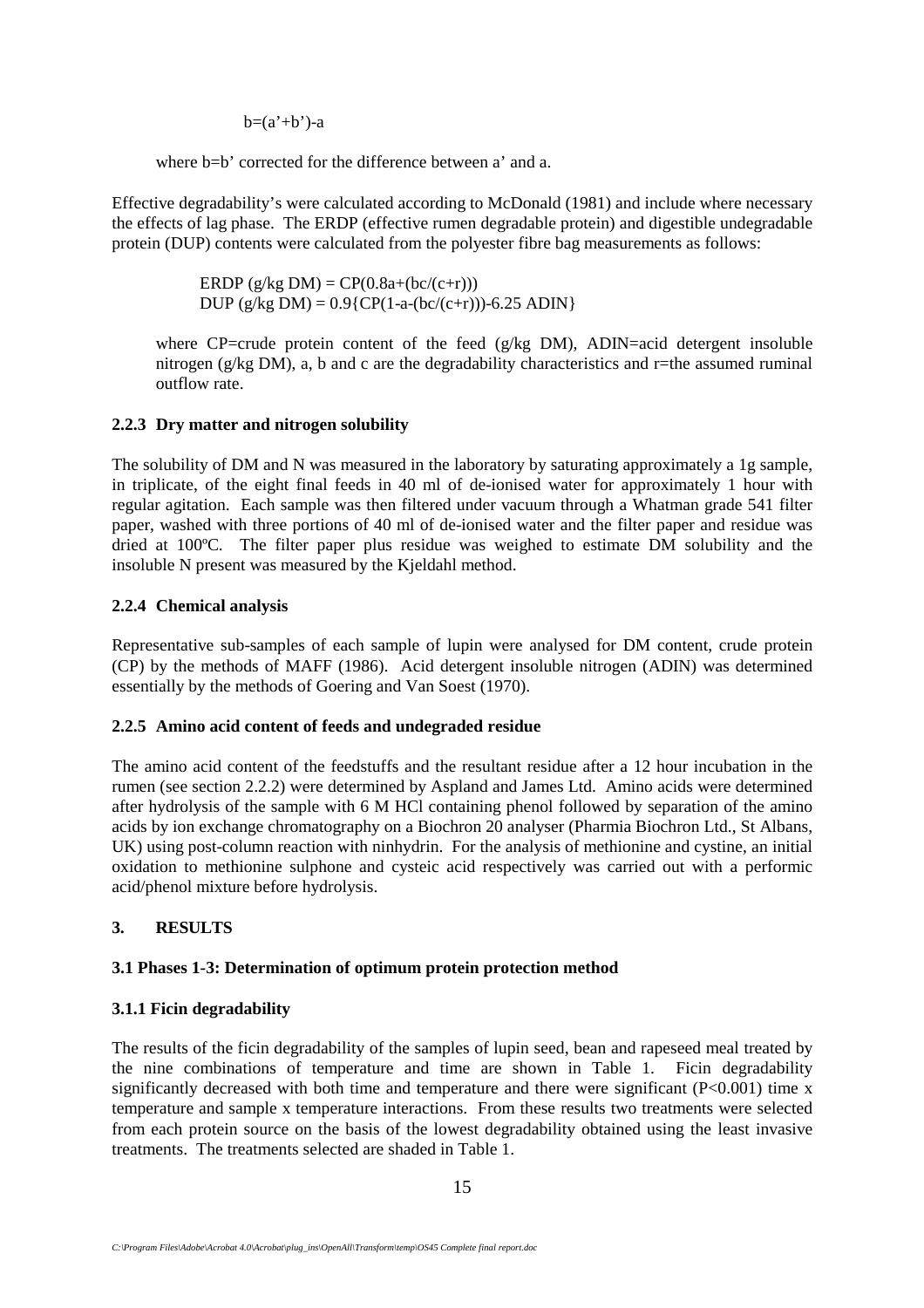| Temperature                 |                     | Time (min) |      |
|-----------------------------|---------------------|------------|------|
|                             | 20                  | 35         | 50   |
| Lupin seed                  |                     |            |      |
| $108^{\circ}$ C             | 86.9                | 84.1       | 81.5 |
| $120^{\circ}$ C             | 76.1                | 75.4       | 74.7 |
| $132^{\circ}$ C             | 73.0                | 77.0       | 75.3 |
| Beans                       |                     |            |      |
| $108^{\circ}$ C             | 77.3                | 72.7       | 70.9 |
| $120^{\circ}$ C             | 63.4                | 60.1       | 60.0 |
| $132^{\circ}$ C             | 61.5                | 57.1       | 60.5 |
| Rapeseed meal               |                     |            |      |
| $108^{\circ}$ C             | 27.5                | 19.3       | 20.1 |
| $120^{\circ}$ C             | 15.8                | 16.2       | 17.9 |
| $132^{\circ}$ C             | 23.9                | 26.6       | 25.6 |
|                             |                     |            |      |
| SED Sample x temperature    | 1.093***            |            |      |
| Time x temperature          | 1.093***            |            |      |
| Sample x time x temperature | 1.893 <sup>NS</sup> |            |      |
|                             |                     |            |      |

Table 1: Ficin nitrogen degradability (%N) for samples of lupin seed, beans and rapeseed meal heat treated at 3 temperatures and 3 cooking times.

## **3.1.2 Nitrogen disappearance from the rumen over 10 hours and pepsin/pancreatin digestion of residue**

The results of the measurement of nitrogen disappearance from the rumen (10 hours), pepsin/pancreatin digestion of the resultant residue of the selected samples of lupin seed, bean and rapeseed meal and the samples treated with the novel protection method (Lupin 1 and 2, Bean 1 and 2, Rapeseed mea1) are shown in Table 2.

**Table 2:** Rumen nitrogen disappearance (%) and digestibility for the selected samples of lupin seed, beans and rapeseed meal heat and the samples treated with the novel protection method.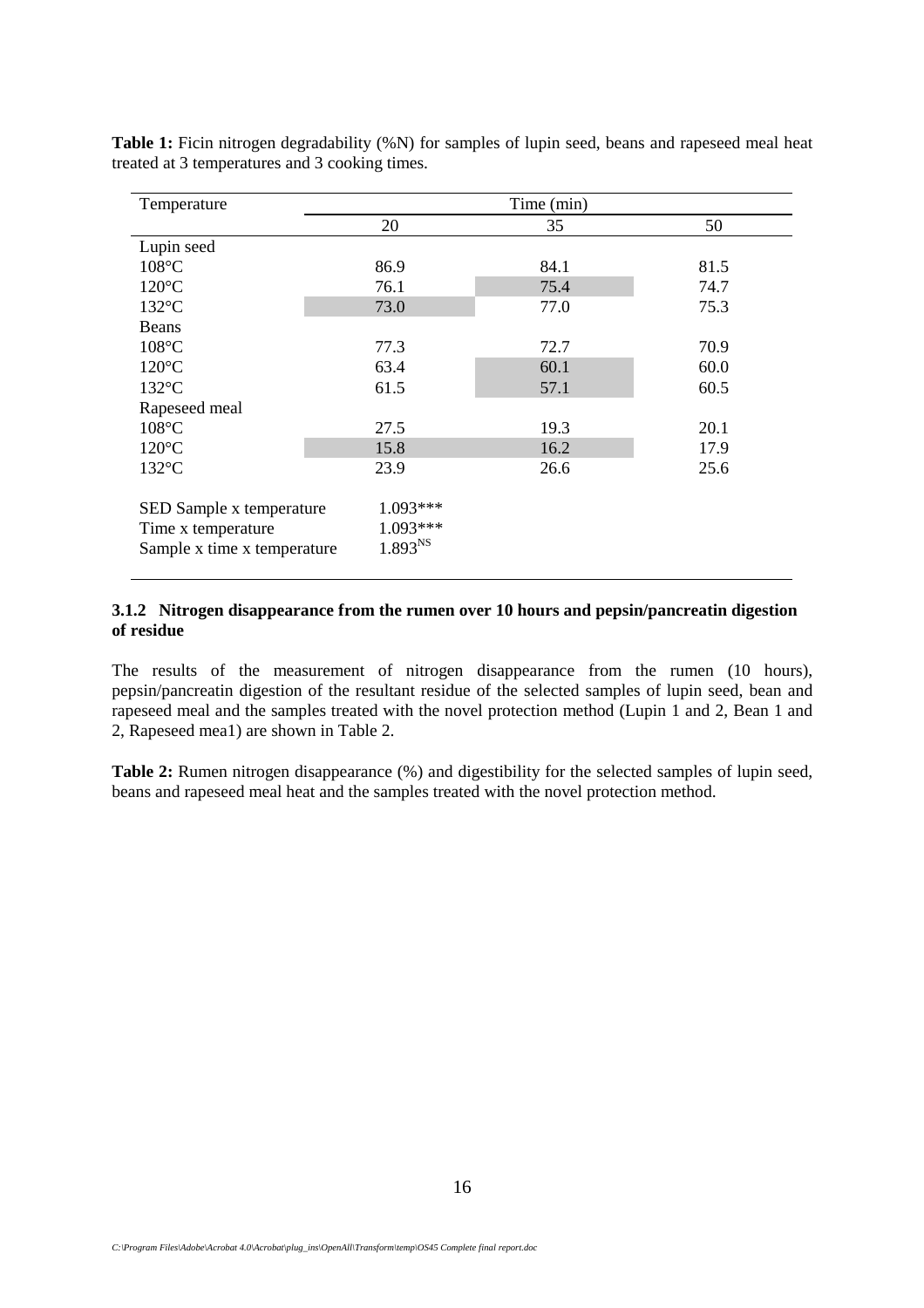| Feedstuff                                                                               | Rumen nitrogen<br>disappearance $(\%)$<br>after 10 hour<br>incubation | Pepsin/pancreatin<br>digestibility of the<br>rumen residue $(\% )$ | Whole tract<br>nitrogen<br>digestibility $(\%)$ | Calculated DUP<br>content $(g/kg)$<br>DM) |
|-----------------------------------------------------------------------------------------|-----------------------------------------------------------------------|--------------------------------------------------------------------|-------------------------------------------------|-------------------------------------------|
| <b>Lupin</b>                                                                            |                                                                       |                                                                    |                                                 |                                           |
| $20 \text{ min}$ , $132^{\circ}$ C                                                      | 48.8                                                                  | 78.9                                                               | 89.2                                            | 164                                       |
| 35 min, 120°C                                                                           | 40.5                                                                  | 72.7                                                               | 83.8                                            | 178                                       |
| Lupin 1                                                                                 | 58.8                                                                  | 88.1                                                               | 95.1                                            | 138                                       |
| Lupin 2                                                                                 | 50.6                                                                  | 84.8                                                               | 92.5                                            | 148                                       |
| Beans<br>35 min, 120°C<br>35 min, 132°C<br>Bean 1<br>Bean 2                             | 44.9<br>43.4<br>57.2<br>33.9                                          | 87.4<br>87.9<br>71.0<br>73.3                                       | 93.1<br>93.1<br>87.6<br>82.4                    | <b>140</b><br>148<br>88<br>137            |
| Rapeseed meal<br>$20 \text{ min}$ , $120^{\circ}$ C<br>35 min, 120°C<br>Rapeseed meal 1 | 29.4<br>34.6<br>30.3                                                  | 63.0<br>69.4<br>65.8                                               | 73.9<br>80.0<br>76.2                            | 179<br>183<br>169                         |

The optimum treatment process was chosen for each protein (highlighted in bold, Table 2) for scaling up to a commercial run on the basis of maximising DUP content calculated using the rumen N disappearance after 10 hours and pepsin/pancreatin digestibility of the residue and economics. For example, the small increase in DUP content was not justified considering the extra cost of treating proteins at 132°C compared with 125°C.

## **3.2 Phase 4: Protein evaluation of processed proteins and feeds used for the animal feeding study**

## **3.2.1 Chemical analyses**

The results of the chemical analysis of the grass silage, soyabean meal, fish meal, rapeseed meal, commercially treated rapeseed meal using a novel process, heat treated lupin seed, heat treated bean and heat treated rapeseed meal studied are shown in Table 3. The treated rapeseed meals compared with the untreated rapeseed meal had a slightly lower DM and N content, but considerably higher ADIN content (11.7 and 6.6 v 5.5 g/kg DM for novel treated, heat treated and untreated rapeseed meals respectively). The ADIN content of the treated rapeseed meals accounted for a substantially higher proportion of the total N (200, 113 and 92 g/kg N for novel, heat treated and untreated rapeseed meals respectively).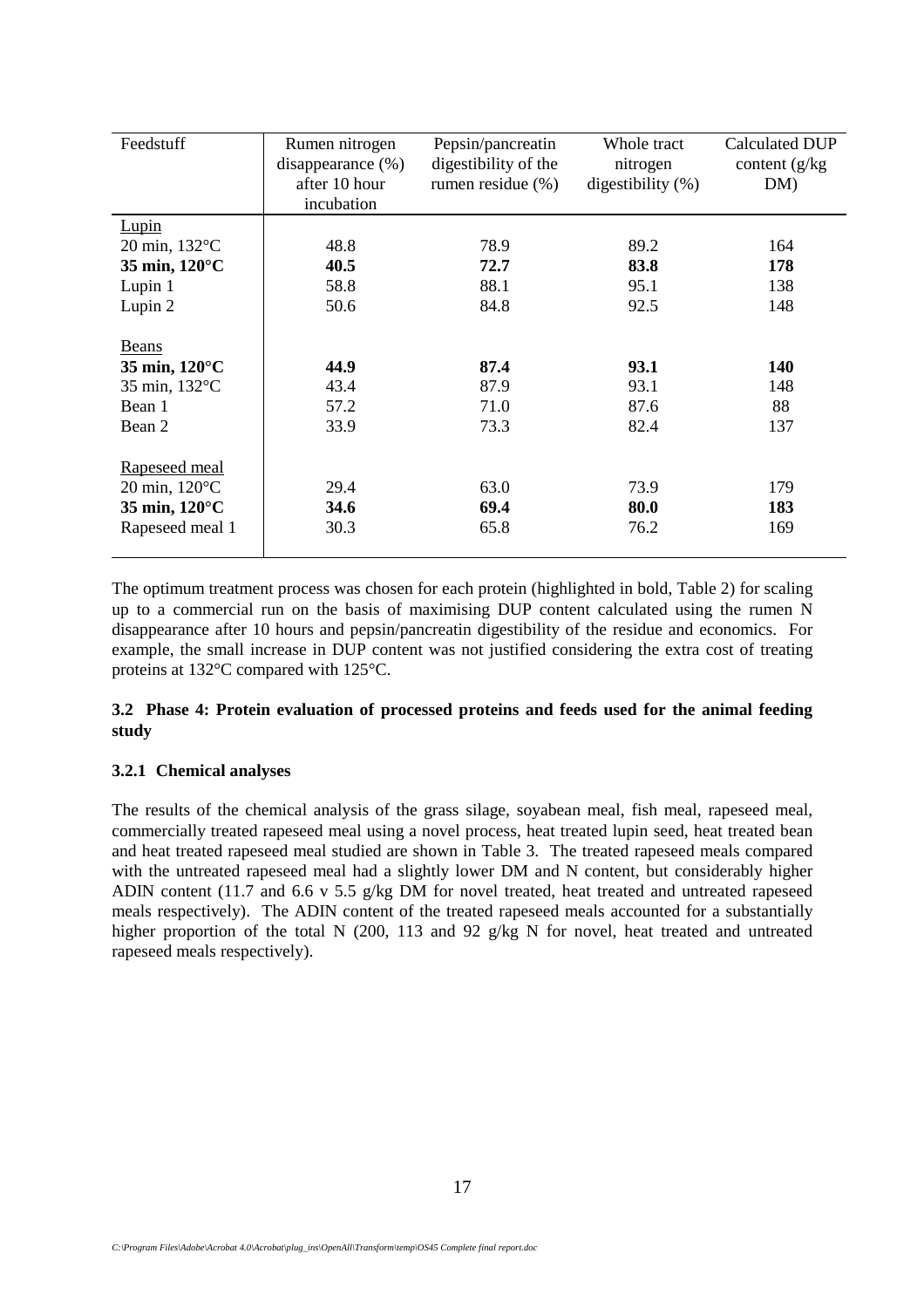| Table 3: Chemical composition of grass silage and a range of feedstuffs (g/kg DM or as stated). |  |
|-------------------------------------------------------------------------------------------------|--|
|-------------------------------------------------------------------------------------------------|--|

|                                            | Grass silage     | Fish meal | Soya bean<br>meal | Rapeseed<br>meal - novel<br>treated | Rapeseed<br>meal heat<br>treated | Lupins heat<br>treated | Beans heat<br>treated | Rapeseed<br>meal<br>untreated |
|--------------------------------------------|------------------|-----------|-------------------|-------------------------------------|----------------------------------|------------------------|-----------------------|-------------------------------|
| Oven dry matter<br>$(g/kg \text{ as fed})$ | 282              | 940       | 890               | 889                                 | 907                              | 885                    | 906                   | 919                           |
| Nitrogen                                   | 24.7             | 111.0     | 83.9              | 58.5                                | 58.2                             | 53.0                   | 45.4                  | 59.8                          |
| Crude protein                              | 154              | 694       | 524               | 366                                 | 364                              | 331                    | 284                   | 374                           |
| <b>ADIN</b>                                | $\boldsymbol{0}$ | $<$ 1     | 2.1               | 11.7                                | 6.6                              | 2.7                    | 1.6                   | 5.5                           |

**Table 4:** Water solubility of silage and a range of feedstuffs.

|                      | Grass<br>silage | Fish meal | Soya bean<br>meal | Rapeseed<br>meal - novel<br>treated | Rape seed<br>meal heat<br>treated | Lupins heat<br>treated | Beans heat<br>treated | Rape seed<br>meal<br>untreated |
|----------------------|-----------------|-----------|-------------------|-------------------------------------|-----------------------------------|------------------------|-----------------------|--------------------------------|
| DM solubility (%DM)  | 28.1            | 24.8      | 22.6              | 21.1                                | 16.9                              | 15.9                   | 12.6                  | 17.5                           |
| N solubility $(\%N)$ | 55.2            | 36.7      | 9.6               | 9.8                                 | 2.6                               | 3.4                    | 12.0                  | 6.8                            |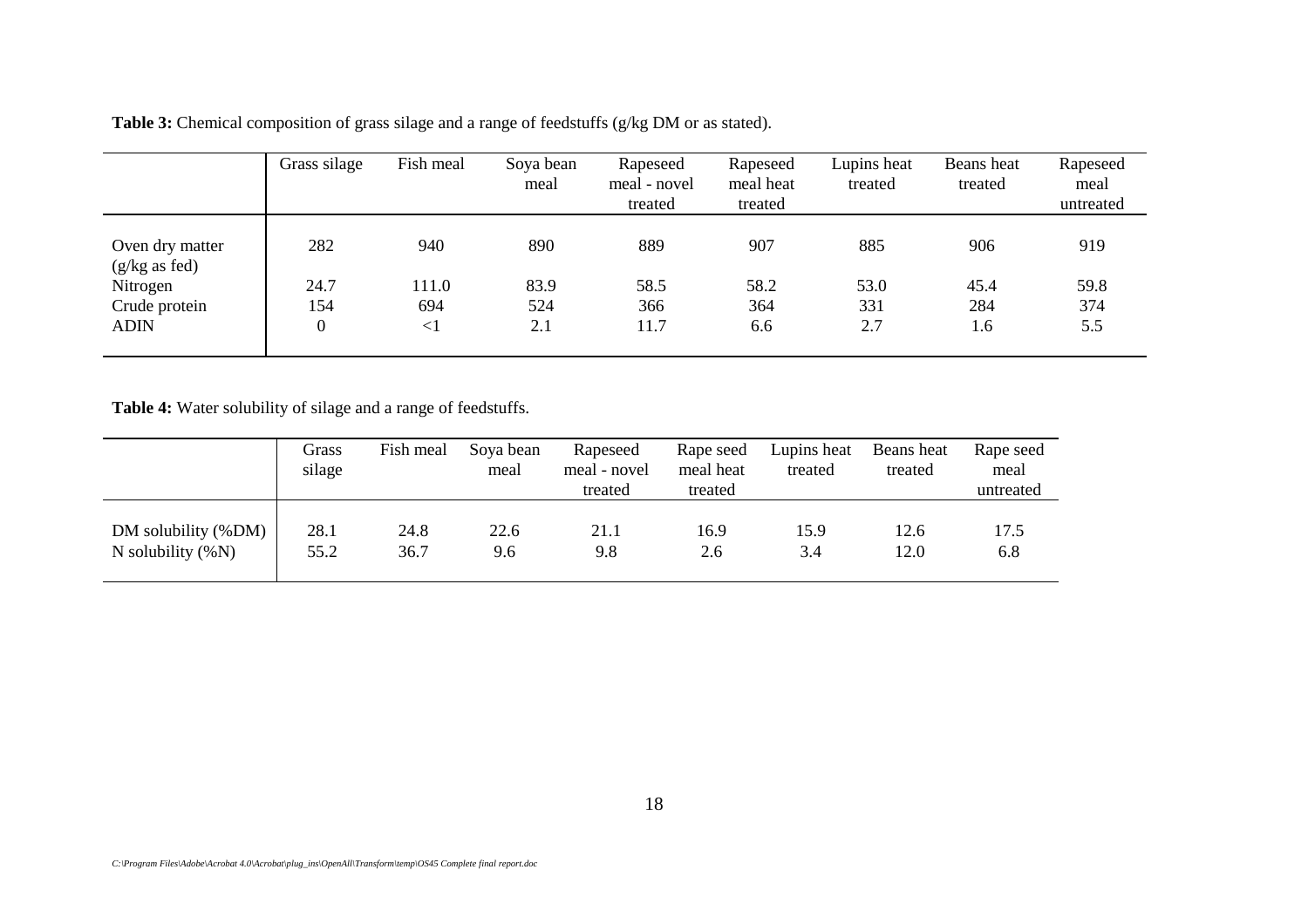#### **3.2.2** *In situ* **nitrogen degradability and digestibility by pepsin/pancreatin**

The DM and N water solubility determined for the eight samples of feedstuff are shown in Table 4. The nitrogen solubility was high for both the grass silage and the fish meal. Of the heat treated products, beans had the highest nitrogen solubility and the rapeseed meal the lowest.

The DM and N degradability data for all the samples of feedstuff are shown in Table 5. For DM, all the samples of rapeseed meal regardless of treatment had similar *a* and *b* fractions and varied mainly in the rate of degradation (*c*) of the *b* fraction, with novel treated rapeseed meal having the lowest rate followed by the heat treated rapeseed meal and finally untreated rapeseed meal. The heat treated lupins and beans had similar *a* and *b* fractions to soyabean meal with similar rate of degradation for lupins, but a slower rate for beans. Fish meal had slowest rate of degradation (*c*) of the *b* fraction but a high *a* fraction.

For N, the water solubilities were lower than *a* fractions (Tables 4 and 5) for all the samples with the exception of soyabean meal and novel treated rapeseed. The rate of degradation of N in the *b* fraction was similar for soyabean meal, heat treated beans and the untreated rapeseed meal. Both the treated rapeseed meal products and the heat treated lupins had similar rates of degradation and these were lower than the soyabean meal. The fish meal had the slowest rate of degradation and the grass silage the fastest. The effectively degradable N fractions (at  $0.08 h^{-1}$ , adjusted for water solubility) was lowest for the heat treated rapeseed meal. The novel treated rapeseed and heat treated lupins had similar effective degradability's, while the untreated rapeseed meal had a slightly higher value. The soyabean meal, fish meal and heat treated beans had higher effective degradability's and all were similar. The grass silage had the highest effective nitrogen degradability.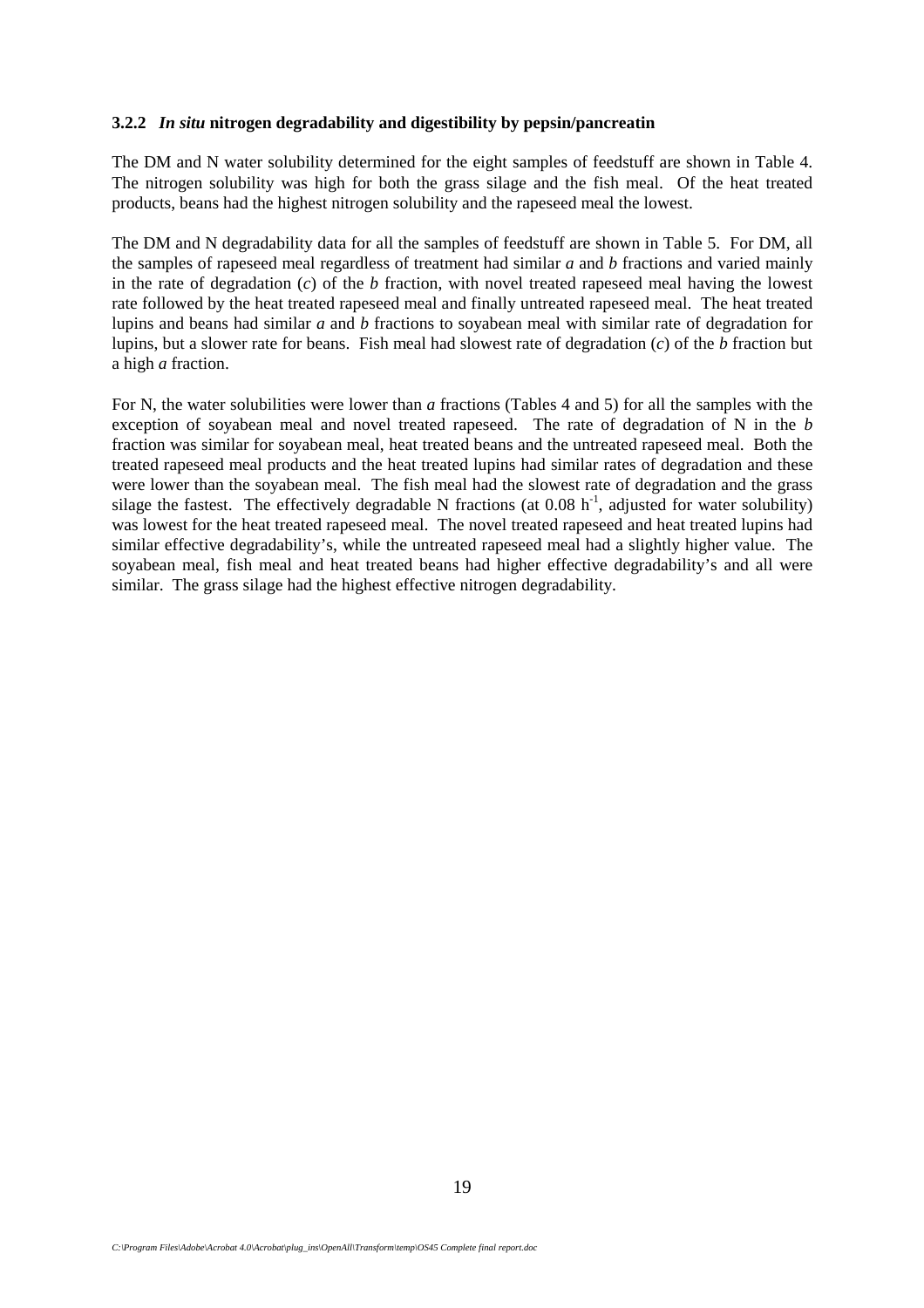|                                                                                                                                                                                                                                                     | Grass silage                                 | Fish meal                                    | Soya bean<br>meal                            | Rapeseed<br>meal novel<br>treated           | Rape seed<br>meal heat<br>treated            | Lupins heat<br>treated                          | Beans heat<br>treated                        | Rape seed<br>meal<br>untreated               |
|-----------------------------------------------------------------------------------------------------------------------------------------------------------------------------------------------------------------------------------------------------|----------------------------------------------|----------------------------------------------|----------------------------------------------|---------------------------------------------|----------------------------------------------|-------------------------------------------------|----------------------------------------------|----------------------------------------------|
| Dry matter<br>degradability<br>a(%)<br>b(%)<br>c $(h^{-1})$<br>lag (hours)<br><b>Effective DM</b><br>degradability at<br>outflow:<br>$0.08(h^{-1})$                                                                                                 | 39.5<br>47.6<br>0.061<br>1.6<br>57.6         | 43.1<br>57.0<br>0.008<br>0.7<br>48.2         | 24.1<br>76.0<br>0.069<br>1.9<br>54.3         | 22.7<br>68.5<br>0.034<br>2.2<br>39.8        | 18.7<br>68.1<br>0.044<br>2.5<br>38.4         | 21.4<br>77.5<br>0.067<br>1.4<br>52.9            | 25.6<br>71.9<br>0.053<br>1.1<br>51.7         | 21.2<br>62.6<br>0.057<br>1.7<br>43.9         |
| Nitrogen degradability<br>a(%)<br>b(%)<br>c $(h^{-1})$<br>lag (hours)<br><b>Effective N</b><br>degradability at<br>outflow: $0.08(h^{-1})$<br><b>Effective N</b><br>degradability at<br>outflow: $0.08(h^{-1})$<br>adjusted for water<br>solubility | 65.0<br>25.4<br>0.077<br>2.6<br>75.2<br>68.1 | 54.9<br>54.2<br>0.020<br>1.2<br>55.9<br>48.4 | 5.6<br>94.5<br>0.059<br>0.05<br>45.4<br>47.6 | 8.8<br>91.3<br>0.035<br>2.3<br>32.1<br>32.9 | 13.6<br>86.5<br>0.037<br>4.4<br>32.7<br>24.1 | 10.5<br>93.7<br>0.036<br>$-0.6$<br>41.0<br>36.3 | 16.4<br>83.7<br>0.058<br>0.1<br>51.1<br>48.6 | 14.3<br>82.9<br>0.052<br>1.2<br>44.0<br>39.1 |

**Table 5:** Degradation characteristics and effective degradability of silage and seven feedstuffs.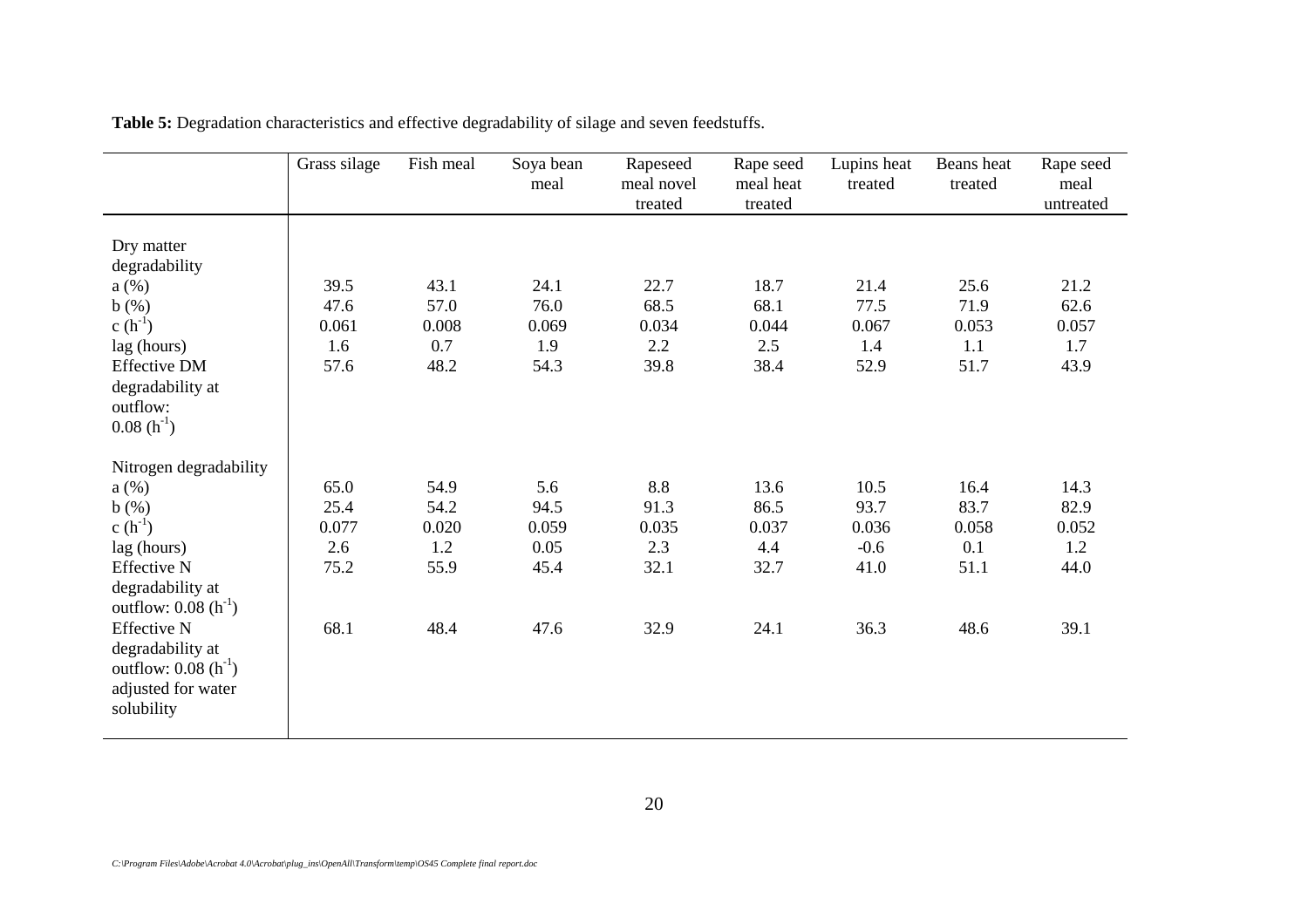The results of the measurement of nitrogen disappearance from the rumen 12 hour/pepsinpancreatin digestion residue and the calculation of effective degradable protein and undegradable protein of the eight samples of feedstuff are shown in Table 6. Fish meal and soyabean meal had the highest ERDP, while all the treated protein sources had similar ERDP values. Fish meal and soyabean meal had the highest DUP. The two treated rapeseed meals and the untreated rapeseed meal had similar DUP values, while there were lower amounts in heat treated lupins and beans.

|                               | <b>ERDP</b> | <b>DUP</b>        | N digestibility | Overall N digestibility    |
|-------------------------------|-------------|-------------------|-----------------|----------------------------|
|                               | (g/kg DM)   | (Calculated)      | of 12 hour      | of 12 hour residue $(\% )$ |
|                               |             | <b>AFRC 1993)</b> | residue $(\% )$ |                            |
|                               |             | (g/kg DM)         |                 |                            |
|                               |             |                   |                 |                            |
| Soya bean meal                | 233         | 245               | 90.1            | 95.5                       |
| Fish meal                     | 331         | 263               | 72.8            | 87.1                       |
| Grass silage                  | 100         | 31                | 39.2            | 86.6                       |
| Rapeseed meal - novel treated | 128         | 142               | 68.5            | 75.7                       |
| Rapeseed meal - heat treated  | 139         | 157               | 71.5            | 77.8                       |
| Lupins - heat treated         | 124         | 165               | 67.1            | 82.3                       |
| Beans - heat treated          | 137         | 115               | 71.7            | 89.1                       |
| Rapeseed meal - untreated     | 165         | 147               | 79.2            | 88.5                       |
|                               |             |                   |                 |                            |

**Table 6:** ERDP and DUP contents calculated at a rumen outflow of 0.08 h<sup>-1</sup>.

#### **3.2.3 Amino acid degradation in the 12 hour residues**

The amino acid profile of the eight feedstuffs studied are shown in Table 7. Fish meal had the highest content of lysine and methionine plus cystine. Treatment of the rapeseed meal did not alter its' amino acid profile. Lupin seed was low in the sulphur amino acids methionine and cystine compared with the other feedstuffs.

The amino acid degradability of the 12 hour rumen residues for the eight samples of feedstuffs studied are shown in Table 8. For soyabean meal all the amino acids had disappeared to a similar extent (50-60%) in the 12 hour residue, whereas for fish meal there was very little degradation of cystine, tyrosine, methionine, leucine and threonine.

All of the amino acids in grass silage were extensively degraded by 12 hours with the exception of arginine which had disappeared less. The amino acids in the treated rapeseed meal products were less degraded than the untreated rapeseed meal and this was particularly notable for novel treated rapeseed. Tyrosine and methionine were very slowly degraded for novel treated rapeseed compared with both the heat treated and untreated rapeseed meal and all the other feedstuffs.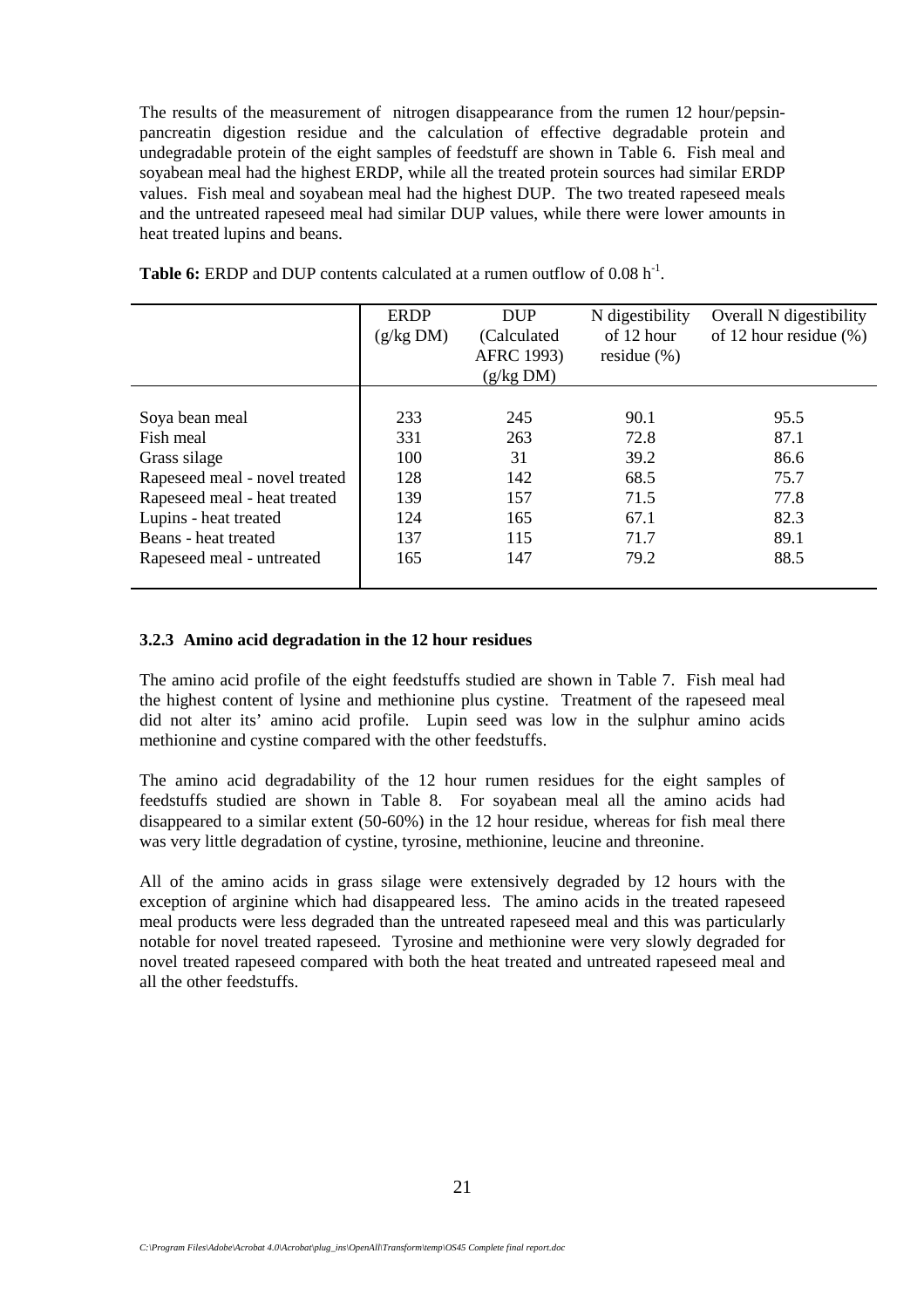| Amino acid    | Soyabean<br>meal | Fish meal | Grass silage | Rapeseed meal<br>Novel treated | Rapeseed meal<br>Heat treated | Lupin seed<br>Heat treated | <b>Beans Heat</b><br>treated | Rapeseed meal<br>untreated |
|---------------|------------------|-----------|--------------|--------------------------------|-------------------------------|----------------------------|------------------------------|----------------------------|
|               |                  |           |              |                                |                               |                            |                              |                            |
| Aspartic acid | 51.9             | 53.7      | 10.9         | 22.4                           | 25.4                          | 32.5                       | 29.9                         | 27.1                       |
| Serine        | 25.4             | 30.1      | 5.3          | 13.3                           | 14.7                          | 15.3                       | 13.9                         | 16.4                       |
| Glutamic acid | 83.5             | 79.0      | 11.0         | 53.2                           | 59.0                          | 62.2                       | 47.8                         | 64.3                       |
| Glycine       | 19.7             | 67.1      | 6.8          | 14.6                           | 16.0                          | 11.1                       | 11.3                         | 17.9                       |
| Histidine     | 11.7             | 11.6      | 2.0          | 7.2                            | 8.1                           | 6.3                        | 6.7                          | 9.2                        |
| Arginine      | 32.9             | 43.5      | 3.3          | 13.0                           | 16.5                          | 28.6                       | 24.8                         | 19.5                       |
| Threonine     | 18.4             | 22.9      | 5.4          | 13.3                           | 14.7                          | 11.0                       | 10.2                         | 16.0                       |
| Alanine       | 19.4             | 41.4      | 11.8         | 13.5                           | 14.7                          | 10.5                       | 11.2                         | 16.4                       |
| Proline       | 23.6             | 35.5      | 9.4          | 18.9                           | 21.3                          | 12.9                       | 11.7                         | 22.0                       |
| Cystine       | 6.4              | 3.9       | 1.0          | 5.2                            | 6.3                           | 3.8                        | 3.2                          | 7.5                        |
| Tyrosine      | 16.5             | 15.6      | 3.2          | 9.0                            | 9.8                           | 13.1                       | 9.7                          | 9.9                        |
| Valine        | 20.3             | 24.2      | 7.8          | 15.0                           | 16.4                          | 11.7                       | 11.7                         | 17.6                       |
| Methionine    | 7.4              | 13.7      | 1.7          | 5.2                            | 5.8                           | 1.9                        | 2.1                          | 6.4                        |
| Lysine        | 28.5             | 40.8      | 5.0          | 11.4                           | 17.3                          | 14.6                       | 17.8                         | 20.0                       |
| iso-Leucine   | 19.8             | 19.4      | 5.9          | 11.5                           | 12.8                          | 12.4                       | 10.5                         | 13.2                       |
| Leucine       | 34.4             | 36.2      | 10.0         | 21.5                           | 23.6                          | 22.4                       | 19.7                         | 24.4                       |
| Phenylalanine | 24.7             | 19.8      | 5.7          | 12.0                           | 15.2                          | 14.0                       | 11.3                         | 13.7                       |

**Table 7:** Amino acid profile of eight samples of feedstuffs studied (g/kg DM).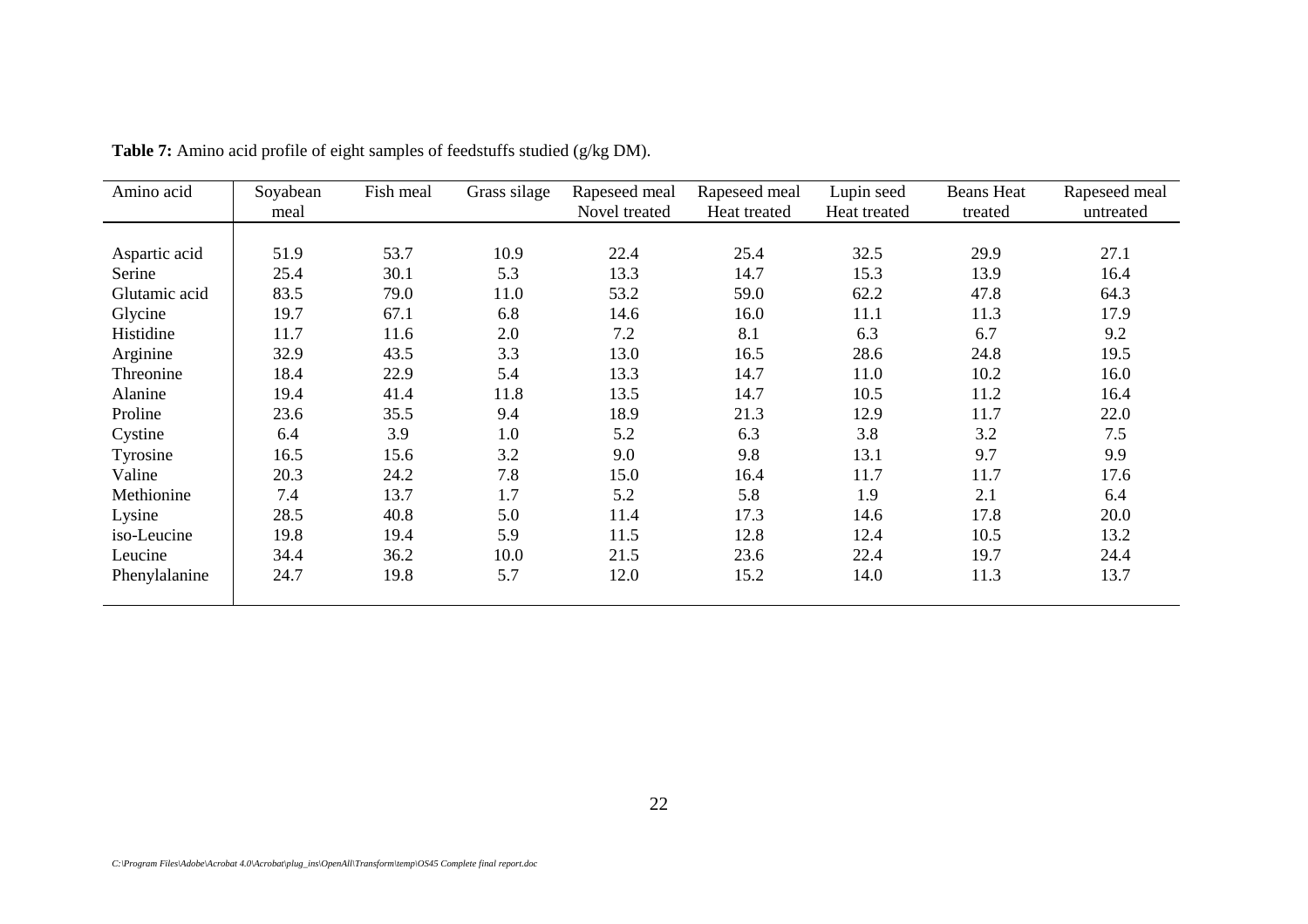| Amino acid    | Soyabean<br>meal | Fish meal | Grass silage | Rapeseed meal<br>novel treated | Rapeseed meal<br>Heat treated | Lupin seed<br>Heat treated | <b>Beans Heat</b><br>treated | Rapeseed meal<br>untreated |
|---------------|------------------|-----------|--------------|--------------------------------|-------------------------------|----------------------------|------------------------------|----------------------------|
|               |                  |           |              |                                |                               |                            |                              |                            |
| Aspartic acid | 56.4             | 49.0      | 79.8         | 29.7                           | 35.8                          | 49.3                       | 63.2                         | 55.1                       |
| Serine        | 51.9             | 46.7      | 74.4         | 11.8                           | 22.9                          | 40.8                       | 59.7                         | 48.1                       |
| Glutamic acid | 58.2             | 50.8      | 77.8         | 31.2                           | 41.1                          | 55.3                       | 67.4                         | 61.0                       |
| Glycine       | 53.3             | 73.1      | 76.7         | 19.3                           | 30.6                          | 45.4                       | 60.1                         | 53.2                       |
| Histidine     | 56.9             | 43.2      | 78.7         | 22.1                           | 34.3                          | 50.6                       | 64.5                         | 57.6                       |
| Arginine      | 57.7             | 58.1      | 57.8         | 17.6                           | 28.1                          | 58.7                       | 68.8                         | 50.6                       |
| Threonine     | 53.7             | 36.6      | 77.1         | 16.1                           | 26.8                          | 43.1                       | 62.4                         | 46.5                       |
| Alanine       | 54.5             | 59.8      | 86.9         | 23.2                           | 32.7                          | 47.7                       | 62.9                         | 56.3                       |
| Proline       | 54.3             | 64.2      | 83.5         | 22.9                           | 36.7                          | 49.6                       | 62.1                         | 54.7                       |
| Cystine       | 54.7             | 22.3      | 61.3         | 22.6                           | 36.6                          | 50.0                       | 62.3                         | 58.3                       |
| Tyrosine      | 50.4             | 21.3      | 71.0         | 3.0                            | 21.5                          | 44.8                       | 62.7                         | 39.2                       |
| Valine        | 56.8             | 44.0      | 83.6         | 28.6                           | 35.4                          | 49.2                       | 63.9                         | 56.0                       |
| Methionine    | 61.7             | 37.9      | 68.1         | 9.6                            | 20.2                          | 38.3                       | 59.4                         | 47.4                       |
| Lysine        | 61.9             | 49.1      | 76.8         | 33.4                           | 45.2                          | 51.8                       | 66.5                         | 62.9                       |
| iso-Leucine   | 57.6             | 41.7      | 82.9         | 28.6                           | 36.3                          | 50.1                       | 64.5                         | 54.1                       |
| Leucine       | 52.1             | 36.6      | 78.3         | 20.7                           | 30.4                          | 46.4                       | 60.0                         | 50.1                       |
| Phenylalanine | 53.3             | 45.2      | 78.3         | 16.4                           | 35.7                          | 46.0                       | 58.2                         | 43.4                       |

**Table 8:** Amino acid degradability of the 12 hour rumen residues for the eight samples of feedstuffs studied (% amino acid degraded).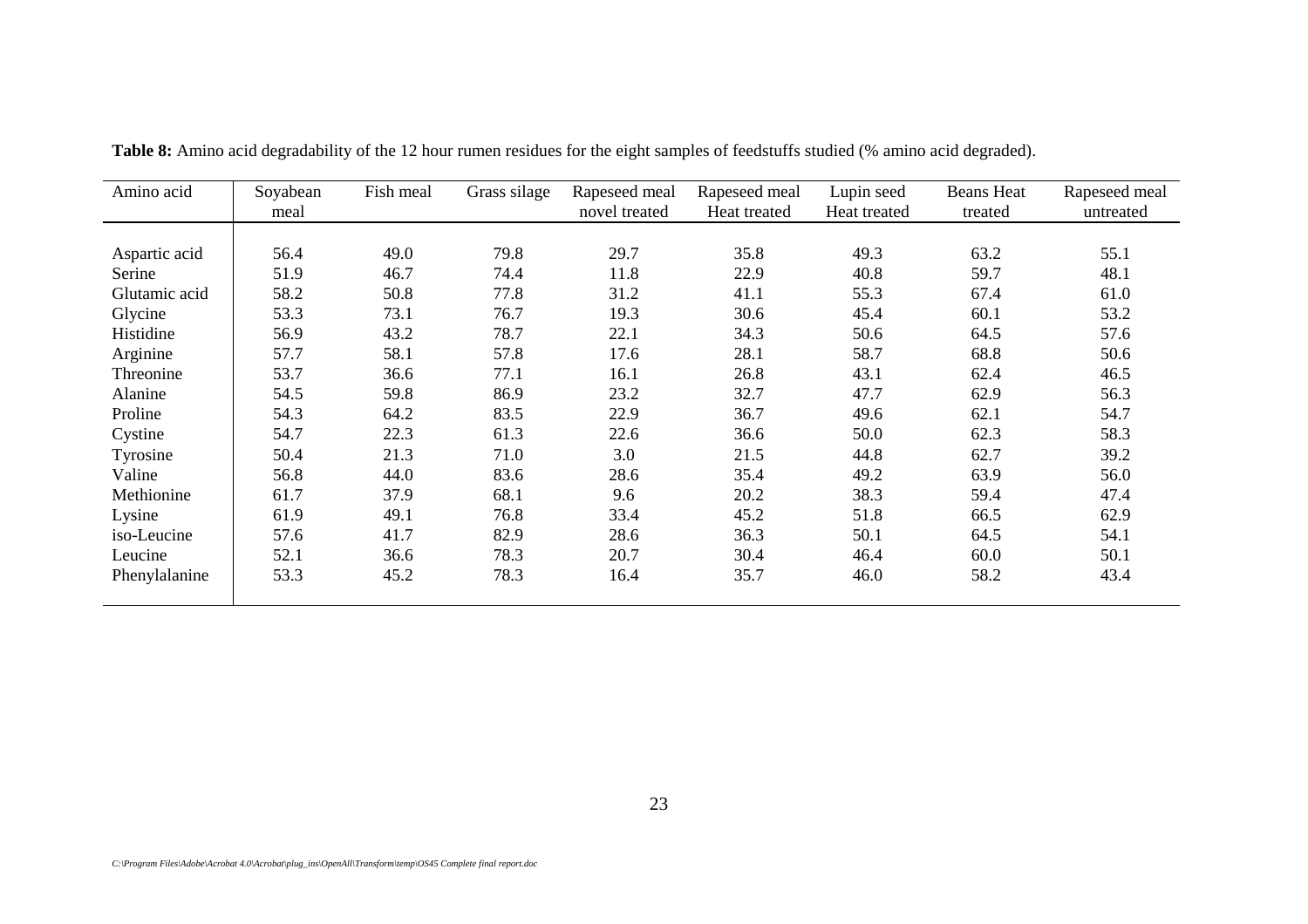#### **4. DISCUSSION**

There are various methods of protecting protein, with the most common being combinations of temperature and time. In this study, the optimum heat treatment process was found to be heating rapeseed meal, lupins and beans at 120ºC for 35 minutes based on cost and maximising digestible undegradable protein supply. The fact that the same heating process led to optimum treatment in all three proteins was surprising as Beever and Thomson (1981) found that when using a protection method, 64% of casein protein was protected compared with only 3% protection of peanut protein.

Bencharr *et al* (1994) reported that the optimum temperature of processing beans was 195°C, and likewise, Kung *et al* (1991) used a process involving heating whole lupins at 175°C. However, in these examples, although the extrusion/roasting methods used higher temperatures, the residence time was seconds not minutes. McKinnon *et al* (1995) examined the effect of various temperatures and durations on rapeseed meal, and found heating to 125ºC reduced rumen degradability, whereas heating at 145ºC led to a significant reduction in digestibility. This over protection may be associated with Maillard type reactions where proteins bind to sugars rendering the protein indigestible. In this current study, there was no evidence of reduced digestibility in beans when the processing temperature increased from 120 to 132ºC.

ADIN has been used as a measure of protein damage as it includes Maillard reaction products and tannin protein complexes (Van Soest *et al* 1987). Goering *et al* (1972) found that nitrogen bound to acid detergent fibre (ADF) was indigestible and Schroeder *et al* (1996) demonstrated that ADIN content was a good indicator of heat damage to the protein in sunflower cake. To reflect these observations, ADIN is used in the UK metabolisable protein (MP) system (AFRC 1993) as a measurement of indigestible protein. In this study, ADIN was 2.7, 6.6 and 1.6 g/kg DM for heat-treated lupins, rapeseed meal and beans respectively, higher than published values of 1-2, 0.5 and 3.6-4.8 g/kg for untreated lupins, rapeseed meal and beans respectively (ADAS 1995, AFRC 1993). Values were however considerably lower than the upper limit of 120 - 150 g/kg suggested by Schroeder *et al* (1996), who speculated that exceeding this limit may lead to a reduction in the supply of amino acids from the undegraded protein of sunflower cake.

Similar heat treatments to those employed in this study are extensively used in Sweden and Finland where they have been demonstrated to reduce effective protein degradability by up to 20% (Tuori 1992) while having a minimal effect on digestibility. Overall, the results achieved in this study are comparable with values obtained by other research workers (Table 8).

The calculated DUP content was 157, 165 and 115 g/kg DM for heat-treated rapeseed meal, lupins and beans respectively. For beans and lupins, these values were much higher than published values for untreated proteins (59 and 51 g/kg DM respectively) demonstrating the potential value of heat treatment in improving protein quality. However, the difference between the DUP contents of untreated and treated rapeseed meal was small because the level of DUP in the untreated rapeseed (147 g/kg DM) was much higher than anticipated (78 g/kg DM, AFRC 1993).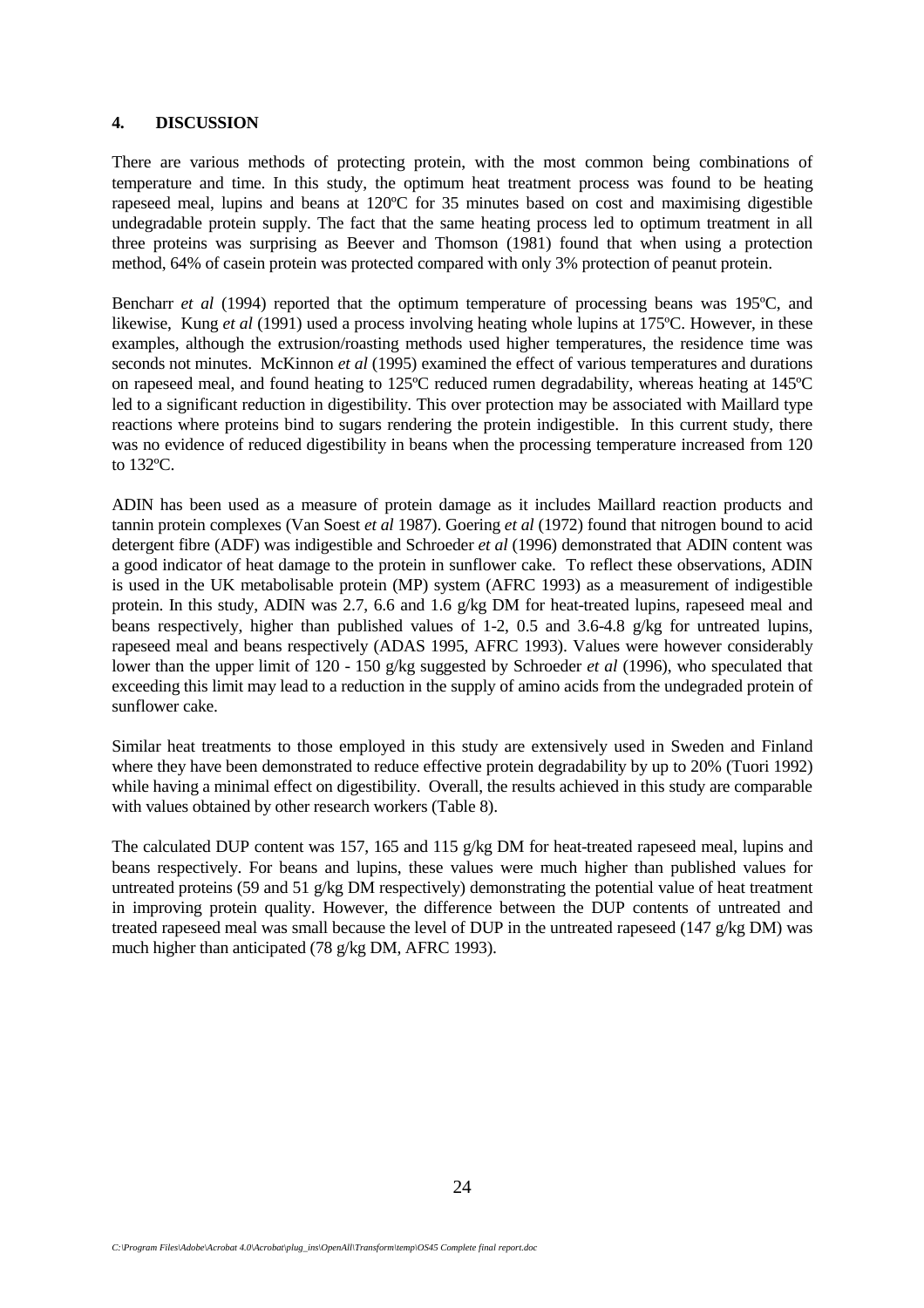**Table 8:** Comparison of rumen bypass protein content of heat treated rapeseed meal, lupins and beans with published values.

| Protein              | Treatment process                            | Rumen bypass<br>protein<br>(% CP) | Reference                    |
|----------------------|----------------------------------------------|-----------------------------------|------------------------------|
| <b>Rapeseed meal</b> | Moist heat $(120\degree C)$ for 35 min)      | 59                                | This study                   |
|                      | Moist heat $(2-3 \text{ atm} < 30 \text{s})$ | 54                                | Herland 1996a                |
|                      | Moist heat $(2-3 \text{ atm} < 30 \text{s})$ | 48                                | Bertilsson <i>et al</i> 1994 |
|                      | Moist heat $(2-3 \text{ atm} < 30 \text{s})$ | 60 and 61                         | Herland 1996b                |
|                      | Moist heat $(2-3 \text{ atm} < 30 \text{s})$ | 34                                | Huhtanen and Heikkila 1996   |
|                      | Moist heat<br>130 °C                         | 51                                | Dakowski et al 1998          |
|                      | 140 °C                                       | 77                                |                              |
|                      | 150 °C                                       | 80                                |                              |
| Lupins               | Moist heat $(120\degree C)$ for 25 min)      | 60                                | This study                   |
|                      | Heat $(300^{\circ}C$ for 1-4 min)            | 21                                | Zaman et al 1995             |
|                      | $130^{\circ}$ C<br>Heat                      | $55***$                           | Kung et al 1991              |
|                      | $175^{\circ}$ C                              | $61***$                           |                              |
|                      | Roasted                                      | 33                                | Robinson and McNiven 1993    |
|                      | Roasted                                      | 45                                | Singh et al 1995             |
|                      | Pressure toasted                             | 47 and 51                         | Goelema et al 1998           |
|                      | Extruded                                     | 61                                | Benchaar et al 1991          |
| <b>Beans</b>         | Moist heat $(120\degree C)$ for 25 min)      | 49                                | This study                   |
|                      | Extrusion $(195^{\circ}C)$                   | 58*                               | Benchaar et al 1992          |
|                      | Pressure toasting                            | 48 and 57                         | Goelema et al 1998           |

\* = PDIA (≡ DUP)

 $** =$  Based on N disappearance after 12 hour incubation in rumen fluid

Comparison of the protein degradability of untreated rapeseed meal with published figures (Table 9) suggests that the standard rapeseed meal used in this study had an lower than expected degradability.

**Table 9:** Comparison of the determined effective degradability of untreated rapeseed meal with published values.

| Source                       | Effective protein degradability<br>(% CP) |
|------------------------------|-------------------------------------------|
| This study<br>Allison 1999   | 0.44<br>0.46                              |
| Bertilsson <i>et al</i> 1994 | 0.72                                      |
| Hutanen and Heikkila 1996    | 0.78                                      |
| <b>MAFF</b> 1990             | $0.59 - 0.79$                             |
| <b>AFRC 1993</b>             | 0.69                                      |
| <b>ADAS</b> 1989             | $0.59 - 0.70$                             |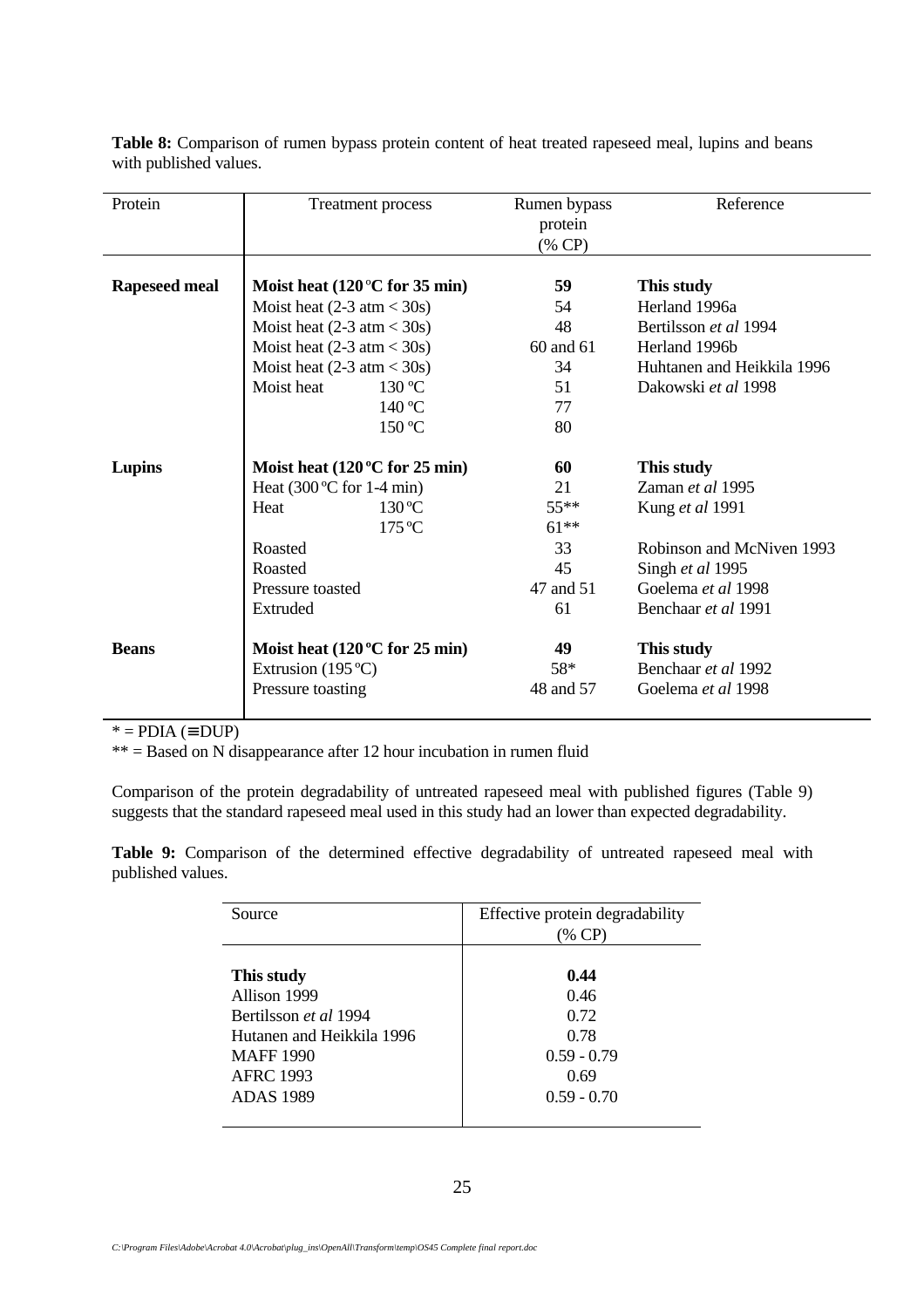This low degradability may be due to differences in the processing of rapeseed during commercial oil extraction, as any heating or drying of the extracted meal may further protect the protein. Kendall *et al* (1991) stated that variation in the protein quality of rapeseed meal can be related to methods used at the processing plant during oil extraction, and the results from this study highlight the variability in the UK of rapeseed meal protein quality and its potential consequence on ration formulation.

The use of the novel treatment process on rapeseed meal increased the amount of protein which bypassed the rumen, but reduced DUP content compared with the heat treated rape seed meal. This may be due to a reduced digestibility of the protein as evidenced by a higher ADIN level and a lower pepsinpancreatin digestibility. However, the 12 hour rumen residue study indicated that novel treated rapeseed meal tended to have lower amino acid degradabilities, and that tyrosine and methionine were particularly slowly degraded. Methionine is generally regarded as the first limiting amino acid for milk protein synthesis (Rulquin and Verite 1993, Schwab *et al* 1976), and the potential rumen bypass methionine supplied by the novel treated rapeseed meal may be beneficial to high producing dairy cows.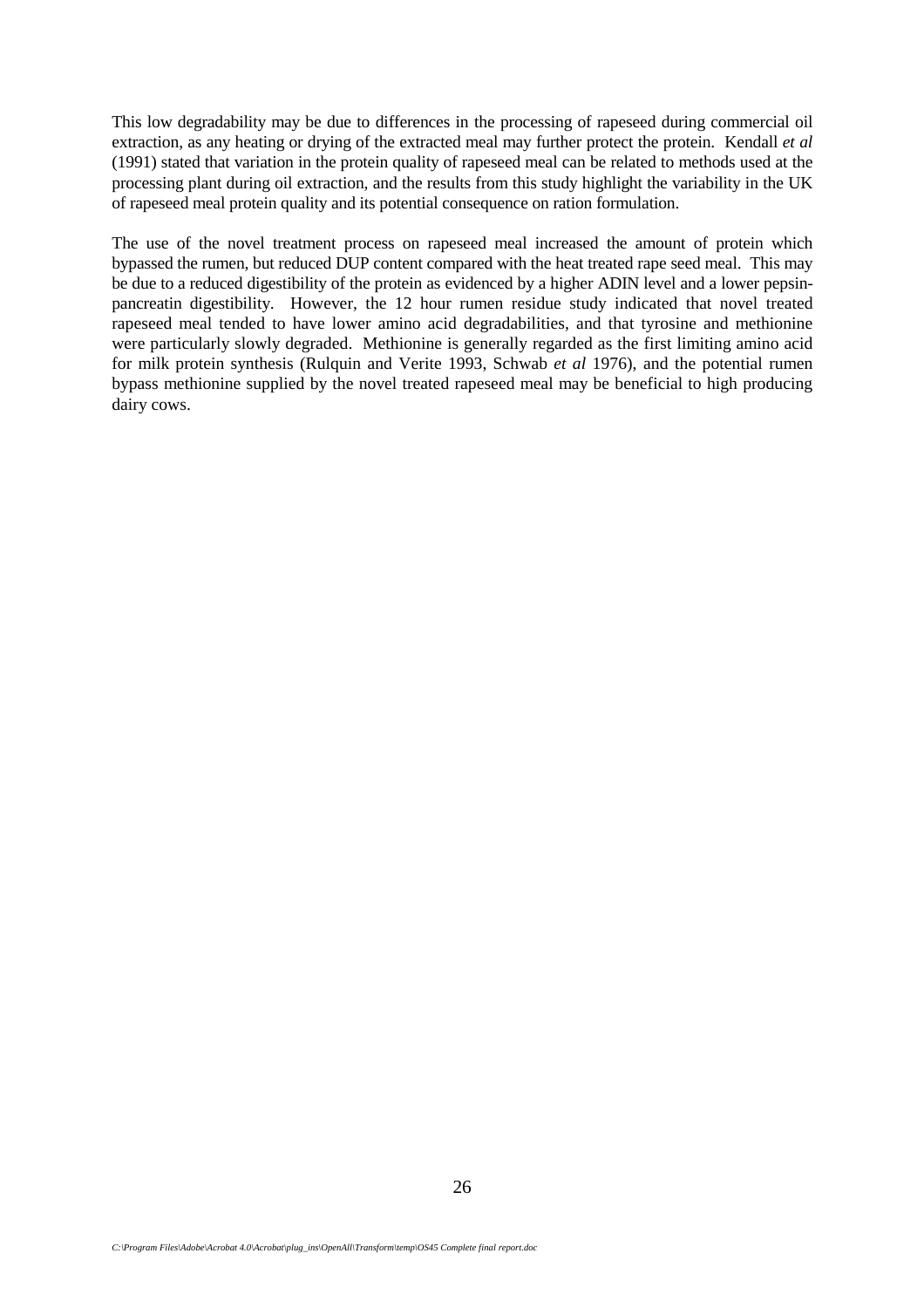# **APPENDIX 2**

### **The effect of feeding heat treated rapeseed meal, lupins and beans on animal performance**

## **1. OBJECTIVE**

The main objective of this section of the work was to evaluate the heat treated rapeseed meal, lupins and beans in terms of dairy cow performance. The specific objectives of this project were:-

- 1. To reduce the milk yield depression reported in cows fed high levels of rapeseed meal by effectively protecting the protein through heat treatment.
- 2. To reduce the adverse reported effects of lupins on milk protein quality by effectively protecting the protein through heat treatment.
- 3. To evaluate the use of beans as a home-grown protein source, the protein in beans being effectively protected by heat treatment.
- 4. To evaluate a combination of the heat treated home-grown protein sources (lupins, rape or beans).

# **2. MATERIAL AND METHODS**

#### **2.1 Stock**

A total of 60 second and subsequent parity Holstein-Friesian cows were used in the study. Cows were on average 65 days in lactation at the start of the study.

## **2.2 Housing**

The cows were housed in cubicles, which were bedded daily with wood shavings and slurry removed at frequent intervals by automatic scrapers.

## **2.3 Treatments**

Five diets were formulated using feed data generated from *phase 4* and analysis of raw materials prior to the study, to meet the energy and protein requirements for maintenance + 38 kg milk/day with no live weight loss, using the current UK metabolisable energy (ME) and metabolisable protein (MP) (+15%) systems (AFRC 1993). Each diet differed in the combination of protein sources used to meet protein requirements as follows:-

|                                     | <b>Diet</b>                                                                     | <b>Protein source (s)</b>                                                                                                                             |
|-------------------------------------|---------------------------------------------------------------------------------|-------------------------------------------------------------------------------------------------------------------------------------------------------|
| <b>HR</b><br>HL<br><b>HB</b><br>HC. | Control<br><b>Rapeseed meal</b><br>Lupins<br><b>Beans</b><br><b>Combination</b> | $Fishmeal + soyabean meal$<br>Heat treated rapeseed meal<br>Heat treated lupins<br>Heat treated beans<br>Heat treated beans, lupins and rapeseed meal |

## **2.4 Experimental design and statistical analysis.**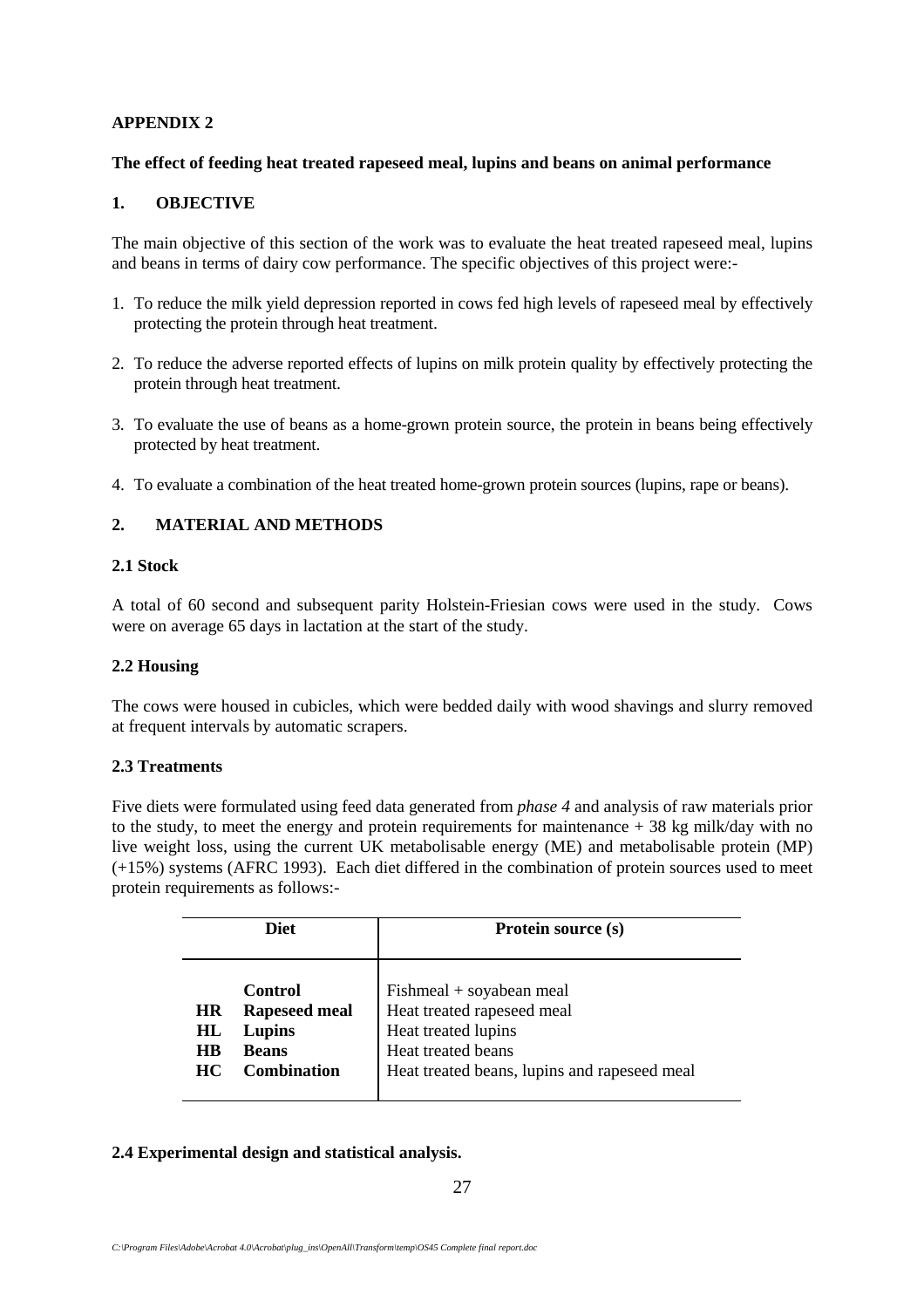In a randomised block design, a total of 60 high yielding Holstein-Friesian cows in early lactation were formed into 12 blocks of five cows, on the basis of parity and days in milk. Within each block cows were allocated at random to one of the five treatments (Control, HR, HL, HB and HC) to give a total of 12 cows per treatment. Dry matter intake, milk yield and milk quality was measured in week -2 when all cows were fed a commercial ration, and these values were used as the covariate in the statistical analysis. During week -1 cows were changed onto the treatment diets. The experimental period ran for 8 weeks (weeks 1 - 8).

The data obtained during the animal study was subject to analysis of variance (ANOVA), and where there were significant differences between treatments, statistical comparisons were made against Control.

## **2.5 Feeding details**

## **2.5.1 Diets**

The formulation details of the five diets are given in Table 1 and the theoretical specification of each diet given in Table 2. The diets were formulated using measured N degradability data and amino acid content (*phase 4*) for each protein source, and the untreated rapeseed meal and grass silage used in the study (for data see Appendix 1). All diets were fed as total mixed rations (TMR's) to appetite on one occasion daily.

|                              | Control | <b>HR</b> | HL                           | HB  | HC  |
|------------------------------|---------|-----------|------------------------------|-----|-----|
|                              |         |           |                              |     |     |
| Grass silage                 | 509     | 509       | 516                          | 509 | 509 |
| Wheat                        | 199     | 199       | 202                          | 119 | 199 |
| Sugar beet feed (molassed)   | 165     | 115       | 100                          | 136 | 107 |
| Fish meal                    | 21      |           | $\qquad \qquad \blacksquare$ |     |     |
| Heat-treated                 |         |           |                              |     |     |
| Rapeseed meal                |         | 113       | $\qquad \qquad$              |     | 83  |
| <b>Beans</b>                 |         | -         |                              | 167 | 21  |
| Lupins                       |         |           | 124                          |     | 20  |
| Untreated rapeseed meal      | 42      | 42        | 33                           | 45  | 38  |
| Soya 48                      | 41      |           | -                            |     |     |
| Calcium salts of fatty acid* | 13      | 13        | 14                           | 13  | 13  |
| Mineral/vitamin              | 10      | 9         | 11                           | 11  | 10  |
|                              |         |           |                              |     |     |

**Table 1:** Diet details (g/kg diet DM).

\* Megalac, Volac Ltd., Royston UK

**Table 2:** Theoretical diet specification and nutrient supply from diets shown in Table 1.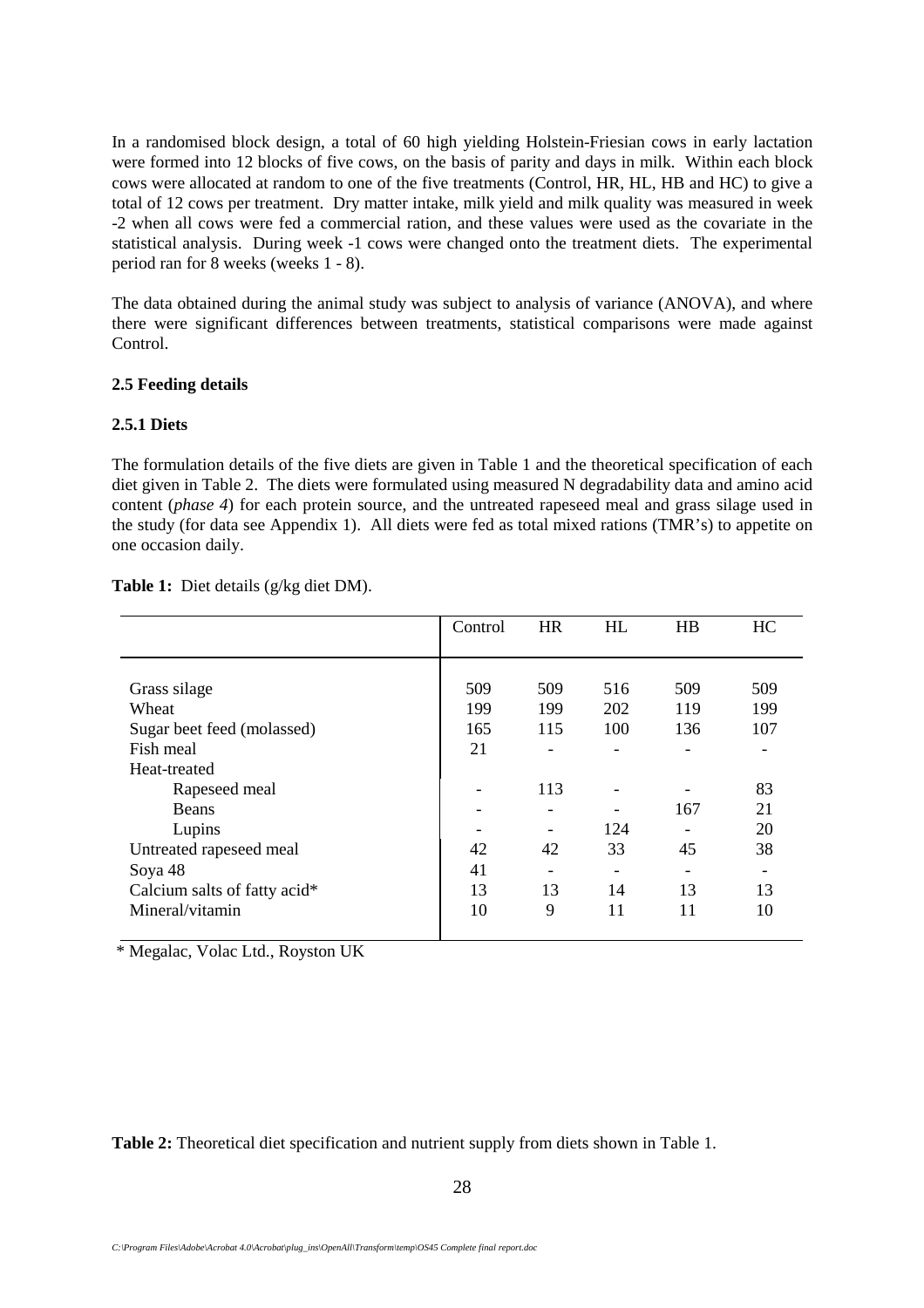|                                            | Control | <b>HR</b> | HL   | HB   | HC.  |
|--------------------------------------------|---------|-----------|------|------|------|
|                                            |         |           |      |      |      |
| Specification (g/kg diet DM)               |         |           |      |      |      |
| CP                                         | 190     | 190       | 189  | 191  | 190  |
| Oil (acid hydrolysis)                      | 41      | 42        | 51   | 41   | 44   |
| Neutral detergent fibre (NDF)              | 346     | 369       | 351  | 350  | 362  |
| Starch                                     | 142     | 146       | 148  | 153  | 153  |
| Sugar                                      | 64      | 60        | 45   | 60   | 56   |
| Supply (units/day)                         |         |           |      |      |      |
| Dry matter $(DM)$ (kg)                     | 21.6    | 21.6      | 21.3 | 21.6 | 21.6 |
| Metabolisable energy (ME) (MJ)             | 266     | 263       | 265  | 264  | 265  |
| Fermentable ME (FME) (MJ)                  | 218     | 214       | 209  | 216  | 214  |
| <b>ERDP:FME</b>                            | 10.9    | 10.7      | 10.7 | 10.6 | 10.7 |
| MP(g)                                      | 2657    | 2628      | 2636 | 2697 | 2643 |
| Digestible undegradable protein $(DUP)(g)$ | 1147    | 1177      | 1212 | 1236 | 1187 |
|                                            |         |           |      |      |      |

(ERDP = effective rumen degradable protein)

In addition, the Control and HC rations were formulated using the amino acid data (Appendix 1) to achieve similar supplies of the 10 essential amino acids (as defined by Fleet and Mepham (1985)) (Figure 1).

Figure 1: Formulated rumen bypass essential amino acid supply for Control and HC rations as outlined in Tables 1 and 2 using determined rumen bypass amino acid content of feedstuffs.



#### **2.5.2 Silage**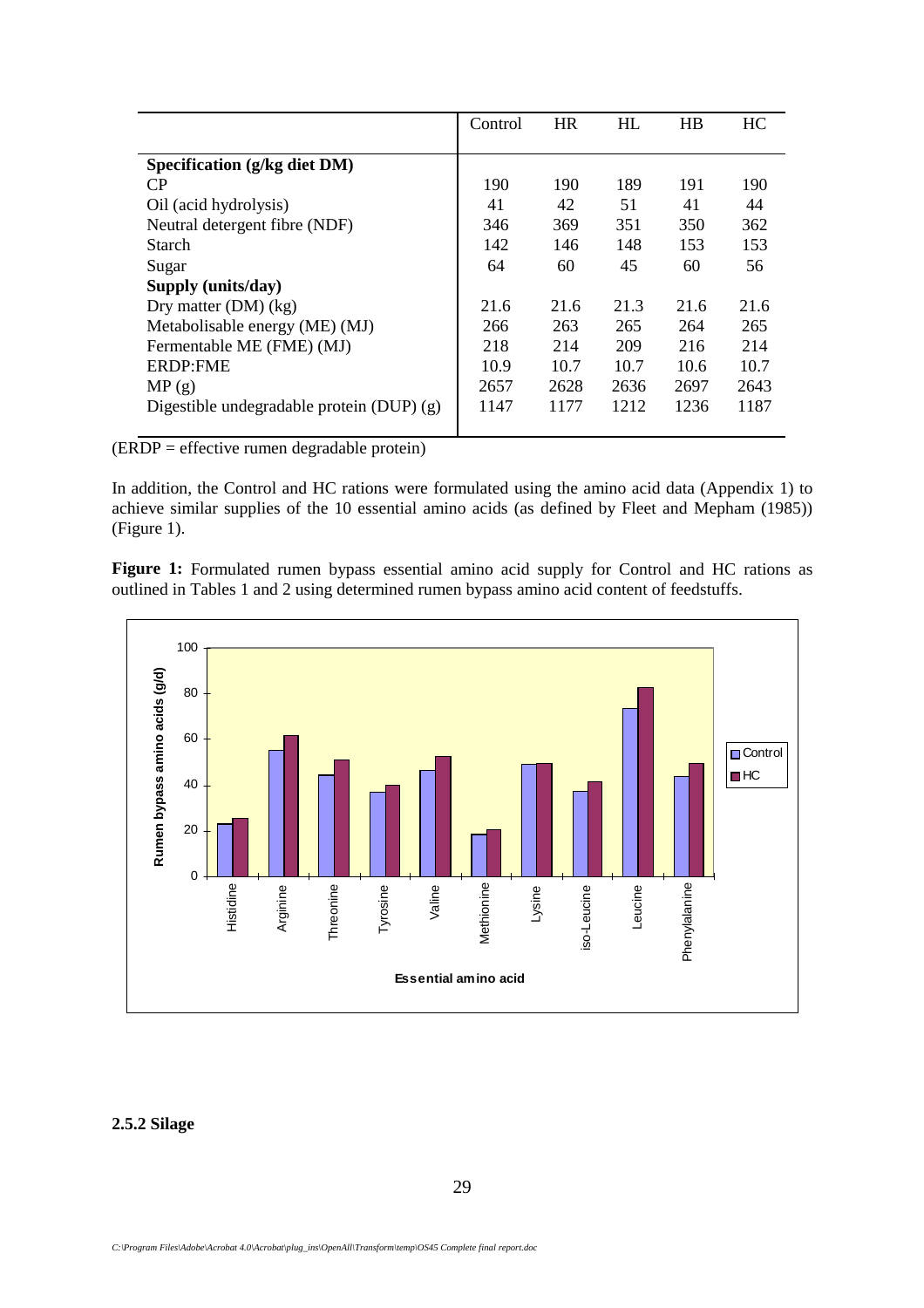The grass silage was made from first cut Italian Ryegrass, ensiled on 1/05/1999 without the use of an additive.

## **2.5.3 Concentrates**

Premixes containing the non-forage components of each diet were prepared in batches. Each diet was prepared daily by adding the forage and premix into a mixer wagon and mixing thoroughly immediately prior to feeding.

#### **2.6 Feed analysis**

#### **2.6.1 Grass Silage**

During the experiment, the grass silage was sampled in weeks 1, 4, 6, and 8. At the end of the study the accumulated frozen samples were bulked up and sent to the ADAS laboratory at Wolverhampton. The sample was analysed for the following:-

Dry matter, pH, ammonia N as % total N, crude protein, water soluble sugars, neutral detergent fibre and total ash. Organic matter digestibility (OMD) and metabolisable energy contents were determined by NIR.

#### **2.6.2 Raw materials**

Protein supplements were sampled in weeks 1, 4, 6 and 8, bulked up and sent to the ADAS laboratories at Wolverhampton for determination of :-

Dry matter, crude protein, water soluble nitrogen, neutral cellulase gamanase digestibility (NCGD), oil (acid hydrolysis), starch, neutral detergent fibre and total ash.

In addition, samples of wheat and molassed sugar beet feed were sampled in weeks 1, 4, 6 and 8 and bulked up. The bulk samples were sent to ADAS Wolverhampton for the following analyses:-

Dry matter, crude protein, neutral detergent fibre and total ash.

## **2.7 Measurements**

## **2.7.1 Feed Intake**

The quantity of complete diet offered to each cow was recorded daily. Any complete diet remaining at the beginning of the following day was weighed and discarded. Each complete diet was sampled on three occasions each week for determination of dry matter and the values used to calculate daily individual dry matter intake.

## **2.7.2 Milk yield**

Individual daily milk yield was recorded to the nearest 0.1 kg.

## **2.7.3 Milk composition**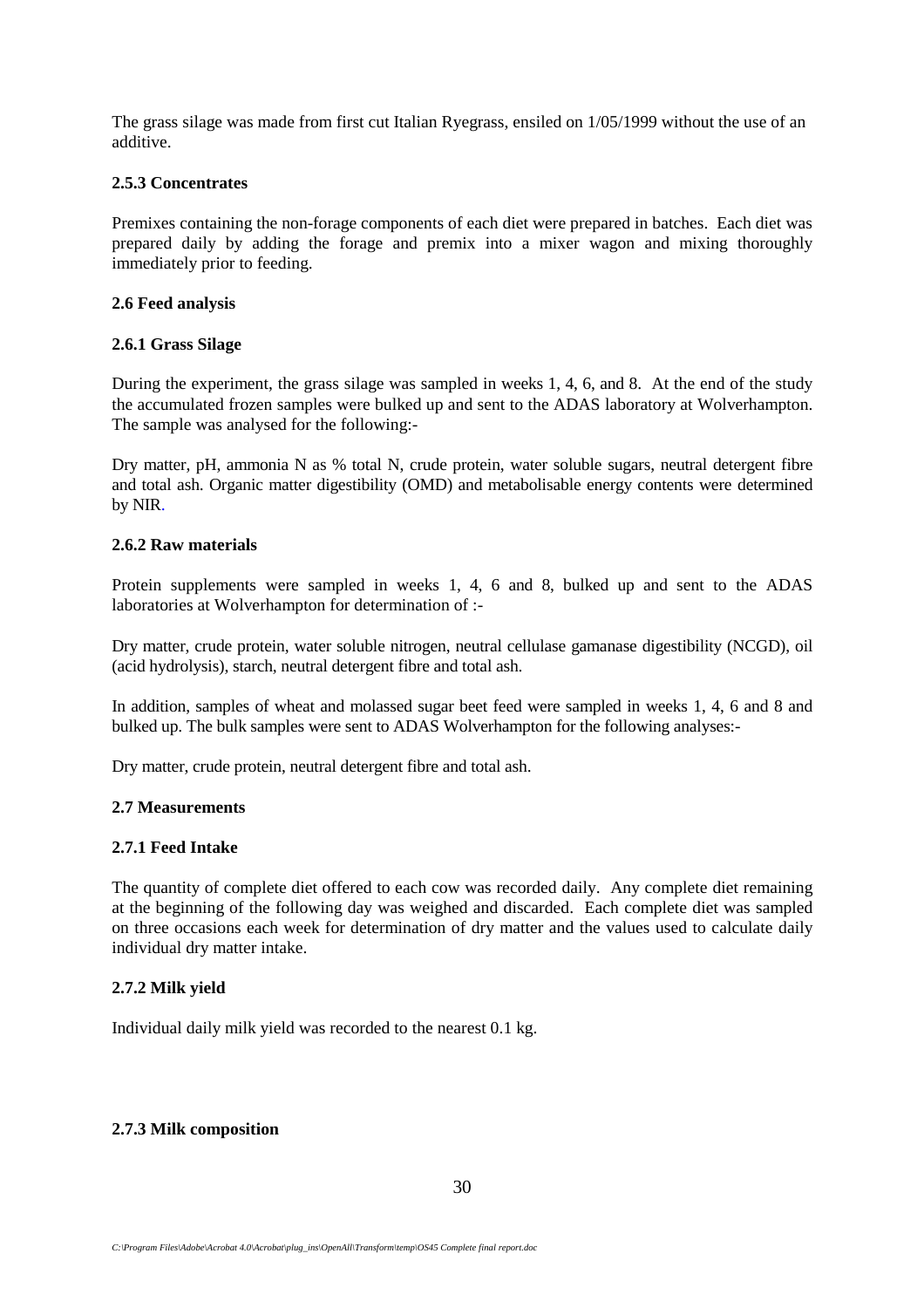Two milk samples were taken from each cow on two consecutive milkings in weeks week -2 (covariate week), 2, 4, 6 and 8. One sample was submitted to the National Milk Records (NMR) laboratory for determination of fat and protein contents and a second sample was sent to the ADAS Laboratory for determination of urea, non protein N and casein N content.

#### **2.7.4 Live weight**

The cows were weighed in weeks -2 (covariate), 1, 5 and 8 of the study.

#### **2.7.5 Health**

Routine daily health records were kept throughout the study.

#### **3. RESULTS**

#### **3.1 Feed analysis**

#### **3.1.1 Silage quality**

The analysis of the grass silage used throughout the study is given in Table 3.

**Table 3:** Analysis of grass silage (g/kg DM(C) unless stated otherwise).

| Dry matter (corrected for volatiles)            | 285  |
|-------------------------------------------------|------|
| pH                                              | 3.8  |
| Ammonia N as % TN                               | 10   |
| Total crude protein (corrected for ammonia)     | 178  |
| Total ash                                       | 99   |
| Neutral detergent fibre                         | 445  |
| Digestibility (D value) %                       | 74   |
| Metabolisable Energy $(MJ/kg DM(C))$            | 11.9 |
| Fermentable Metabolisable Energy (MJ/kg DM (C)) | 8.6  |
| Total fermentation acids (TFA)                  | 137  |
| Lactic acid                                     | 102  |
| Acetic acid                                     | 30   |
| Butyric acid                                    | < 1  |

Analysis confirmed that the grass silage fed throughout the study was well preserved. The high energy and protein levels are typical of young leafy grass cut in early May.

#### **3.1.2 Raw materials**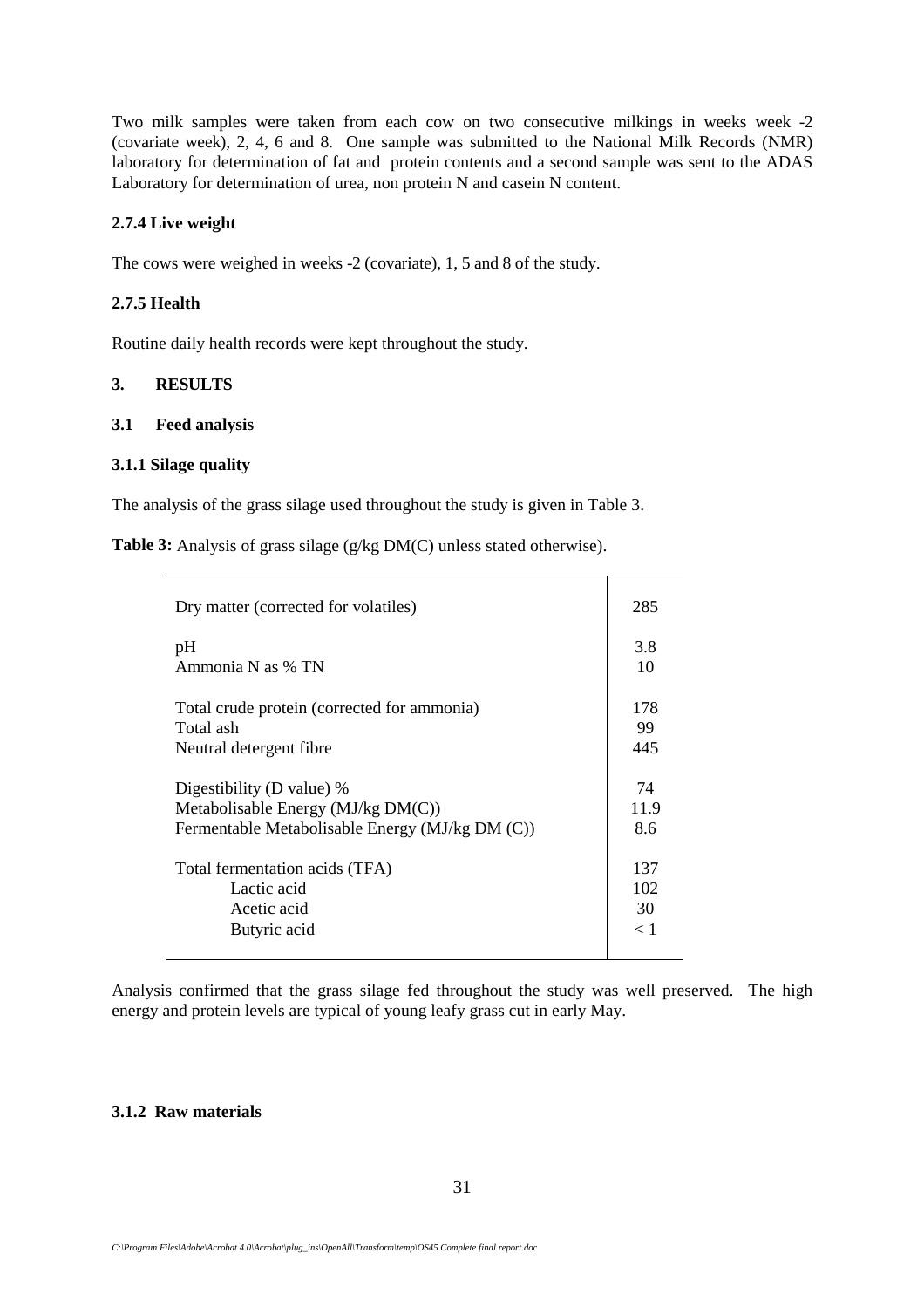The protein supplements fed in the animal study were heat treated (120°C for 35 mins) rapeseed meal, lupins and beans, untreated rapeseed meal, soyabean meal and fish meal. The novel treated rapeseed meal was not selected on the basis of a lower digestible undegradable protein (DUP) content.

The analysis of the raw materials used in the study are shown in Table 4 with most values within published database ranges (AFRC 1993, MAFF 1990) and in agreement with previous MAFF/MDC work at ADAS Bridgets (Mansbridge 1997a, 1997b).

| $g/kg$ DM unless otherwise<br>stated | Rapeseed meal |                 | Heat<br>treated<br>beans | Heat treated<br>lupins | Fish meal | Soyabean<br>meal |
|--------------------------------------|---------------|-----------------|--------------------------|------------------------|-----------|------------------|
|                                      | Untreated     | Heat<br>treated |                          |                        |           |                  |
|                                      |               |                 |                          |                        |           |                  |
| Dry matter                           | 875           | 871             | 870                      | 821                    | 921       | 865              |
| Ash                                  | 74            | 71              | 38                       | 38                     | 231       | 62               |
| Crude protein                        | 386           | 381             | 289                      | 362                    | 692       | 513              |
| Water soluble nitrogen               | 8.2           | 3.4             | 5.3                      | 6.1                    | 47.3      | 4.1              |
| Oil (Acid ether extract)             | 27            | 30              | 29                       | 99                     | 91        | 23               |
| Neutral detergent fibre              | 321           | 413             | 166                      | 226                    | 194       | 123              |
| Starch (Enzymatic)                   | 7             | 12              | 339                      | 22                     | < 1       | 20               |
| Neutral cellulase gaminase           | 763           | 710             | 942                      | 936                    | 754       | 930              |
| digestibility (NCDG)                 |               |                 |                          |                        |           |                  |
| Metabolisable energy                 | 11.4          | 10.7            | 13.9                     | 15.6                   | 12.8      | 13.6             |
| $(ME)$ $(MJ/kg DM)*$                 |               |                 |                          |                        |           |                  |
|                                      |               |                 |                          |                        |           |                  |

**Table 4:** Chemical composition of raw materials fed.

\*Calculated using equation E3, (Thomas *et al* 1988).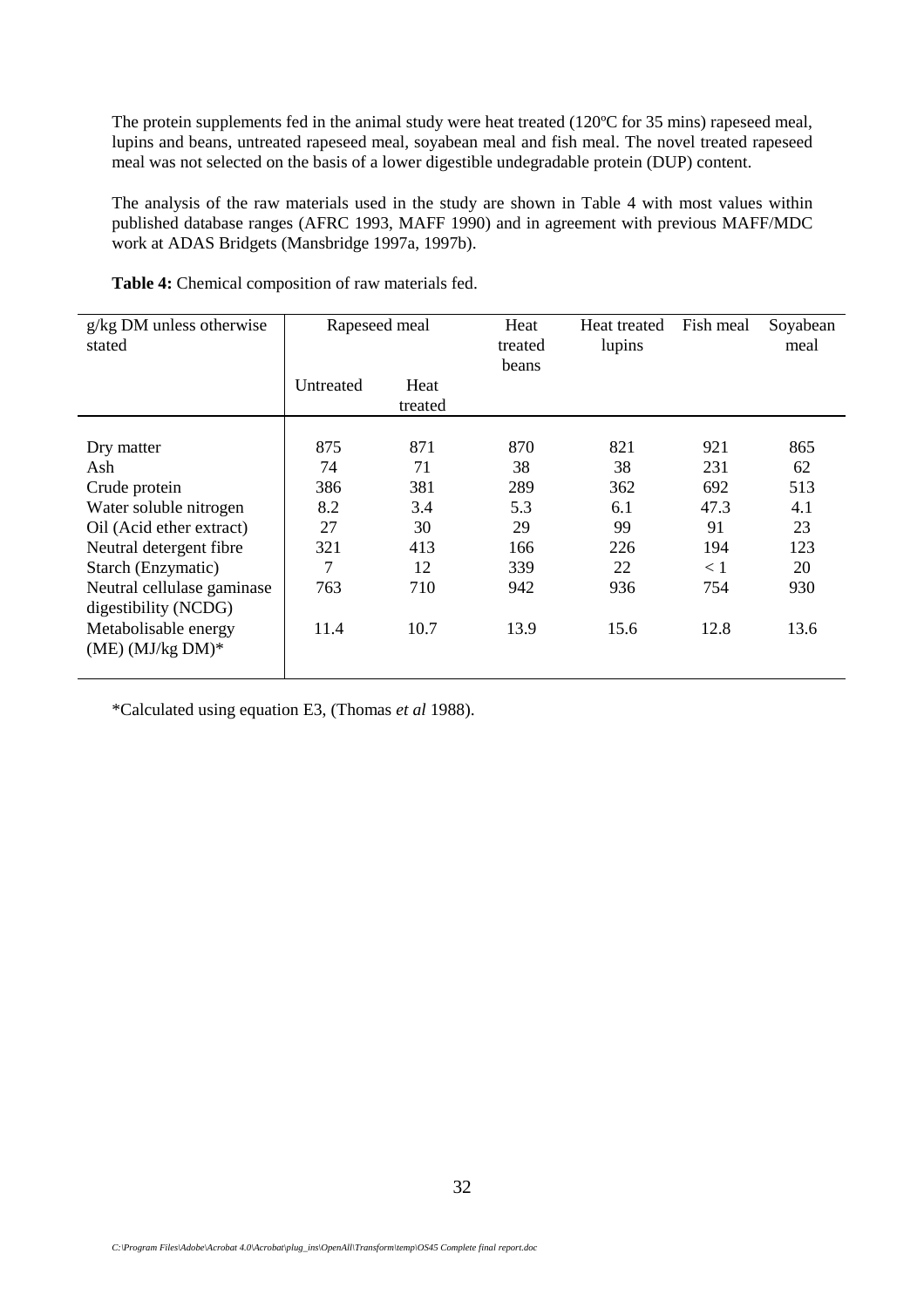#### **3.2 Dry matter intake**

There was a significant  $(P < 0.01)$  interaction between week and treatment (Table 5), weekly means are shown graphically in Figure 2. During weeks 1 - 4 there were no significant differences between Control and either HR, HL, HB or HC. However in weeks 5, 6 and 8, dry matter intake were significantly ( $P < 0.01$ ) lower for cows in HL compared with Control. Additionally, in weeks 5 ( $P =$  $0.07$ ) and  $6$  ( $P < 0.001$ ), HR had a lower dry matter intake compared with Control. Dry matter intake was significantly ( $P < 0.01$ ) higher for HB than Control in week 7.

Figure 2: Effect of week and treatment on dry matter intake (kg DM/day).



Treatment group means are presented in Table 5 below.

| Table 5: Dry matter intake (kg/day) for weeks 1-8. |  |  |  |  |  |  |  |
|----------------------------------------------------|--|--|--|--|--|--|--|
|----------------------------------------------------|--|--|--|--|--|--|--|

| Treatment        | DM intake (kg/day) | s.e. |
|------------------|--------------------|------|
|                  |                    |      |
|                  |                    |      |
| Control          | 19.3               | 0.36 |
| <b>HR</b>        | 18.9               | 0.34 |
| HR               | 19.9               | 0.37 |
| HI.              | 18.5               | 0.36 |
| HC               | 19.9               | 0.34 |
|                  |                    |      |
| P values         |                    |      |
| Treatment        | $\ast$             |      |
| Week             | > 0.2              |      |
| Treatment x week | $**$               |      |
|                  |                    |      |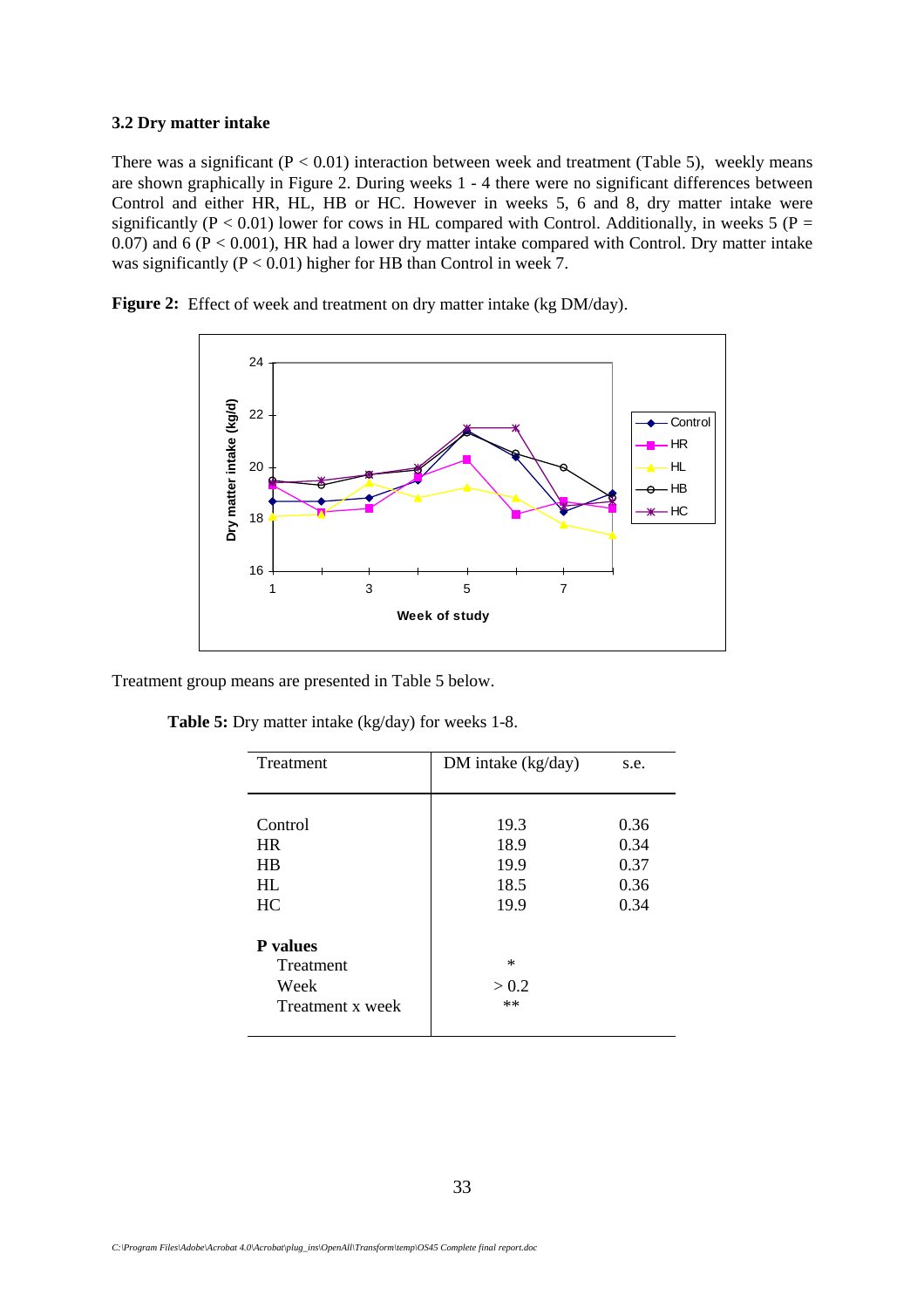#### **3.3 Milk yield**

There was no significant interaction between treatment and week (Table 6). Additionally, there were no significant differences in milk yield between the five treatment groups. Mean milk yield values for cows in groups HR, HL, HB and HC were within 1 kg milk/day of cows in the Control (Table 6).

| Treatment        | Milk yield (kg/day) | s.e. |
|------------------|---------------------|------|
|                  |                     |      |
|                  |                     |      |
| Control          | 33.0                | 0.71 |
| <b>HR</b>        | 32.9                | 0.68 |
| HR               | 33.4                | 0.71 |
| HI.              | 33.9                | 0.71 |
| HC               | 33.2                | 0.67 |
|                  |                     |      |
| <b>P</b> values  |                     |      |
| Treatment        | > 0.2               |      |
| Week             | > 0.2               |      |
| Treatment x week | > 0.2               |      |
|                  |                     |      |

**Table 6:** Milk yield (kg/d) for weeks 1-8.

#### **3.4 Milk quality**

### **3.4.1 Milk composition**

No significant interactions between treatment and week were found for milk protein yield or content, there was however a significant ( $P < 0.01$ ) difference between treatments for milk protein content (Table 7). Cows in the HL group had a significantly  $(P < 0.01)$  lower milk protein content than cows in the Control group. Cows in the other three treatment groups (HR, HB and HC) were not significantly different from Control cows. Milk protein yield was not significantly different between the five treatment groups of cows.

**Table 7:** Milk protein content (g/kg) and protein yield (kg/day).

| Treatment                                                                             | Milk protein<br>s.e.<br>content $(g/kg)$             |                                      | Milk protein<br>yield (kg/day)                           | s.e.                                      |
|---------------------------------------------------------------------------------------|------------------------------------------------------|--------------------------------------|----------------------------------------------------------|-------------------------------------------|
| Control<br><b>HR</b><br><b>HB</b><br>HL<br>HC<br><b>P</b> values<br>Treatment<br>Week | 32.3<br>32.1<br>31.6<br>30.6<br>31.7<br>**<br>$\ast$ | 0.35<br>0.35<br>0.35<br>0.35<br>0.35 | 1.06<br>1.04<br>1.05<br>1.00<br>1.05<br>> 0.20<br>> 0.20 | 0.024<br>0.022<br>0.024<br>0.024<br>0.023 |
| Treatment x week                                                                      | 0.09                                                 |                                      | 0.15                                                     |                                           |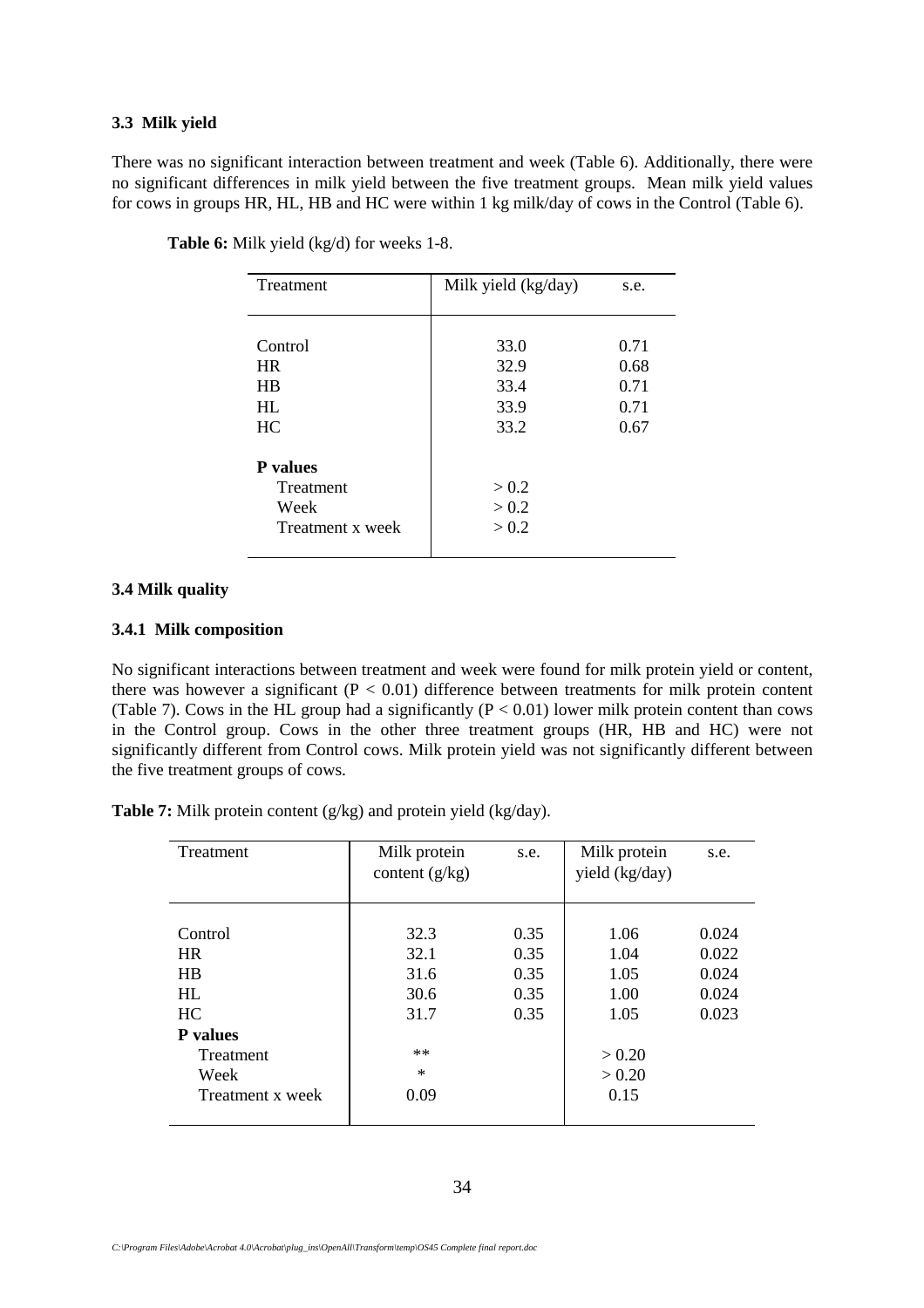There were no significant interactions between treatment and week or main treatment effects on milk fat content or milk fat yield (Table 8).

| Treatment                                                | Milk fat content<br>s.e.<br>(g/kg) |                              | Milk fat yield<br>(kg/day)   | s.e.                             |
|----------------------------------------------------------|------------------------------------|------------------------------|------------------------------|----------------------------------|
|                                                          |                                    |                              |                              |                                  |
| Control<br><b>HR</b><br>HB<br>HI.                        | 45.5<br>44.9<br>42.2<br>42.1       | 1.35<br>1.28<br>1.35<br>1.34 | 1.48<br>1.50<br>1.38<br>1.40 | 0.068<br>0.064<br>0.068<br>0.068 |
| HC                                                       | 43.5                               | 1.34                         | 1.43                         | 0.068                            |
| <b>P</b> values<br>Treatment<br>Week<br>Treatment x week | > 0.20<br>> 0.20<br>> 0.20         |                              | > 0.20<br>0.09<br>> 0.20     |                                  |

**Table 8:** Milk fat content (g/kg) and fat yield (kg/day).

Similarly, no significant interactions between treatment and week or main treatment effects were found for milk lactose yield or content (Table 9).

**Table 9:** Milk lactose content (g/kg) and lactose yield (kg/day).

| Treatment                                                | Milk lactose<br>content $(g/kg)$     | s.e.                                 | Milk lactose<br>yield (kg/day)       | s.e.                                      |
|----------------------------------------------------------|--------------------------------------|--------------------------------------|--------------------------------------|-------------------------------------------|
| Control<br><b>HR</b><br>HB<br>HL<br>HC                   | 46.3<br>45.6<br>46.6<br>46.4<br>46.1 | 0.28<br>0.26<br>0.28<br>0.28<br>0.28 | 1.52<br>1.49<br>1.54<br>1.54<br>1.53 | 0.045<br>0.042<br>0.044<br>0.044<br>0.044 |
| <b>P</b> values<br>Treatment<br>Week<br>Treatment x week | 0.12<br>> 0.20<br>> 0.20             |                                      | > 0.20<br>> 0.20<br>> 0.20           |                                           |

#### **3.4.2 Milk protein fractions**

There was no significant treatment x time interaction, but milk casein N content of milk was significantly ( $P < 0.001$ ) different between the treatment groups (Table 10). Cows in group HL had a significantly lower milk casein N content than cows in the control group (0.38 and 0.40 g/100g respectively). Milk casein N contents for cows in groups HR, HB and HC were not significantly different to the Control group.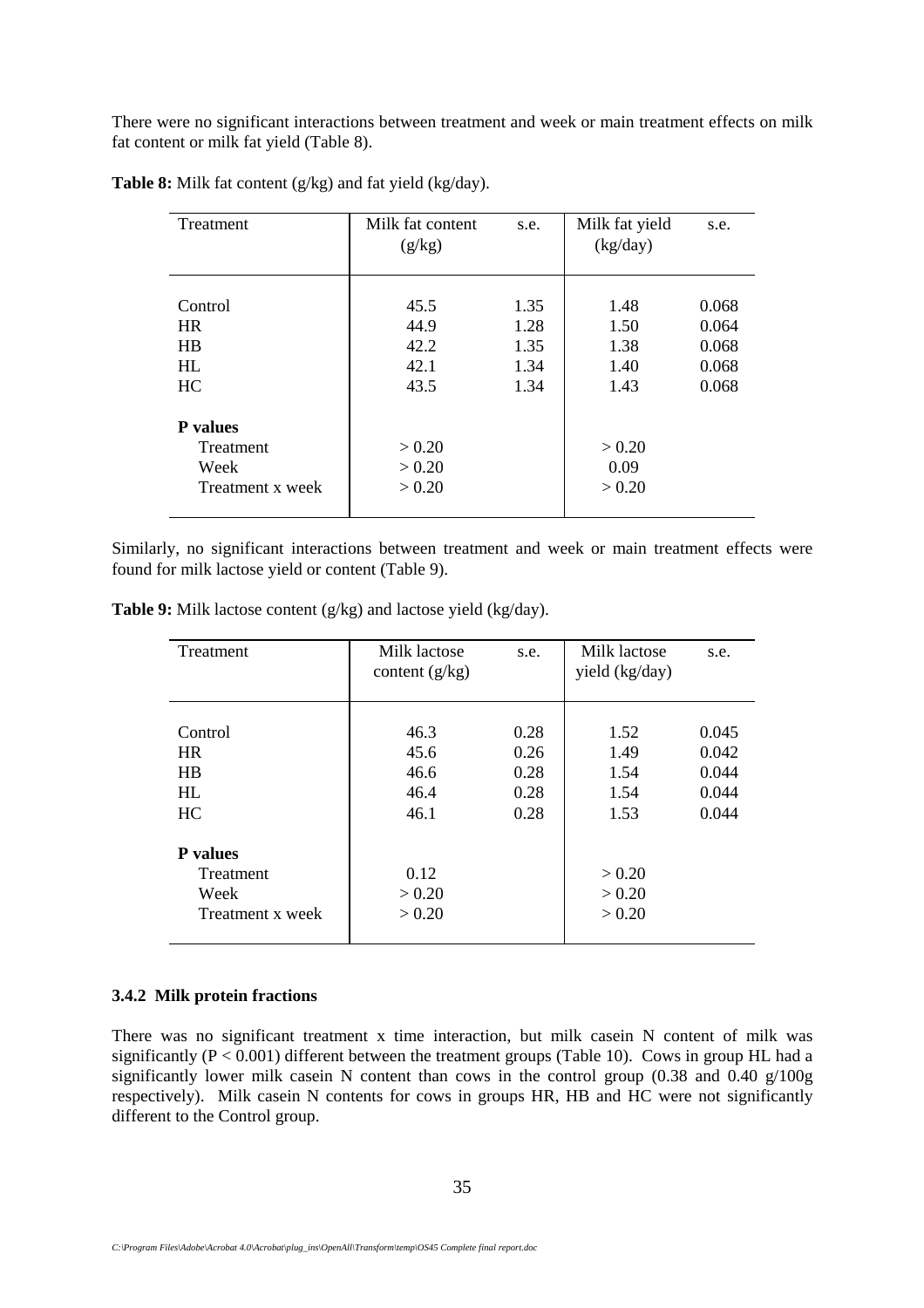There was no significant interaction (week x treatment) or treatment effect on milk non-protein nitrogen (NPN) content across the five groups of cows.

| Treatment                                                | Milk casein N        | Milk NPN                | Milk urea                  |
|----------------------------------------------------------|----------------------|-------------------------|----------------------------|
|                                                          | content $(g/100g)$   | content $(g/kg)$        | content $(g/l)$            |
| Control                                                  | 0.40                 | 0.29                    | 0.23                       |
| <b>HR</b>                                                | 0.41                 | 0.29                    | 0.21                       |
| <b>HB</b>                                                | 0.39                 | 0.29                    | 0.24                       |
| HL                                                       | 0.38                 | 0.29                    | 0.22                       |
| HC                                                       | 0.40                 | 0.29                    | 0.21                       |
| s.e.                                                     | 0.005                | 0.004                   | 0.007                      |
| <b>P</b> values<br>Treatment<br>Week<br>Treatment x week | ***<br>0.13<br>>0.20 | >0.20<br>$\ast$<br>0.13 | $\ast$<br>$\ast$<br>$\ast$ |

**Table 10:** Milk casein N, non-protein N (NPN) and urea content.

There was a significant  $(P < 0.05)$  interaction of week and treatment for milk urea content. Cows in HC had a significantly ( $P < 0.05$ ) lower milk urea content in week 2 but not weeks 4, 6 or 8. Cows fed HB had a higher milk urea content in weeks 4 ( $P = 0.06$ ) and 6 ( $P < 0.05$ ) compared with Control. Group HR tended to have a lower milk urea content in weeks 2 ( $P = 0.09$ ) and 6 ( $P = 0.08$ ) compared with Control (Figure 3).

**Figure 3:** Effect of week and treatment on milk urea content (g/l).

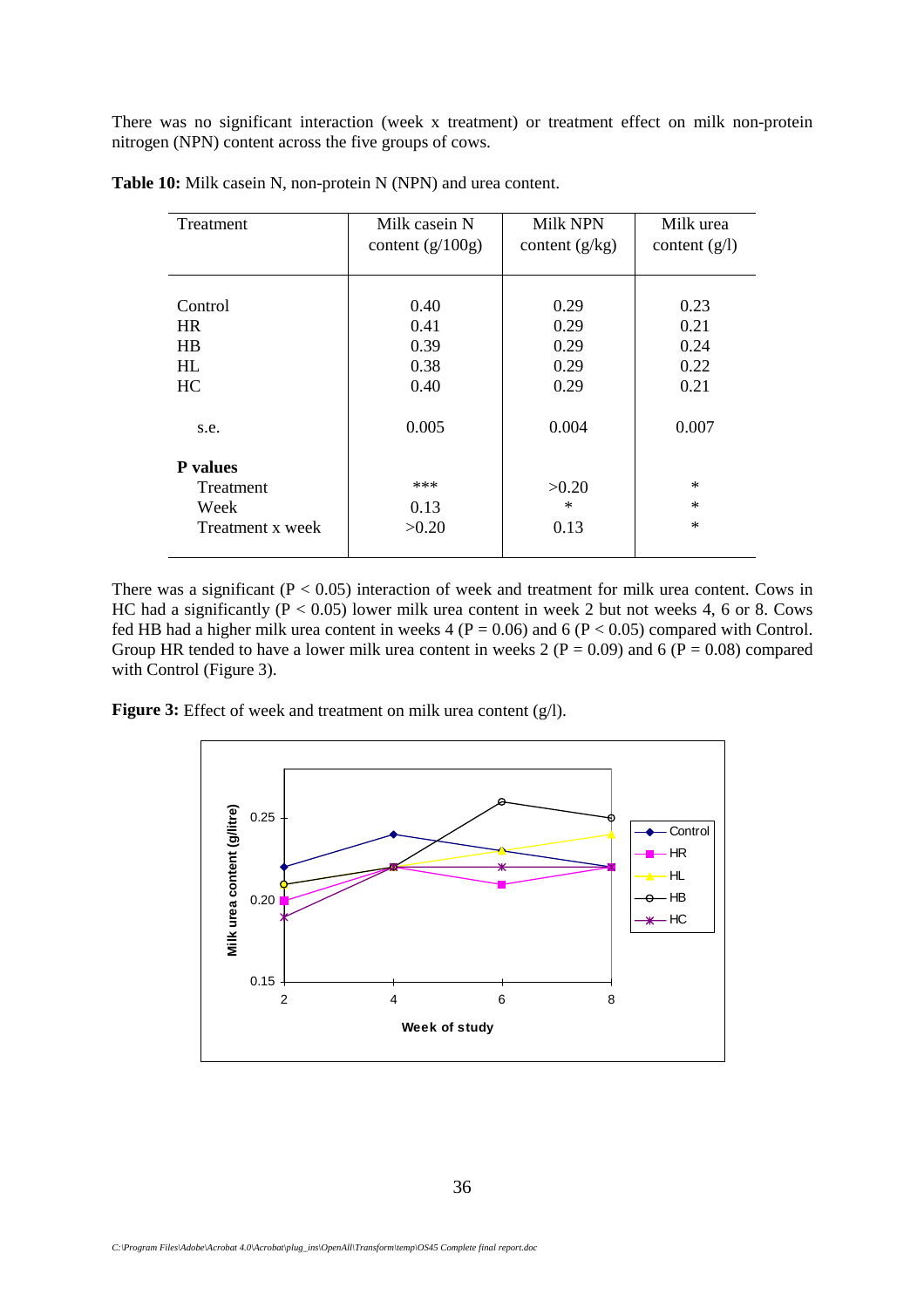#### **3.5 Live weight and body condition score**

There was no significant interaction or main effect of treatment on live weight or body condition score (Tables 11 and 12). Live weight change was not significantly different between treatments.

| Treatment                              | Live weight $(kg)$<br>s.e.      |                                 | Total liveweight<br>change $(kg)$               | s.e.                                 |
|----------------------------------------|---------------------------------|---------------------------------|-------------------------------------------------|--------------------------------------|
| Control<br><b>HR</b><br>HB<br>HL<br>HC | 652<br>646<br>650<br>650<br>641 | 5.4<br>5.1<br>5.1<br>5.4<br>5.1 | $-7.2$<br>$+4.2$<br>$+8.6$<br>$-0.8$<br>$-11.7$ | 5.89<br>5.58<br>5.58<br>5.89<br>5.58 |
| Treatment<br>Week<br>Treatment x week  | > 0.20<br>0.18<br>> 0.20        |                                 | 0.09                                            |                                      |

Table 11: Live weight (kg).

## Table 12: Condition score (median for weeks 1, 2, 5 and 8).

| Treatment   | Condition score | Condition score | Condition score | Condition score |
|-------------|-----------------|-----------------|-----------------|-----------------|
|             | (week 0)        | (week 2)        | (week 5)        | (week 8)        |
| Control     | 2.0             | 2.0             | 2.0             | 2.0             |
| <b>HR</b>   | 2.0             | 2.3             | 2.3             | 2.0             |
| HB          | 2.0             | 2.3             | 2.0             | 2.0             |
| HL          | 2.5             | 2.8             | 2.5             | 3.0             |
| HC          | 2.5             | 2.4             | 2.0             | 2.0             |
| $\mathbf P$ | > 0.20          | > 0.20          | > 0.20          | > 0.20          |

## **4. DISCUSSION**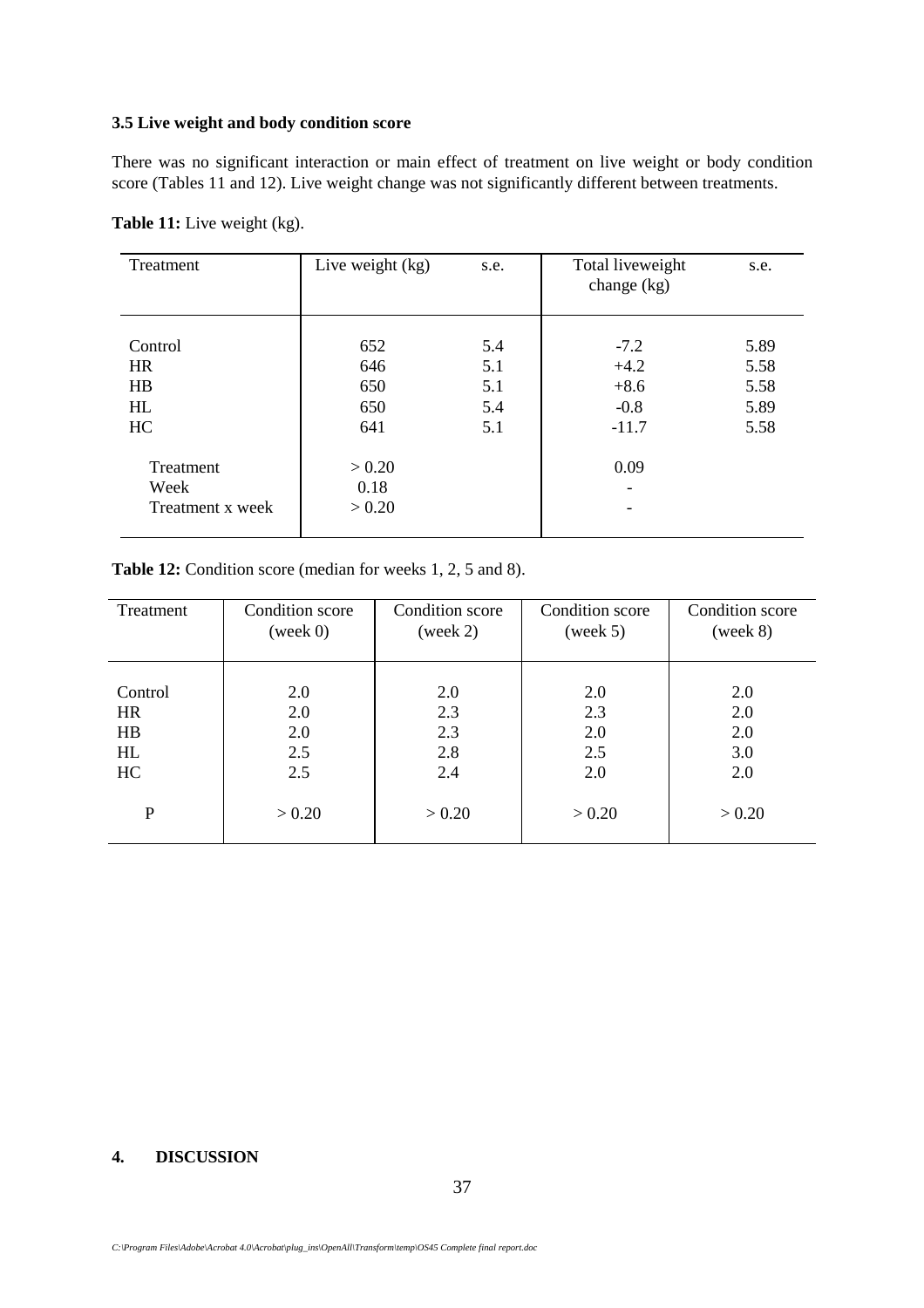## **4.1 Objective 1 - Rapeseed meal**

Standard rapeseed meal has a relatively high effective rumen degradable protein (ERDP) and low DUP content. Research at ADAS Bridgets (Mansbridge 1997a) found that feeding 5.8 kg (DM basis) of rapeseed meal to meet MP (and hence DUP) requirement led to a 5.2 kg/day depression in milk yield. The reduction could not be explained by dry matter intake as this was unaffected. However, the supply of rumen degradable protein was high relative to rumen fermentable metabolisable energy (FME) (ERDP:FME = 12.7) probably leading to the excess nitrogen being excreted in the urine, with the possible consequence of increased energy requirement. For example, Twigge and van Gils (1988) estimated that the energy cost associated with a daily surplus of 500 - 1000 g of rumen degradable protein would be 1.3 to 2.6 kg of fat corrected milk production. Reducing the degradability of protein in rapeseed meal might reduce the adverse effects of feeding rapeseed meal as the sole DUP source in dairy rations.

In this study, rapeseed meal was included at 31% of the concentrate component to maintain DUP supply when replacing fish meal and soyabean meal i.e. at a level which is twice of inclusion in UK dairy compounds (15% - MAFF Statistics (MAFF Statistical Service)). At this level, feeding a combination of untreated and heat treated rapeseed meal as the major protein sources produced the same performance (milk yield, milk quality and live weight) as a diet based on fish meal and soyabean meal. This agrees with the results of Garnsworthy (1997) who replaced fish meal with rumen protected rapeseed meal and showed no adverse effect on production. In addition, milk urea content remained at Control levels in this study suggesting that urea excretion was not elevated to the levels found in the previous study.

Production responses to heat treated rapeseed meal can be variable (Tuori 1992), and the benefits of heat treating rapeseed meal are not always evident. In studies where heat treating rapeseed meal had no effect on performance, the difference in protein degradability between untreated and treated rapeseed meal was small (0.06 - 0.17 as a proportion of total CP), suggesting that if protein degradability of the standard rapeseed meal is low (as in this study), heat treatment may not be required. However, the use of heat treatment when applied to "standard" rapeseed meal (i.e. with a protein degradability over 0.65), gives significant responses in dairy cow performance (Bertilsson *et al* 1994, Herland 1996).

Overall, it was demonstrated that high levels of rapeseed meal with a low protein degradabilities can be formulated in grass silage based dairy rations using the current UK ME and MP systems, instead of fish meal and soyabean meal, without any reduction in milk yield and quality, or increase in milk urea content.

# **4.2 Objective 2 - Lupins**

Raw lupins are extensively degraded in the rumen (over 70% of CP, AFRC 1993) which can lead to increased milk urea content (Mansbridge 1997a and 1997b). Additionally, feeding lupins to dairy cows has lead to reductions in milk protein content (Guillaume *et al* 1987, Robinson and McNiven 1993, Singh *et al* 1995). These effects suggests a reduced efficiency of utilisation of feed protein, possibly due to a reduction in N utilisation for microbial protein synthesis. Benchaar *et al* (1994) reported a protein solubility of 30% and effective degradability of 64%, while UK sources (AFRC 1993; Mansbridge 1997a, Mansbridge 1997b) have reported higher degradabilities (71 and 69%). This study investigated whether reducing the protein degradability of lupins can reduce the adverse effect on milk protein content.

Feeding lupins which had been protected using heat treatment had no adverse effect on milk yield, milk protein yield, milk fat content and yield or milk lactose content and yield compared with Control diet containing fish meal and soyabean meal. However, consistent with other published findings (Bayourthe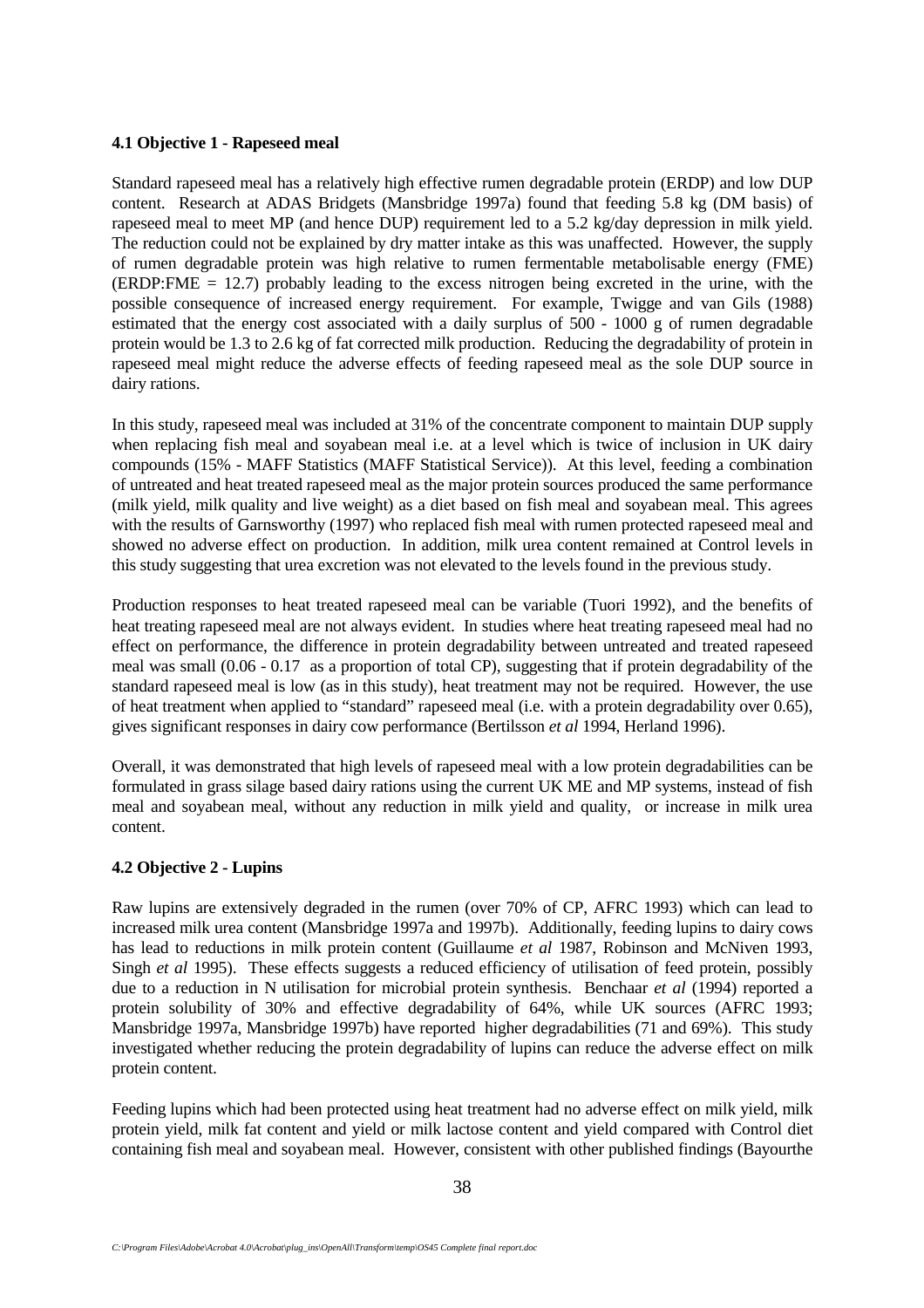*et al,* 1998, Robinson and McNiven 1993), there was a significant reduction in milk crude protein and casein content. Several reasons for this reduction have been suggested. Firstly, the sulphur containing amino acids (methionine and cystine) content of the lupins were low compared with either rapeseed meal, soyabean meal or fish meal. Methionine is generally regarded as first limiting amino acid for milk protein synthesis (Rulquin and Verite 1993), and responses in milk protein output (largely due to increased casein synthesis) have been observed when methionine supply is increased (Sloan 1997).

Secondly, lupins contain around 10% oil (Moss *et al* 1996), and it is generally accepted that feeding oilseeds to dairy cows can reduce milk protein content (DePeters and Cant 1992, Garnsworthy 1999, Wu and Huber 1994). The oil content of the diet based on lupins was higher than any other diet which may explain the reduction in milk protein content.

A third explanation is that dry matter intake was significantly lower for cows fed heat treated lupins in weeks 5, 6 and 8 which would reduce nutrient supply for milk production in the mammary gland. It was however interesting to note that the effects of feeding heat treated lupins on dry matter intake was not evident until 5 weeks after its introduction in the diet.

In summary, heat treated lupins can be fed instead of soyabean meal and fish meal in grass silage based rations without any adverse effect on milk yield or milk fat content, however there was a milk protein depression.

## **4.3 Objective 3 - Beans**

Beans are a traditional crop grown in the UK and recently have seen important breeding improvements in seed yield and harvesting index by producing determinate types. Their protein however is readily degraded in the rumen resulting in a low DUP content (AFRC 1993). Therefore, beans are not ideal supplements when fed with grass silages (Wilkins and Jones 2000), but protection of the protein could increase their value as a ruminant protein source. Beans are currently not used extensively in standard dairy feed compounds (MAFF Statistics) and have a low national average inclusion rate (1-2%). Additionally, there is virtually no published data regarding the feeding of heat-treated beans to dairy cows. This study provided valuable data on feeding heat treated beans at high levels (34% of ration supplement) in dairy cow rations.

Beans are a valuable source of protein, starch (339 g/kg DM), and have an excellent ME content (13.1 MJ/kg DM). In this study, replacing fish meal and soyabean meal with heat treated beans as a protein source had no adverse effect on milk yield or quality, indicating that heat treated beans can be fed at levels higher than recommended for raw beans (16% of concentrates, Chamberlain and Wilkinson 1996). Peas, which are similar to beans, have been fed to high yielding dairy cows without any detrimental effect during early lactation (Corbett *et al* 1995).

Beans contain tannins which can have an adverse effect on protein digestibility (Chamberlain and Wilkinson 1996), but in this study, overall N *in vitro* digestibility was 891 g/kg DM, and comparable with other estimates of apparent digestibility (820 - 840 g/kg DM - ADAS Tech Bull. 90/2). It is interesting to note that beans, similar to lupins, contain low levels of the sulphur amino acids, but unlike lupins, have no effect on milk protein content. In summary, heat treated beans can be fed at high levels to replace fish meal/soyabean meal in dairy cow rations without affecting dairy cow performance.

## **4.4 Objective 4 - Combination of proteins**

Rations to high yielding dairy cows traditionally contain more than one protein source, partly due to inclusion limits for certain individual protein sources (rapeseed meal, beans, etc.) and partly as a consequence of least cost rationing where proteins with different degradabilities are used to provide the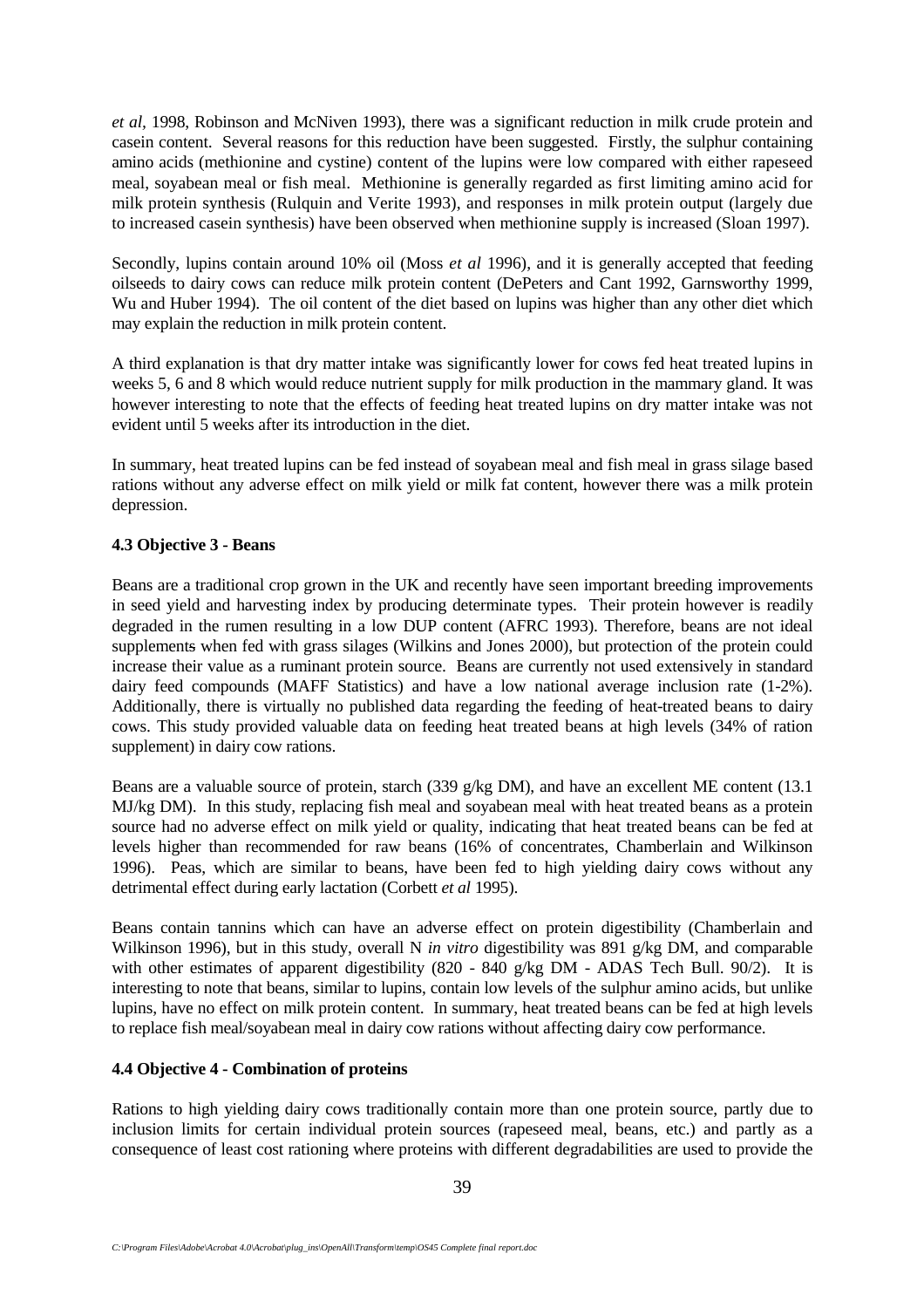'perfect' balance. Some authors (Oldham 1994), have suggested that there may also be benefits in amino acid supply, as different protein sources can be deficient in one or more amino acids, for example, maize gluten which is low in lysine, and lupins which are low in methionine. Conversely, some protein supplements are high in specific amino acids e.g. fish meal which is high in lysine and methionine, and therefore blending proteins can lead to a supplement that has an "ideal" balance of amino acids for milk production. Schingoethe (1996) examined amino acid supply from mixtures of feed proteins, and found, for example, that a blend of soybean meal, maize gluten and meat/bone meal, had an amino acid balance that was closer to assumed requirements than any one of the individual ingredients. In this study, heat treated beans, lupins and rapeseed meal were formulated using a simple amino acid supply model to provide the same mixture of amino acids as the Control ration containing soyabean meal and fishmeal.

Results indicated no differences in any measure of performance between the Control and the blend of heat treated beans, lupins and rapeseed meal. This is consistent with work by Allison (1999), who demonstrated that a mixture of rumen protected vegetable proteins can replace fishmeal on a crude protein basis. The inclusion of a low level of lupins (4 versus 26% of supplement for HL and HC respectively) prevented any reduction in milk protein content. It is unclear from this work whether the effect of lupins on milk protein production is a consequence of its poor amino acid balance or some other factor. Further work is necessary to determine the maximum inclusion level of lupins in high yielding dairy cow rations when fed in combination with other protein (i.e. amino acid) sources.

## **4.5 Margin over purchased feed costs**

Using standard farm measures of economic performance (i.e. margin over feed costs), cows fed the Control and HR diets had the highest margins over all feeds both per cow and per litre (Table 3). Replacing fish meal/soyabean meal with heat treated lupins, beans or a combination of proteins led to a reduction in margin over feed costs. This was due to a an increase in feed costs, although for lupins and the combination of proteins, there was also a reduction in the milk value. However, it must be noted that changes in market conditions circumstances such as increases in soyabean meal price (increased by £25 in the period between the conclusion of work and the preparation of this report) and reductions in bean/lupin prices, will change the margin over feed costs of heat treated UK grown proteins in dairy cow rations.

**Table 3:** Calculation of margins over feed costs for the dietary treatments.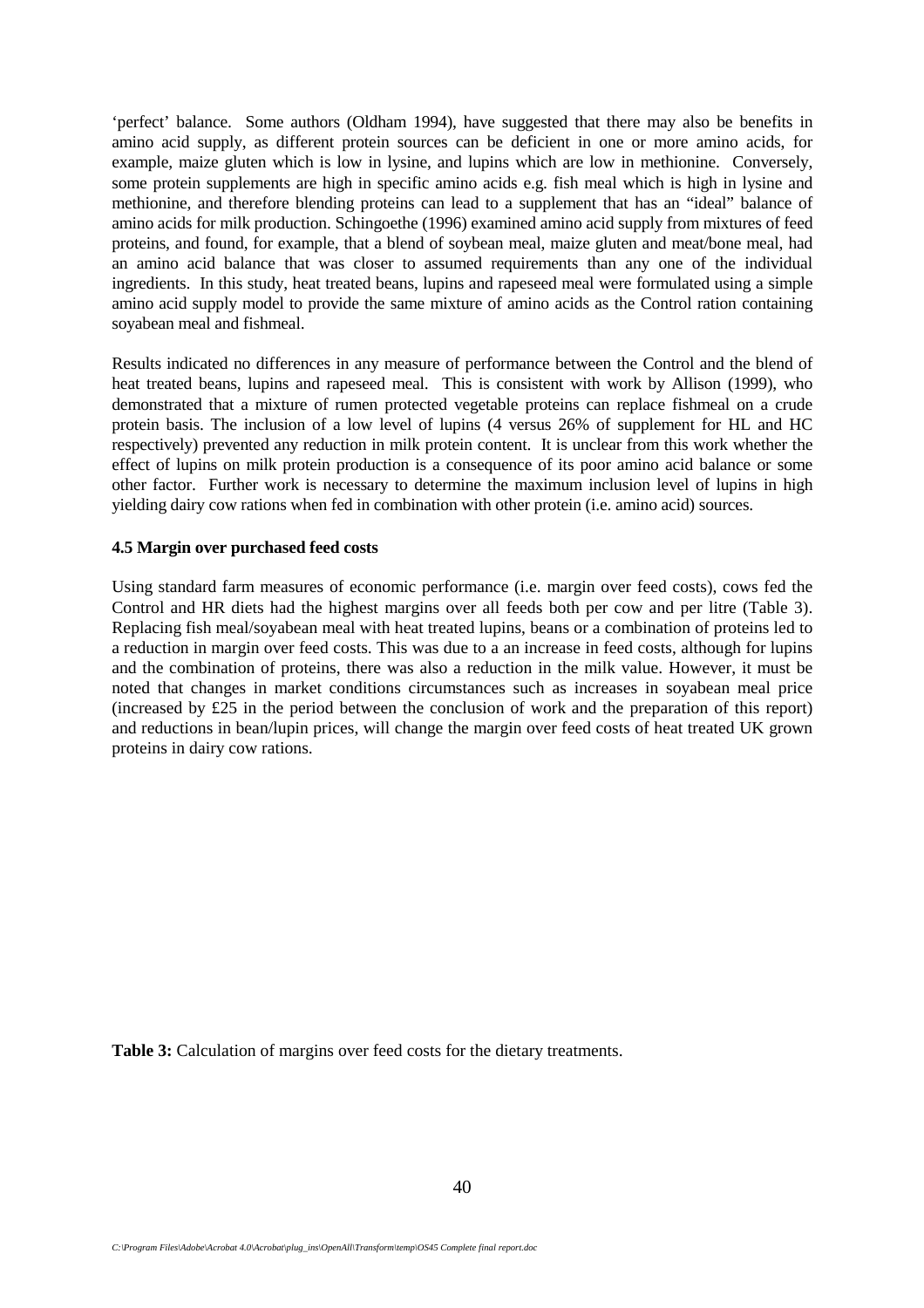|                                          |         |           | <b>Treatment</b> |           |      |
|------------------------------------------|---------|-----------|------------------|-----------|------|
| Financial performance                    | Control | <b>HR</b> | HB               | <b>HL</b> | HC.  |
|                                          |         |           |                  |           |      |
| Margin over all feed costs $(p/l)$       | 12.0    | 12.1      | 11.6             | 11.6      | 11.6 |
| Margin over all feed costs $(f/cow/day)$ | 3.97    | 3.99      | 3.94             | 3.87      | 3.83 |
| Milk value (p/litre)                     | 17.6    | 17.5      | 17.3             | 17.1      | 17.4 |
| Milk volume (litres)                     | 33.0    | 32.9      | 33.9             | 33.4      | 33.2 |
| Milk value $(f\text{/}cow/day)$          | 5.81    | 5.77      | 5.85             | 5.72      | 5.77 |
| Feed cost $(\pounds/cow/day)^*$          | 1.84    | 1.78      | 1.91             | 1.85      | 1.92 |
|                                          |         |           |                  |           |      |

\* Calculated assuming feed costs: fish meal =  $\text{\pounds}381$ /tonne, soyabean meal =  $\text{\pounds}125$ /tonne, untreated rapeseed meal =  $\text{\pounds}108$ /tonne, heat treated rapeseed meal =  $\text{\pounds}143$ /tonne, heat treated beans = £134/tonne and heat treated lupins = £180/tonne. Heat treatment costs = £45/tonne (commercial rate).

From a financial perspective, feeding high levels of heat treated rapeseed meal in a total mixed ration based system was the most cost effective alternative to soyabean meal/fish meal. This would however be different for organic milk producers who cannot feed either fish meal or solvent extracted soyabean meal/rapeseed meal and also receive premiums for organic milk (over 25 p/litre). It must also be noted that there could be longer term effects of feeding high concentrations of heat treated rapeseed meal in rations on cattle health, this is being currently addressed in a separate HGCA funded project at ADAS Bridgets (Project: 2324).

Cheaper treatment technologies which retain the improvements in protein quality or alternatively using plant breeding to select for varieties of beans, lupins and rapeseed meal containing protein which is less degradable in the rumen, would further encourage their use in dairy cow rations.

#### **REFERENCES**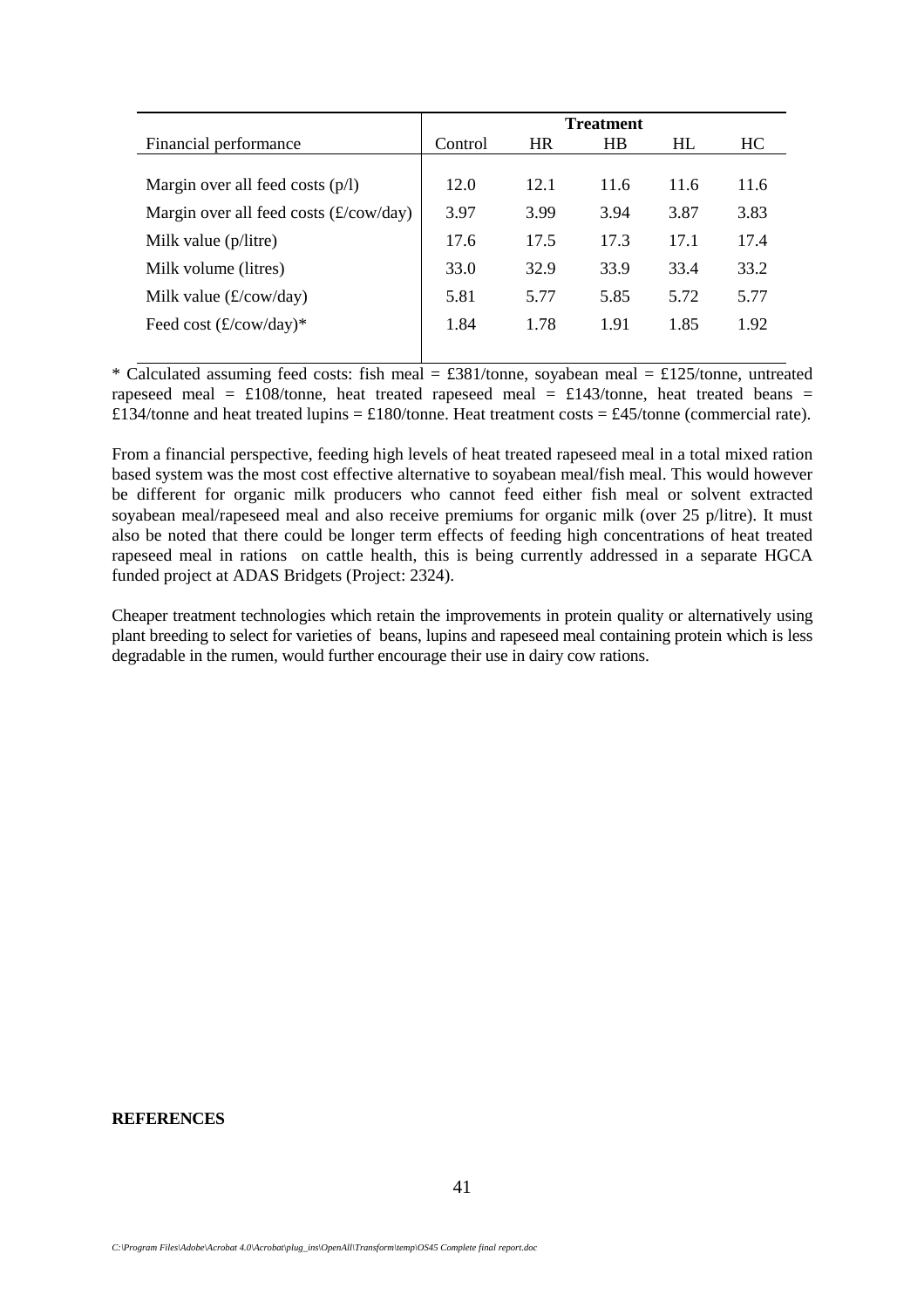**ADAS** (1989) ADAS Feed Evaluation Unit Tables of Rumen Degradability values for Ruminant Feedstuffs.

**ADAS** (1995) Lupins. Technical Bulletin 95/7.

**AFRC** (1993) Energy and protein requirements of ruminants. An advisory manual prepared by the AFRC technical committee on responses to nutrients. CAB International, Wallingford, UK.

**Allison, R.D.** (1999) Dietary manipulation of milk protein synthesis in dairy cows, PhD Thesis, University of Nottingham.

**Bayourthe, C., Monocoulon, R. and Enjalbert, F.** (1998) Effect of extruded lupin seeds as a protein source on lactational performance of dairy cows. *Animal Feed Science and Technology*, **72**:121-131.

**Beever D.E and Thomson D.J.** (1981) The potential of protected proteins in ruminant nutrition. In *Recent Advances in Ruminant Nutrition.* (Ed Haresign W. and Cole D.J.A) Butterworths, London. pp 82-98.

**Benchaar, C., Bayourthe, C., Monocoulon, R. and Vernay, M.** (1991) Digestion ruminale et absorption intestinale des proteines du lupin extrude chez la vache laitere. *Reproduction Nutrition and Development*. **31**:655.

**Benchaar, C., Moncoulon, R., Bayourthe, C. and Vernay, M.** (1994) Effects of a supply of raw or extruded white lupin seeds on protein digestion and amino acid absorption in dairy cows. *Journal of Animal Science*, **72**:492-501.

**Benchaar, C., Vernay, M., Bayourthe, C. and Moncoulon, R.** (1992) Incidence of bean extrusion on starch and nitrogen intestinal flows in lactating cows. *Reproduction Nutrition and Development*. **32**:265- 275.

**Bertlisson J., Gonda H.L. and Lindberg J.E.** 1994 Effects of level and degradability of rapeseed meal in rations for dairy cows 1. Animal performance. *Acta Agriculturae Scandinavica* Section A-Animal Science, **44**:222-229.

**Chamberlain, A.T. and Wilkinson, J.M.** (1996) *Feeding the dairy cow*. Chalcombe Publications.

**Corbett, R.R., Okine, E.K. and Goonewardene, L.A.** (1995) Effects of feeding peas to highproducing dairy cows. *Canadian Journal of Animal Science*, **75**:625-629.

**Dakowski P., Weisberg M.R. and Hyelplund T.** (1996) The effect of temperature during processing of rapeseed meal on amino acid degradation in the rumen and digestion in the intestine. *Animal Feed Science and Technology,* **58**:213-226.

**DePeters E.J. and Cant J.P.** (1992) Nutritional factors influencing the nitrogen composition of bovine milk: a review. *Journal of Dairy Science* **75**:2043-2070.

**Emanuelson M.** (1994) Problems associated with feeding rapeseed meal to dairy cows. In *Recent Advances in Animal Nutrition 1994*. (Eds Garnsworthy P.C. and Cole D.J.A) Nottingham University Press. pp 189-214

**Fleet I.R. and Mepham T.B.** (1985) Mammary uptake of amino acids and glucose throughout lactation in Friesland sheep. *Journal of Dairy Research,* **52**:229-237.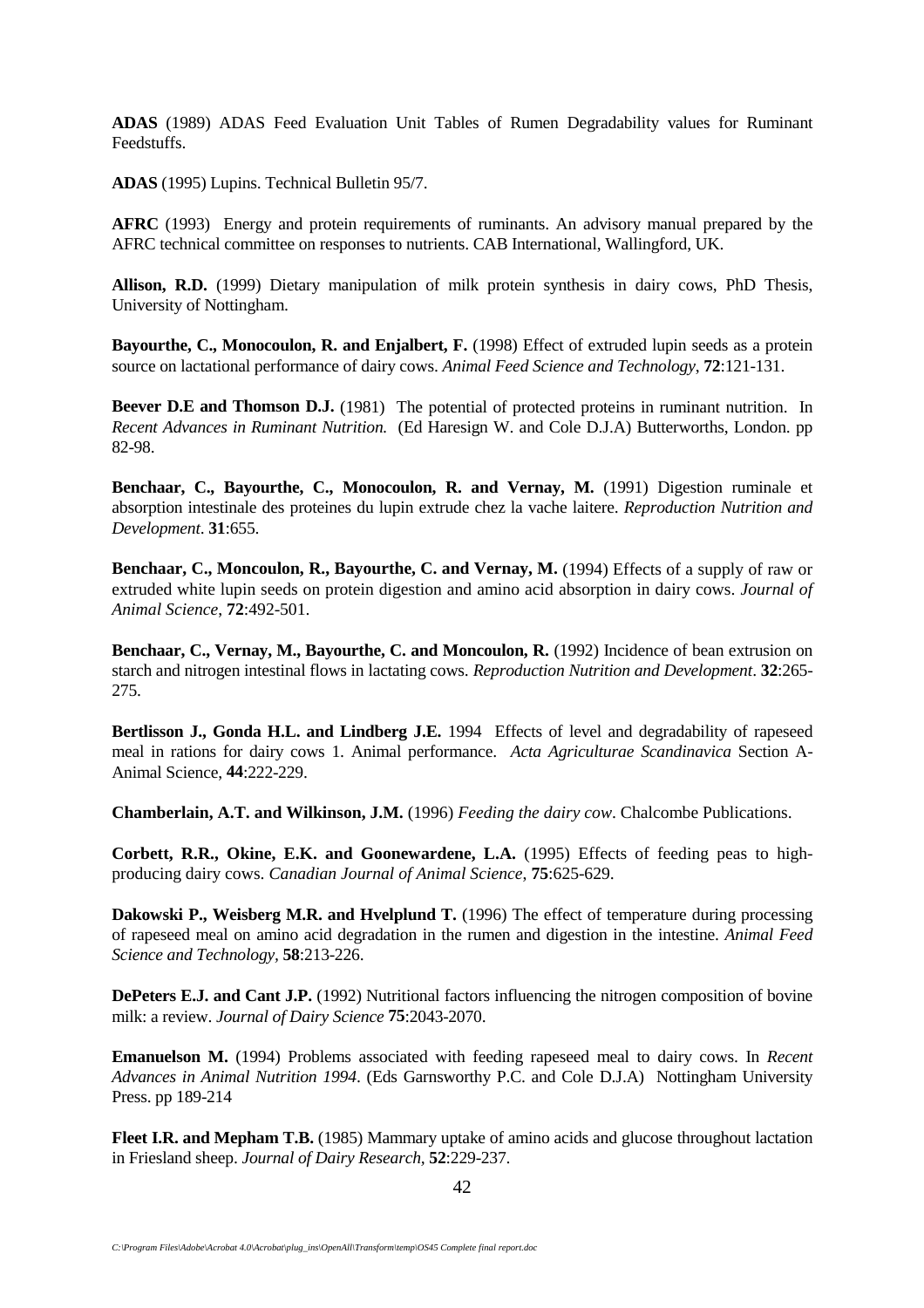**Garnsworthy P.C.** (1997) Fats in dairy cow diets. In *Recent Advances in Animal Nutrition 1997* (Eds Garnsworthy P.C. and Wiseman J.) Nottingham University Press. pp 87-104.

**Goelema, J.O., Spreeuwenberg, M.A.M., Hof, G., van der Poel, A.F.B. and Tamminga, S.** (1998) Effect of pressure toasting on the rumen degradability of whole and broken peas, lupins and faba beans and a mixture of these feedstuffs. *Animal Feed Science and Technology*, **76**:35-50.

**Goering H.K., Gordon C.H., Hemken R.W., Waldo D.R., Van Soest P.J. and Smith L.W.** (1972) Analytical estimates of nitrogen digestibility in heat damaged forages. *Journal of Dairy Science* **55**:1275-1280.

**Goering, H. K. and Van Soest, P. J.,** (1970). Forage Fiber Analysis Agriculture Handbook No. 379, USDA, Washington DC, pp20.

**Guillaume, B., Otterby, D.E., Linn, J.G., Stern, M.D. and Johnson, D.G.** (1987) Comparison of sweet white lupin with soyabean meal as a protein supplement for lactating dairy cows. *Journal of Dairy Science*. **70**:2339.

**Herland J. (**1996) Heat treated rapeseed meal for dairy cows. *Fett Lipid,* **98**:246-249.

**Huhtanen P. and Heikkila T. (**1996) Effects of physical treatment of barley and rape seed meal in dairy cows given grass silage diets. *Agricultural and Food Science in Finland,* **5**:399-412.

**Kendall, E.M., Ingalls, J.R. and Boila, R.J.** (1991) Variability in the rumen degradability and post ruminal digestion of the dry matter, nitrogen and amino acids of canola meal. *Canadian Journal of Animal Science*, **71**:739-754.

**Kosmala, I., Antoniewicz, A., De Boever, J., Hvelplund, T. and Kowalczyk, J.** (1996) Use of enzymatic solubility with ficin to predict *in situ* feed protein degradability. *Animal Feed Science and Technology*, **59**:245-254.

**Kung, L., Marciorowski, K., Powell, K.M., Weidner, S. and Eley, C.L.** (1991) Lupin as a protein supplement for growing lambs. *Journal of Animal Science,* **69**:3398.

**MAFF** (1990) Great Britain Standing Committee on Tables of Feed Composition 1990. UK Tables of Nutritive Value and Chemical Composition of Feedingstuffs.(Eds Givens D.I. and Moss A.R.). Rowett Research Services, Aberdeen, UK.

**MAFF** (1986). The Analysis of Agricultural Materials Reference Book 427, HMSO, London.

**Mansbridge, R.J.** (1997a) 9000 Litres From Home Grown Protein Sources, MDC project report 96/R3/16.

**Mansbridge, R.J.** (1997b) 9000 Litres From Home Grown Protein Sources, MAFF project report LS0805.

**McDonald I.** (1981) A revised model for the estimation of protein degradability in the rumen. *Journal of Agricultural Science (Cambridge),* **96**:251-252.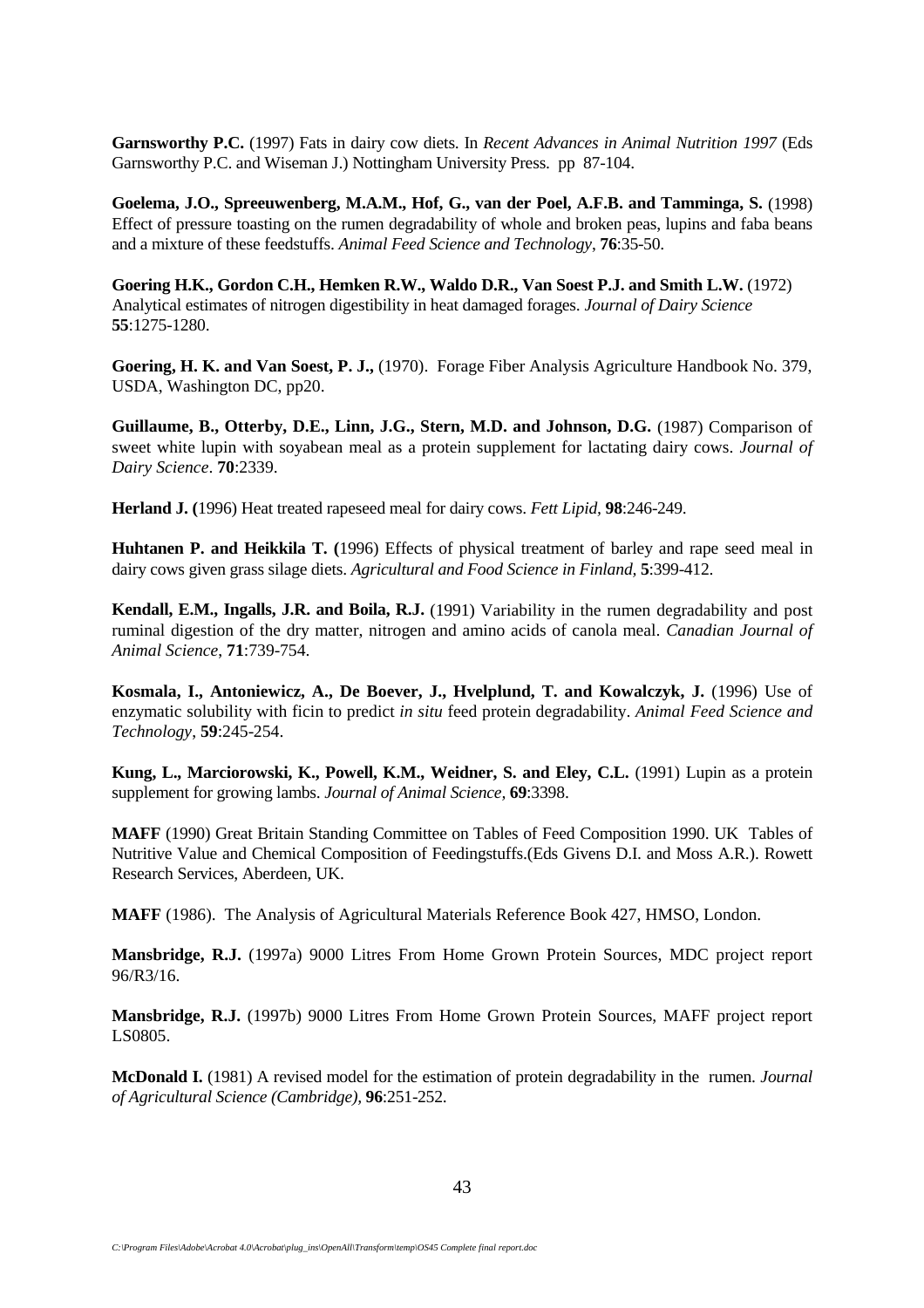**McKinnon J.J., Olubobokun J.A., Mustafa A., Cohen R.D.H. and Christensen D.A.** (1995) Influence of dry heat treatment of canola meal on site and extent of nutrient disappearance in ruminants. *Animal Feed Science and Technology,* **56**:243-252.

**Moss, A.R. and Givens D.I.** (1994) The chemical composition, digestibility, metabolisable energy content and nitrogen degradability of some protein concentrates, *Animal Feed Science and Technology*, **47**:335-351.

**Moss, B.R., Lin, J.C., Reeves, D.W., Kochapakdee, S., Mask, P.L. and van Santen, E.** (1996) Lupin in ruminant diets. In *Proceedings of the 8th International Lupin Conference*, Asilomar, May 1996. pp 102-114.

**Nakamura, T., Klopfenstein, T.J., Owen, F.G., Britton, R.A., Grand, R.J. and Winowiski, T.S.** (1992) Non enzymatically browned soybean meal for lactating dairy cows. *Journal of Dairy Science,* **75**:3519-3523.

**Oldham, J.D.** (1994) Amino acid nutrition of the dairy cow. *In Amino Acids in Farm Animal Nutrition* (Ed D'Mello J.P.F.) CAB International, Oxford, UK. pp 351-376.

**Ørskov E.R. and McDonald I.** (1979) The estimation of protein degradability in the rumen from incubation measurements weighted according to rate of passage. *Journal of Agricultural Science (Cambridge),* **92**:499-503.

**Robinson, P.H. and McNiven, M.A.** (1993) Nutritive value of raw and roasted sweet white lupins for lactating dairy cows. *Animal Feed Science and Technology*, **43**:275-290.

**Rulquin H. and Verite R.** (1993) Amino acid nutrtion of dairy cows: productive effects and animal requirements. In *Recent Advances in Animal Nutrition 1993.* (Eds Garnsworthy P.C. and Cole D.J.A.). Nottingaham University Press, UK. pp 55-78.

**Schingoethe D.J.** (1996) Balancing the amino acid needs of the dairy cow. *Animal Feed Science and Technology,* **60**:153-160.

**Schroeder G.E., Erasmus L.J. and Meissner H.H.** (1996) Chemical and protein quality parameters of heat processed sunflower oilcake for dairy cattle. *Animal Feed Science and Technology,* **58**:249-265.

**Schwab C.G., Satter L.D. and Clay A.B.** (1976) Responses of lactating dairy cows to abomasal infusion of amino acids. *Journal of Dairy Science,* **59**:1254-1269.

**Singh, C.K., Robinson, P.H. and McNiven, M.A.** (1995) Evaluation of raw and roasted lupin seeds as protein supplements for lactating cows. *Animal Feed Science and Technology*, **52**:63-76.

**Sloan B.K.** (1997) Developments in amino acid nutrition of dairy cows. In *Recent Advances in Animal Nutrition 1997* (Eds Garnsworthy P.C. and Wiseman J.) Nottingham University Press. pp 167-198.

**Thomas P.C., Robertson S., Chamberlain D.G., Livingstone R.M., Garthwaite P.H., Dewey P.J.S., Smart R. and Whyte C.** (1988) Predicting the metabolisable energy content of compound feeds for ruminants. In *Recent Advances in Animal Nutrition 1988*. Butterworths, London. pp 127-146.

**Tuori M.** (1992) Rapeseed meal as a supplementary protein for dairy cows on grass silage based diet with the emphasis on the Nordic AAT-PBV feed evaluation system. *Agricultural Science in Finland*, **1**:369-439.